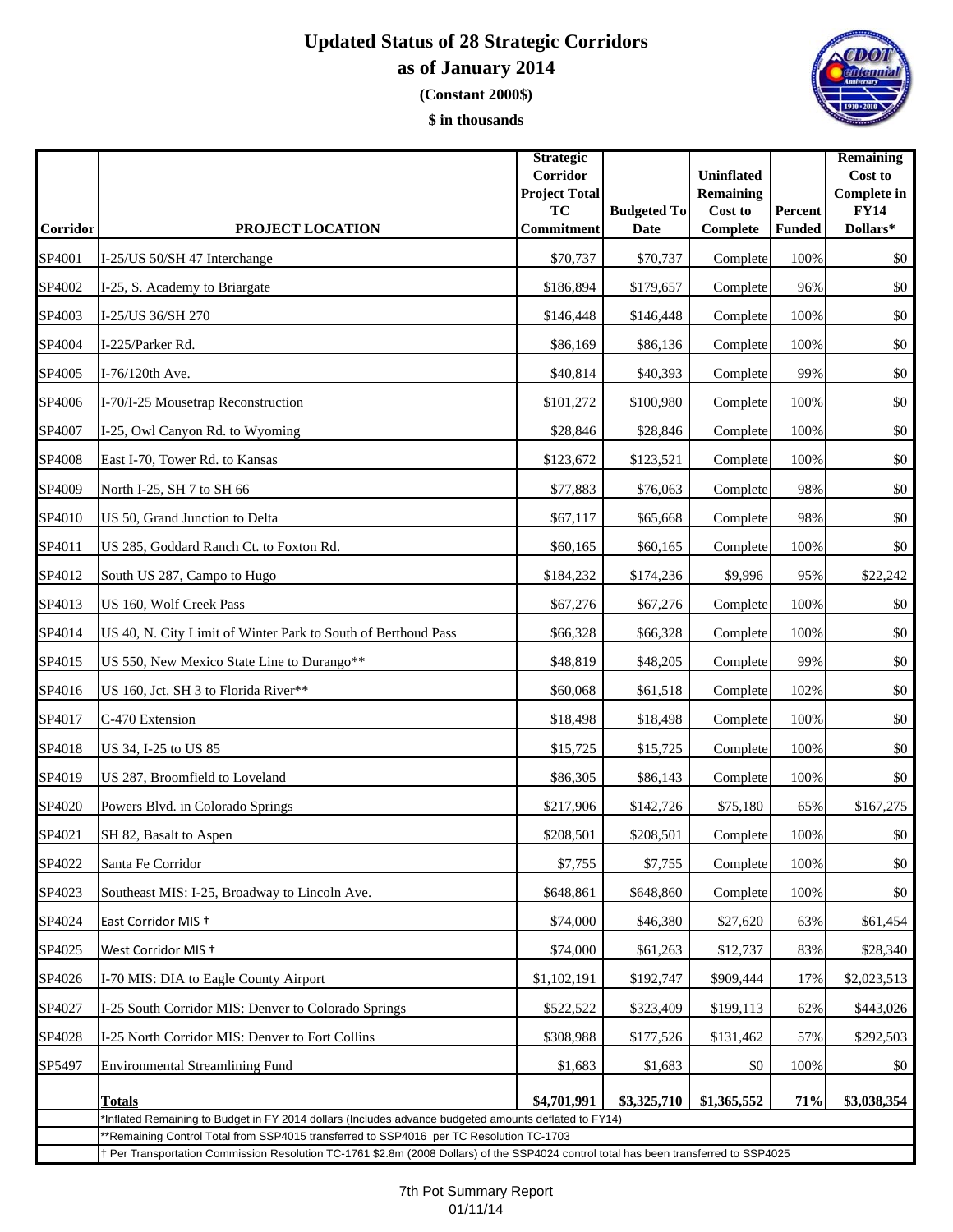# **Updated Status of 28 Strategic Corridors**

**By Region - as of September 30, 2013**



**(Constant 2000\$)**

**\$ in thousands**

| Corridor | PROJECT LOCATION                                                                                                                                                                                                              | <b>Strategic</b><br>Corridor<br><b>Project Total</b><br>TC<br><b>Commitment</b> | <b>Budgeted To</b><br>Date | <b>Uninflated</b><br>Remaining<br>Cost to<br>Complete | Percent<br><b>Funded</b> | <b>Remaining Cost</b><br>to Complete in<br><b>FY14 Dollars*</b> |
|----------|-------------------------------------------------------------------------------------------------------------------------------------------------------------------------------------------------------------------------------|---------------------------------------------------------------------------------|----------------------------|-------------------------------------------------------|--------------------------|-----------------------------------------------------------------|
| SP4001   | I-25/US 50/SH 47 Interchange                                                                                                                                                                                                  | \$70,737                                                                        | \$70,737                   | Complete                                              | 100%                     | \$0                                                             |
| SP4002   | I-25, S. Academy to Briargate                                                                                                                                                                                                 | \$186,894                                                                       | \$179,657                  | Complete                                              | 96%                      | \$0                                                             |
| SP4003   | I-25/US 36/SH 270                                                                                                                                                                                                             | \$146,448                                                                       | \$146,448                  | Complete                                              | 100%                     | \$0                                                             |
| SP4004   | I-225/Parker Rd.                                                                                                                                                                                                              | \$86,169                                                                        | \$86,136                   | Complete                                              | 100%                     | \$0                                                             |
| SP4005   | I-76/120th Ave.                                                                                                                                                                                                               | \$40,814                                                                        | \$40,393                   | Complete                                              | 99%                      | \$0                                                             |
| SP4006   | I-70/I-25 Mousetrap Reconstruction                                                                                                                                                                                            | \$101,272                                                                       | \$100,980                  | Complete                                              | 100%                     | \$0                                                             |
| SP4007   | I-25, Owl Canyon Rd. to Wyoming                                                                                                                                                                                               | \$28,846                                                                        | \$28,846                   | Complete                                              | 100%                     | \$0                                                             |
| SP4008   | East I-70, Tower Rd. to Kansas                                                                                                                                                                                                | \$123,672                                                                       | \$123,521                  | Complete                                              | 100%                     | $\$0$                                                           |
| SP4009   | North I-25, SH 7 to SH 66                                                                                                                                                                                                     | \$77,883                                                                        | \$76,063                   | Complete                                              | 98%                      | \$0                                                             |
| SP4010   | US 50, Grand Junction to Delta                                                                                                                                                                                                | \$67,117                                                                        | \$65,668                   | Complete                                              | 98%                      | $\$0$                                                           |
| SP4011   | US 285, Goddard Ranch Ct. to Foxton Rd.                                                                                                                                                                                       | \$60,165                                                                        | \$60,165                   | Complete                                              | 100%                     | \$0                                                             |
| SP4012   | South US 287, Campo to Hugo Region 1                                                                                                                                                                                          | \$67,733                                                                        | \$62,379                   | \$5,354                                               | 92%                      | \$11,913                                                        |
| SP4012   | South US 287, Campo to Hugo Region 2                                                                                                                                                                                          | \$116,499                                                                       | \$111,857                  | \$4,642                                               | 96%                      | \$10,329                                                        |
| SP4013   | US 160, Wolf Creek Pass                                                                                                                                                                                                       | \$67,276                                                                        | \$67,276                   | Complete                                              | 100%                     | \$0                                                             |
| SP4014   | US 40, N. City Limit of Winter Park to South of Berthoud Pass                                                                                                                                                                 | \$66,328                                                                        | \$66,328                   | Complete                                              | 100%                     | \$0                                                             |
| SP4015   | US 550, New Mexico State Line to Durango**                                                                                                                                                                                    | \$47,609                                                                        | \$47,609                   | Complete                                              | 100%                     | \$0                                                             |
| SP4016   | US 160, Jct. SH 3 to Florida River**                                                                                                                                                                                          | \$61,278                                                                        | \$61,278                   | Complete                                              | 100%                     | $\$0$                                                           |
| SP4017   | C-470 Extension                                                                                                                                                                                                               | \$18,498                                                                        | \$18,498                   | Complete                                              | 100%                     | \$0                                                             |
| SP4018   | US 34, I-25 to US 85                                                                                                                                                                                                          | \$15,725                                                                        | \$15,725                   | Complete                                              | 100%                     | $\$0$                                                           |
| SP4019   | US 287, Broomfield to Loveland                                                                                                                                                                                                | \$86,305                                                                        | \$86,143                   | Complete                                              | 100%                     | \$0                                                             |
| SP4020   | Powers Blvd. in Colorado Springs                                                                                                                                                                                              | \$217,906                                                                       | \$142,726                  | \$75,180                                              | 65%                      | \$167,275                                                       |
| SP4021   | SH 82, Basalt to Aspen                                                                                                                                                                                                        | \$208,501                                                                       | \$208,501                  | Complete                                              | 100%                     | \$0                                                             |
| SP4022   | Santa Fe Corridor                                                                                                                                                                                                             | \$7,755                                                                         | \$7,755                    | Complete                                              | 100%                     | \$0                                                             |
| SP4023   | Southeast MIS: I-25, Broadway to Lincoln Ave.                                                                                                                                                                                 | \$648,861                                                                       | \$648,860                  | Complete                                              | 100%                     | \$0                                                             |
| SP4024   | East Corridor MIS†                                                                                                                                                                                                            | \$74,000                                                                        | \$46,380                   | \$27,620                                              | 63%                      | \$61,454                                                        |
| SP4025   | West Corridor MIS†                                                                                                                                                                                                            | \$74,000                                                                        | \$61,263                   | \$12,737                                              | 83%                      | \$28,340                                                        |
| SP4026   | I-70 MIS: DIA to Eagle County Airport Region 1                                                                                                                                                                                | \$735,161                                                                       | \$154,989                  | \$580,172                                             | 21%                      | \$1,290,883                                                     |
| SP4026   | I-70 MIS: DIA to Eagle County Airport Region 3                                                                                                                                                                                | \$367,030                                                                       | \$37,758                   | \$329,272                                             | 10%                      | \$732,631                                                       |
| SP4027   | I-25 South Corridor MIS: Denver to Colorado Springs Region 1                                                                                                                                                                  | \$154,097                                                                       | \$147,488                  | \$6,609                                               | 96%                      | \$14,705                                                        |
| SP4027   | I-25 South Corridor MIS: Denver to Colorado Springs Region 2                                                                                                                                                                  | \$368,425                                                                       | \$175,921                  | \$192,504                                             | 48%                      | \$428,321                                                       |
| SP4028   | I-25 North Corridor MIS: Denver to Fort Collins                                                                                                                                                                               | \$308,988                                                                       | \$177,514                  | \$131,474                                             | 57%                      | \$292,530                                                       |
| SP5497   | <b>Environmental Streamlining Fund</b>                                                                                                                                                                                        | \$1,683                                                                         | \$1,683                    | \$0                                                   | 100%                     | \$0                                                             |
|          | Totals<br>Inflated Remaining to Budget in FY 2014 dollars (Includes advance budgeted amounts deflated to FY14 dollars)                                                                                                        | \$4,703,675                                                                     | \$3,326,544                | \$1,365,564                                           | 71%                      | \$3,038,381                                                     |
|          | *Remaining Control Total from SSP4015 transferred to SSP4016 per TC Resolution TC-1702<br>Per Transportation Commission Resolution TC-1761 \$2.8m (2008 Dollars) of the SSP4024 control total has been transferred to SSP4025 |                                                                                 |                            |                                                       |                          |                                                                 |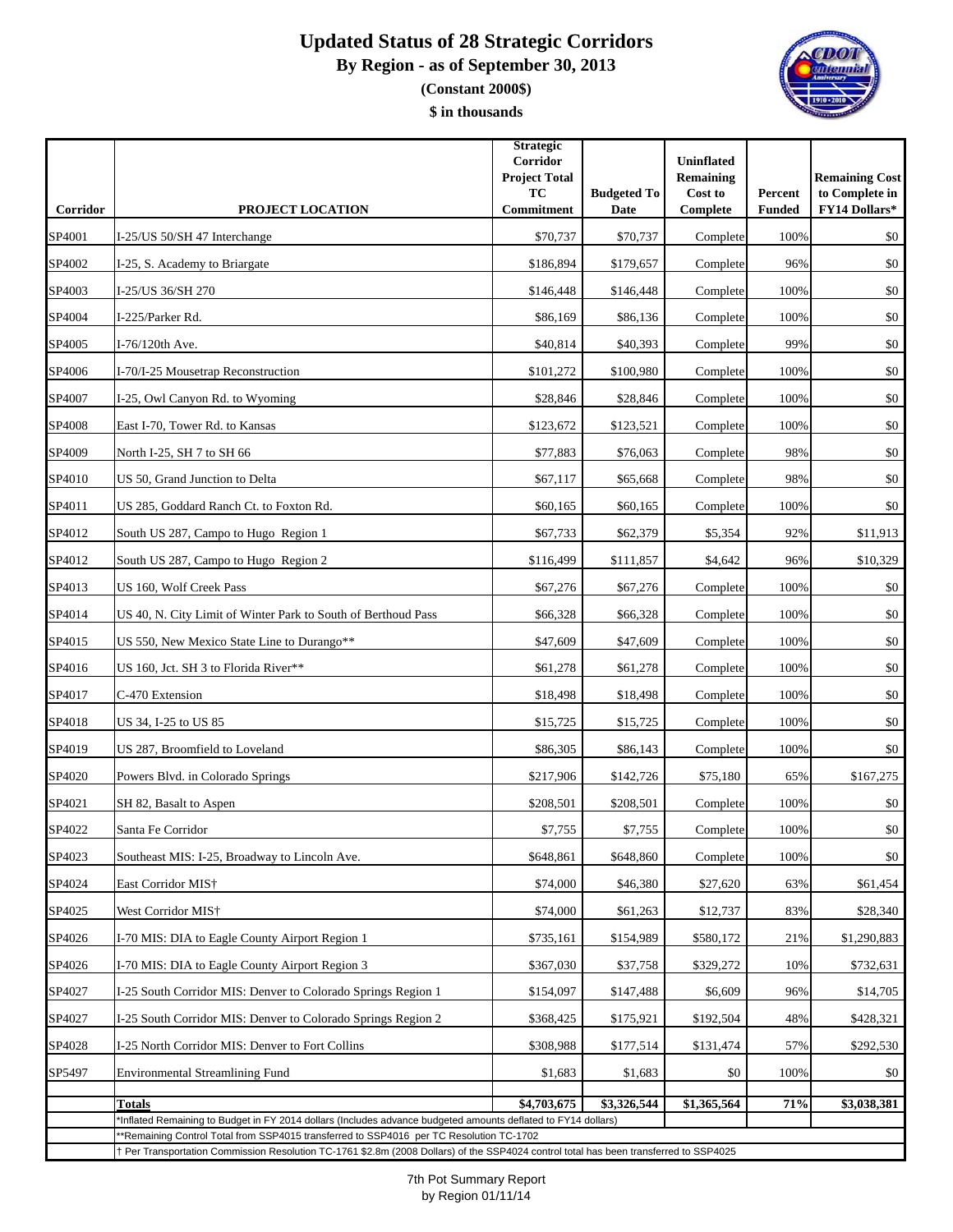**Assumptions**



"Budgeted" sheets list all budget actions approved by 1/11/14\*

Inflation rates are determined by the Colorado Construction Index (CCI).

Amounts are given in year of expenditure \$\$

Projects highlighted in blue have been closed.

| Portion of projects to DRCOG:    | <b>SSP4024</b> | 100.0% |
|----------------------------------|----------------|--------|
| (Based on historical assumptions | <b>SSP4025</b> | 100.0% |
| that DRCOG was 75% of SSP4126    | SSP4026        | 48.7%  |
| and R1 was 2/3 of the total      | <b>SSP4027</b> | 29.5%  |
| SSP4026 with R3 being 1/3, and)  |                |        |
| DRCOG was 100% of SSP4127)       |                |        |

\*This includes advance budgeted amounts

*Page 1 of 35 September 30, 2013*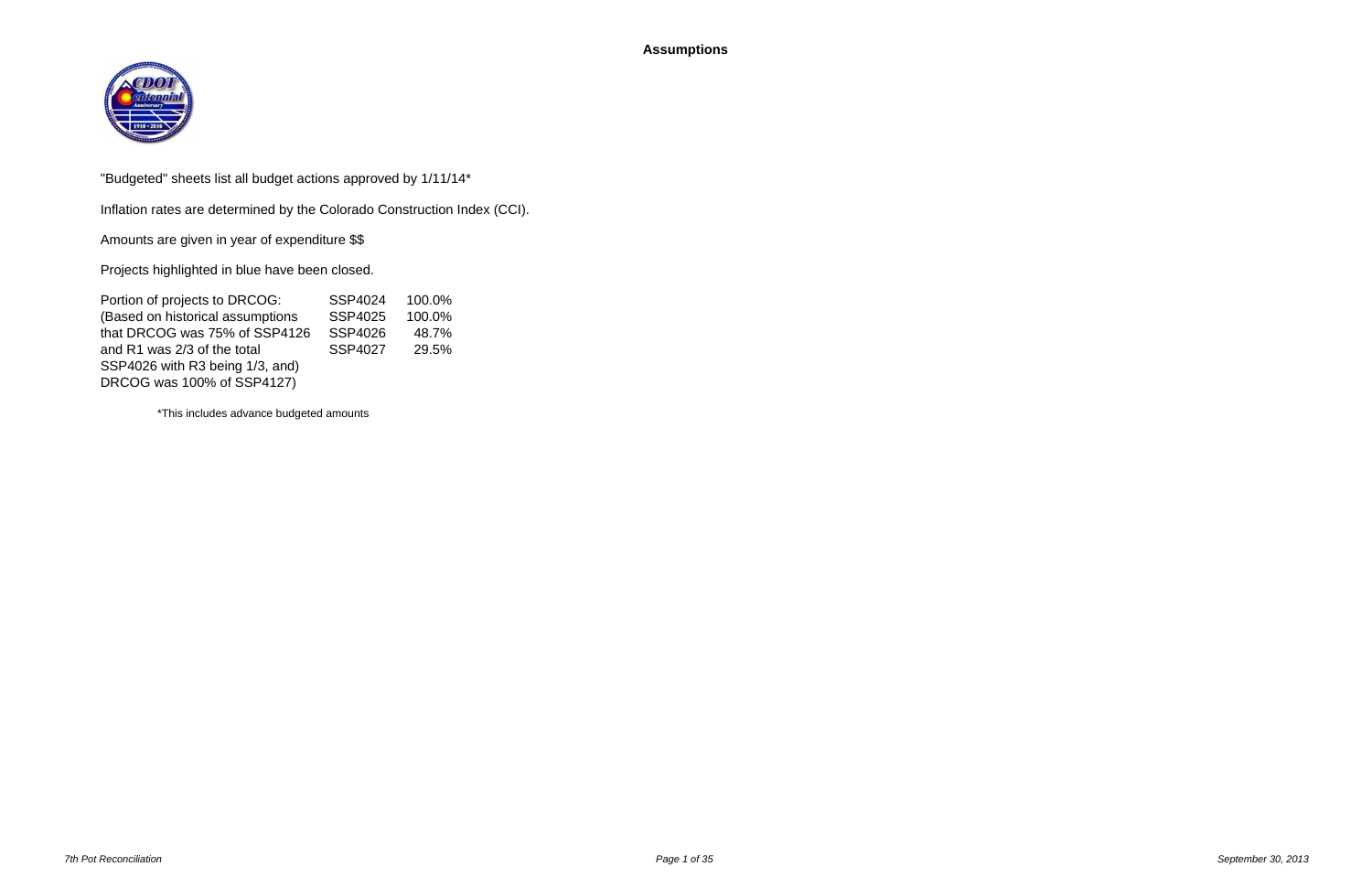| <b>Actual Budget Actions*</b>                           |                   |                             |              |              |              |              |              |             |              |              |                        |              |         |              |             |             |             |                    |
|---------------------------------------------------------|-------------------|-----------------------------|--------------|--------------|--------------|--------------|--------------|-------------|--------------|--------------|------------------------|--------------|---------|--------------|-------------|-------------|-------------|--------------------|
| Project                                                 | <b>FY98</b>       | FY 99                       | $FY$ 00      | <b>FY 01</b> | <b>FY 02</b> | <b>FY 03</b> | <b>FY 04</b> | $FY$ 05     | <b>FY 06</b> | <b>FY 07</b> | <b>FY 08</b>           | <b>FY 09</b> | $FY$ 10 | <b>FY 11</b> | <b>FY12</b> | <b>FY13</b> | <b>FY14</b> | <b>Total</b>       |
| 11323                                                   |                   |                             |              |              |              |              |              |             |              |              |                        |              |         |              |             |             |             |                    |
| SH 40 in Hugo<br>Design                                 | (\$7,182)         |                             |              |              |              |              |              |             |              |              |                        |              |         |              |             |             |             | (\$7,182)          |
| ROW                                                     | \$18,176          |                             |              |              |              |              |              |             |              |              |                        |              |         |              |             |             |             | \$18,176           |
| Construction                                            | \$520,249         | \$3,471,397                 |              | \$1,626,988  |              |              |              |             |              |              |                        |              |         |              |             |             |             | \$5,618,634        |
| 11325                                                   |                   |                             |              |              |              |              |              |             |              |              |                        |              |         |              |             |             |             |                    |
| <b>SH 287 Kiowa County Line</b>                         |                   |                             |              |              |              |              |              |             |              |              |                        |              |         |              |             |             |             |                    |
| Construction                                            | $(\$2, 153, 765)$ | \$9,557,416                 |              |              |              |              |              |             |              |              |                        |              |         |              |             |             |             | \$7,403,651        |
| Design                                                  | \$26,000          | \$2,758                     |              |              |              |              |              |             |              |              |                        |              |         |              |             |             |             | \$28,758           |
| 11637                                                   |                   |                             |              |              |              |              |              |             |              |              |                        |              |         |              |             |             |             |                    |
| <b>Concrete Reconstruction</b>                          |                   |                             |              |              |              |              |              |             |              |              |                        |              |         |              |             |             |             |                    |
| Design<br><b>ROW</b>                                    | \$50,000          | \$3,330,620                 |              | \$465,000    |              | \$120,000    |              |             |              |              | \$400,000<br>\$200,000 |              |         |              |             |             |             | \$985,000          |
| <b>Utilities</b>                                        |                   |                             |              |              |              |              |              |             |              |              |                        |              |         |              |             |             |             | \$3,580,620<br>\$0 |
| 11702                                                   |                   |                             |              |              |              |              |              |             |              |              |                        |              |         |              |             |             |             |                    |
| <b>Springfield North</b>                                |                   |                             |              |              |              |              |              |             |              |              |                        |              |         |              |             |             |             |                    |
| Construction<br>11703                                   |                   | $$14,299,340$ $$2,503,216$  |              |              |              |              |              |             |              |              |                        |              |         |              |             |             |             | \$16,802,556       |
| <b>Eads South</b>                                       |                   |                             |              |              |              |              |              |             |              |              |                        |              |         |              |             |             |             |                    |
| Construction                                            |                   | \$7,902,380                 |              |              |              |              |              |             |              |              |                        |              |         |              |             |             |             | \$7,902,380        |
| 12142                                                   |                   |                             |              |              |              |              |              |             |              |              |                        |              |         |              |             |             |             |                    |
| <b>Gobbler's Knob N&amp;S</b><br>Construction           |                   |                             |              |              |              |              |              |             |              |              |                        |              |         |              |             |             |             |                    |
| 12317                                                   |                   | $$14,708,821$ (\$3,844,454) |              |              |              |              |              |             |              |              |                        |              |         |              |             |             |             | \$10,864,367       |
| <b>Wiley Jct East</b>                                   |                   |                             |              |              |              |              |              |             |              |              |                        |              |         |              |             |             |             |                    |
| Construction                                            | \$125,000         | \$1,225,000                 | \$12,353,350 | \$2,000,000  |              |              |              |             |              |              |                        |              |         |              |             |             |             | \$15,703,350       |
| 12325                                                   |                   |                             |              |              |              |              |              |             |              |              |                        |              |         |              |             |             |             |                    |
| SH 40/287 Corridor PE<br>Design                         |                   | \$2,052,000                 |              | \$410,000    |              | \$1,475,000  |              |             | \$600,000    |              | \$750,182              | \$521,367    |         |              |             |             |             | \$5,808,549        |
| ROW                                                     |                   | \$10,000                    |              | \$200,000    |              | \$500,000    |              |             |              |              | \$336,529              | \$0          |         |              |             |             |             | \$1,046,529        |
| Utilities                                               |                   | \$0                         |              |              |              | \$0          |              |             |              |              |                        |              |         |              |             |             |             | \$0                |
| 12381                                                   |                   |                             |              |              |              |              |              |             |              |              |                        |              |         |              |             |             |             |                    |
| <b>Wiley Jct North</b><br>Design                        |                   | \$1,230,000                 | \$229,000    | \$35,000     |              | \$96,074     |              |             |              |              |                        |              |         |              |             |             |             | \$1,590,074        |
| ROW                                                     | \$80,000          |                             | \$34,165     |              |              | \$2,058      |              |             |              |              |                        |              |         |              |             |             |             | \$116,223          |
| <b>Utilities</b>                                        | \$20,000          |                             | \$5,000      |              |              | \$395,574    |              |             |              |              |                        |              |         |              |             |             |             | \$420,574          |
| 12489                                                   |                   |                             |              |              |              |              |              |             |              |              |                        |              |         |              |             |             |             |                    |
| Jct SH94 East and West<br>Construction                  |                   |                             |              |              | \$10,330,486 |              |              |             |              |              |                        |              |         |              |             |             |             | \$10,330,486       |
| 12490                                                   |                   |                             |              |              |              |              |              |             |              |              |                        |              |         |              |             |             |             |                    |
| <b>Wild Horse East</b>                                  |                   |                             |              |              |              |              |              |             |              |              |                        |              |         |              |             |             |             |                    |
| Construction                                            |                   |                             |              |              |              |              |              | \$6,149,413 |              |              |                        |              |         |              |             |             |             | \$6,149,413        |
| 12491                                                   |                   |                             |              |              |              |              |              |             |              |              |                        |              |         |              |             |             |             |                    |
| <b>Kit Carson Bridge</b><br>Construction Earmark CO070, |                   |                             |              |              |              |              |              |             |              |              |                        |              |         |              |             |             |             |                    |
| CO113                                                   |                   |                             |              |              |              |              |              | \$0         | \$3,995,634  | \$653,061    | \$2,190,651            | \$696,397    |         |              |             |             |             | \$7,535,743        |
| Construction                                            |                   |                             |              |              |              |              |              |             |              | \$0          | \$0                    |              |         |              |             |             |             | \$0                |

## **South US 287, Campo to Hugo Total of SSP4112 & SSP4212**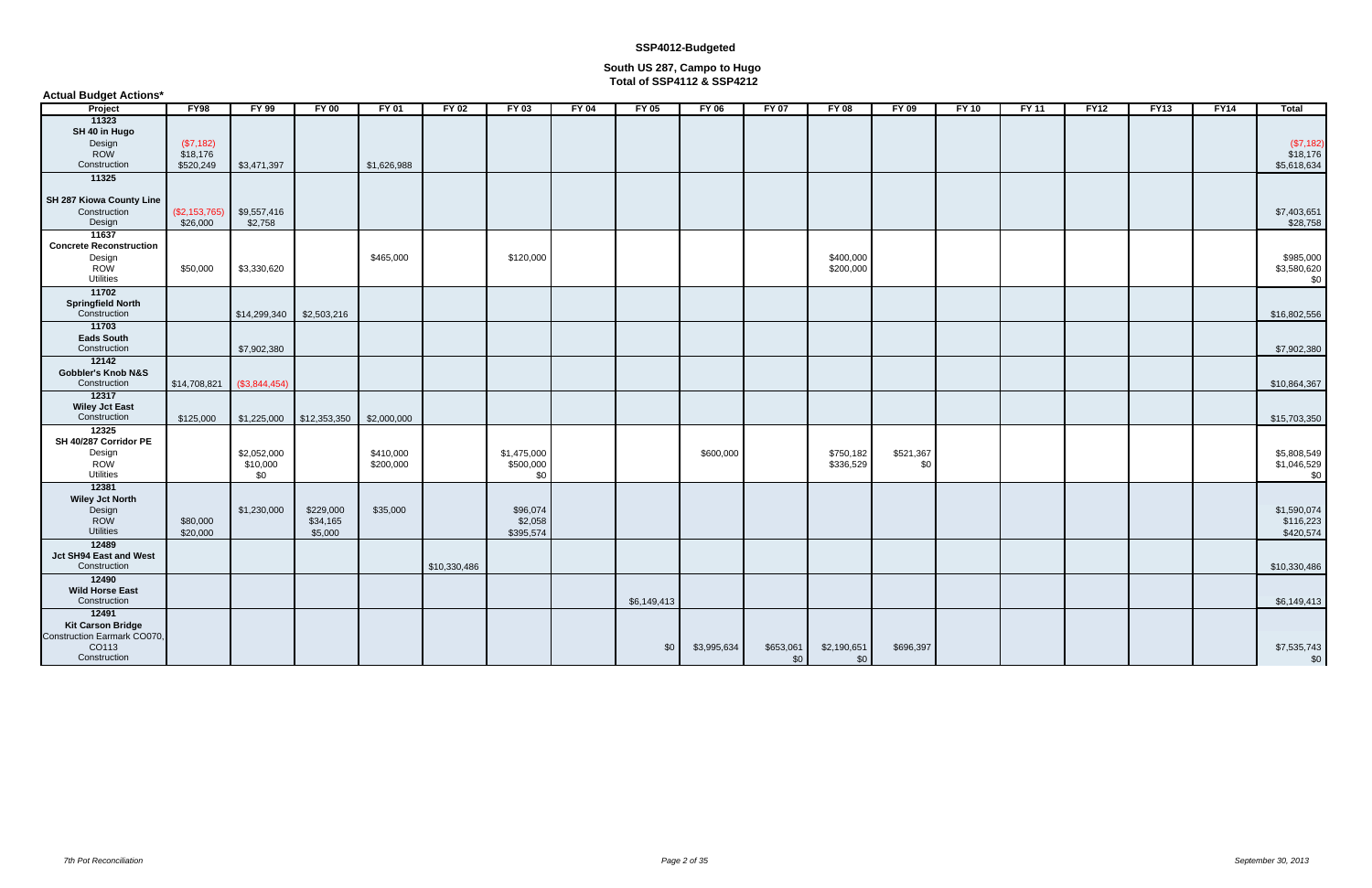## **South US 287, Campo to Hugo Total of SSP4112 & SSP4212**

Project | FY98 | FY99 | FY00 | FY01 | FY02 | FY03 | FY04 | FY05 | FY06 | FY07 | FY08 | FY09 | FY10 | FY11 | FY12 | FY13 | FY14 | Total **Actual Budget Actions\* 12722 Concrete Slab Repairs MP 393Construction**  \$20,639 \$20,639 **13289 Jct SH116 North** Construction Earmark CO036, CO054, CO059, CO089, CO118, CO120 \$17,090,959 \$2,517,253 \$969,582 \$800,000 \$21,377,794 Construction \$0 \$0 Design | \$200,917 \$200,917 \$215,461 \$14,544 \$14,544 \$14,544 \$14,544 \$215,461 \$215,461 ROW \$19,763 \$0 \$19,763 Utilities\$1,000 \$1,000 \$1,000 \$1,000 \$1,000 \$1,000 \$0 \$0 \$0,000 \$1,000 \$1,000 \$1,000 \$1,000 \$1,000 \$1,000 \$1,000 \$1,000 **13552 South of Eads SouthConstruction**  \$14,292,168 \$14,292,168 **13553 Wiley Jct North Phase II** Construction \$4,446,364 \$6,592,499 \$11,038,863 **15069 South of Lamar - South** Construction \$21,172,280 \$21,172,280 **16026 US 40/287 W OF KIT CARSON** Construction \$9,766,720 \$9,766,720 **16262 Hugo-East** Construction \$13,341,981 \$13,341,981 **16341 US 287, Lamar Reliever Route** Design \$2,000,000 \$1,313,200 \$3,313,200 **16376 US 40/287 in Kit Carson**Construction \$7,550,322 \$7,550,322 **16819 US 40/287 BOYERO** Construction \$11,461,056 \$112,381 \$11,573,437 **17024 US 287 SPRINGFIELD - SOUTH** Construction\$12,261,511 \$600,000 \$12,861,511

| <b>FY 11</b> | <b>FY12</b> | <b>FY13</b> | <b>FY14</b> | <b>Total</b>                                            |
|--------------|-------------|-------------|-------------|---------------------------------------------------------|
|              |             |             |             | \$20,639                                                |
|              |             |             |             |                                                         |
|              |             |             |             | \$21,377,794<br>\$0<br>\$215,461<br>\$19,763<br>\$1,000 |
|              |             |             |             | \$14,292,168                                            |
|              |             |             |             | \$11,038,863                                            |
|              |             |             |             | \$21,172,280<br>\$0                                     |
|              |             |             |             | \$9,766,720                                             |
|              |             |             |             | \$13,341,981<br>\$0                                     |
|              |             | \$1,313,200 |             | \$3,313,200<br>\$0                                      |
|              |             |             |             | \$7,550,322<br>\$0                                      |
| \$112,381    |             |             |             | \$11,573,437<br>\$0                                     |
| \$600,000    |             |             |             | \$12,861,511<br>\$0<br>\$0                              |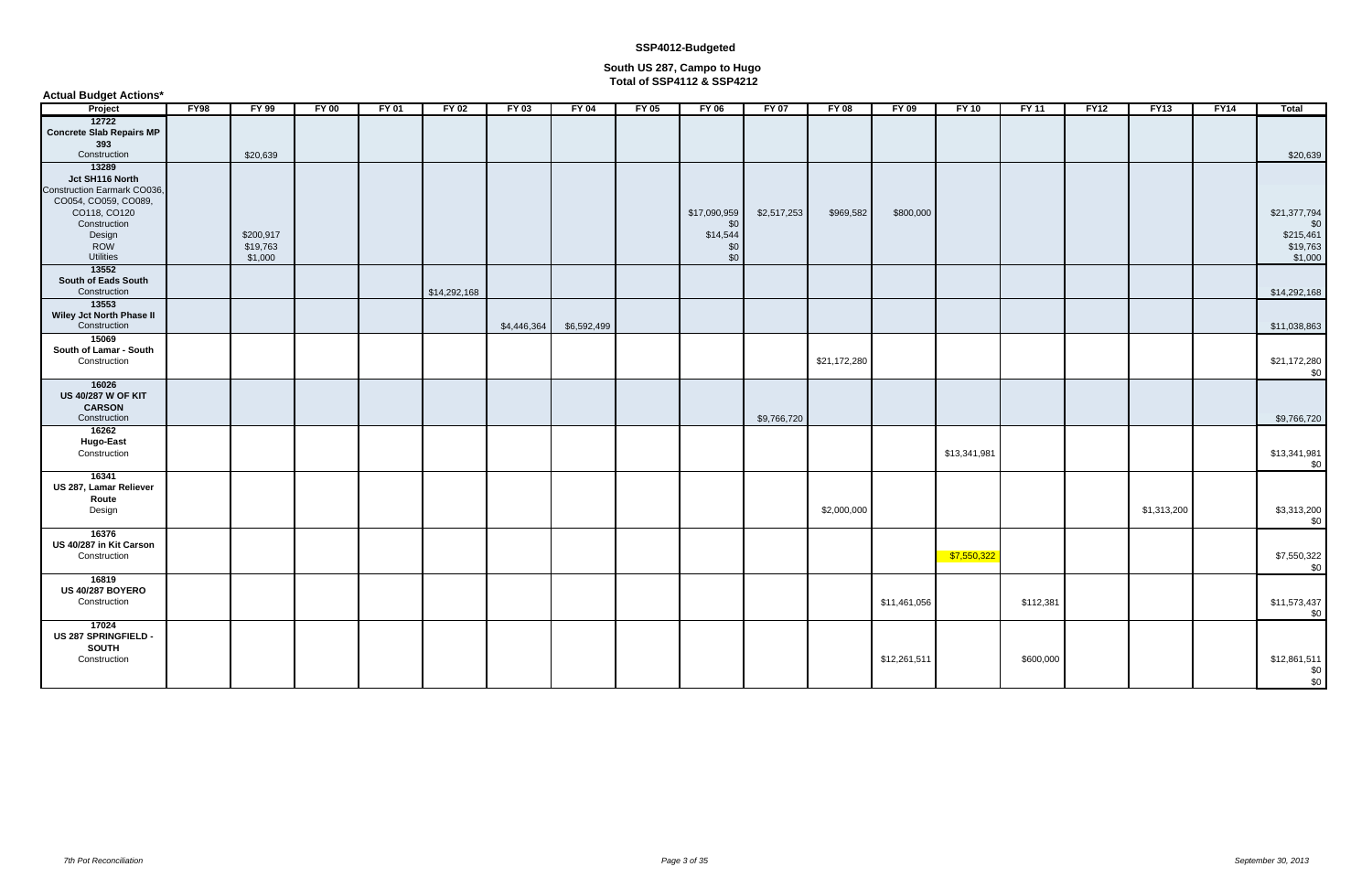**Actual Budget Actions\***

## **South US 287, Campo to Hugo Total of SSP4112 & SSP4212**

| <b>Project</b>            | <b>FY98</b>  | <b>FY 99</b> | <b>FY 00</b> | <b>FY 01</b> | FY 02                                                                                                                                                                                         | FY 03 | <b>FY 04</b> | <b>FY 05</b> | <b>FY 06</b> | <b>FY 07</b> | <b>FY 08</b> | FY 09 | FY 10       | FY 11     | <b>FY12</b> | <b>FY13</b> | <b>FY14</b> | Tota                              |
|---------------------------|--------------|--------------|--------------|--------------|-----------------------------------------------------------------------------------------------------------------------------------------------------------------------------------------------|-------|--------------|--------------|--------------|--------------|--------------|-------|-------------|-----------|-------------|-------------|-------------|-----------------------------------|
| 17667                     |              |              |              |              |                                                                                                                                                                                               |       |              |              |              |              |              |       |             |           |             |             |             |                                   |
| US 40/287 Hugo-East Phase |              |              |              |              |                                                                                                                                                                                               |       |              |              |              |              |              |       |             |           |             |             |             |                                   |
|                           |              |              |              |              |                                                                                                                                                                                               |       |              |              |              |              |              |       |             |           |             |             |             |                                   |
| Construction              |              |              |              |              |                                                                                                                                                                                               |       |              |              |              |              |              |       | \$6,519,624 | \$466,862 |             |             |             | \$6,986,486                       |
|                           |              |              |              |              |                                                                                                                                                                                               |       |              |              |              |              |              |       |             |           |             |             |             |                                   |
|                           |              |              |              |              |                                                                                                                                                                                               |       |              |              |              |              |              |       |             |           |             |             |             |                                   |
| Total                     | \$13,387,299 |              |              |              | } \$\$39,478,776 \$15,124,731 \$4,736,988 \$\$24,622,654 \$7,035,070 \$6,592,499 \$6,149,413 \$21,701,137 \$12,937,034 \$28,019,224 \$25,740,331 \$\$27,411,927 \$1,179,243 {\\$1,179,243}} } |       |              |              |              |              |              |       |             |           |             | \$1,313,200 |             | $$0 \mid $23\overline{5},429,526$ |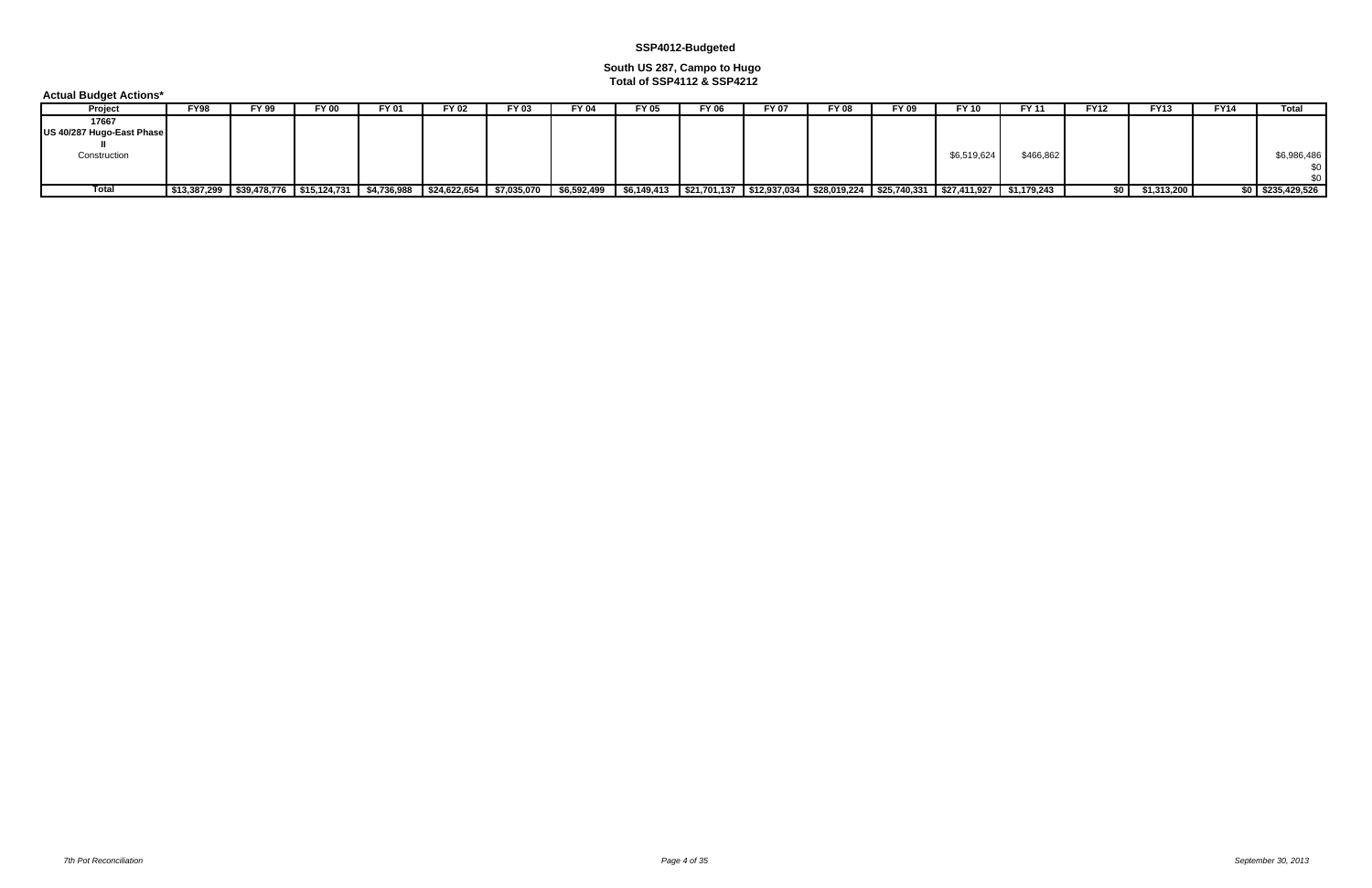## **SSP4012-Reconciliation**

#### **Reconciliation**

|                            | <b>Inflation (CCI)</b><br>Infl. Factor | 1.103<br>1.103 | 1.094<br>1.207 | 1.081<br>1.304                               | 1.07<br>1.396               | 1.05<br>1.466 | 1.071<br>1.570              | 1.054<br>1.654            | 1.052<br>1.740 | 1.053<br>1.833 | 1.05<br>1.924                                           | 1.044<br>2.009 | 1.044<br>2.097 | 1.030<br>2.160 | 1.030<br>2.225                                   |
|----------------------------|----------------------------------------|----------------|----------------|----------------------------------------------|-----------------------------|---------------|-----------------------------|---------------------------|----------------|----------------|---------------------------------------------------------|----------------|----------------|----------------|--------------------------------------------------|
|                            | FY 00                                  | FY 01          | FY 02          | FY 03                                        | FY 04                       | FY 05         | FY 06                       | FY 07                     | FY 08          | FY 09          | FY 10                                                   | FY 11          | FY 12          | FY 13          | FY 14                                            |
| Amount                     | \$116,241,194                          | \$128,214,037  | \$135,083,892  |                                              | \$119,408,598 \$120,239,675 | \$119,329,535 | \$121,215,910 \$104,888,571 |                           | \$96,733,017   | \$72,355,624   | $$48,946,058$ $$22,481,632$ $$22,239,694$ $$22,906,885$ |                |                |                | \$22,241,496                                     |
| <b>Remainder to Budget</b> |                                        | \$123,477,049  |                | $$110,461,238$ $$112,373,528$ $$113,647,176$ |                             | \$113,180,122 |                             | \$99,514,773 \$91,951,537 | \$68,713,793   | \$46,615,293   |                                                         |                |                |                | \$22,241,496                                     |
|                            |                                        |                |                |                                              |                             |               |                             |                           |                |                |                                                         |                |                |                |                                                  |
|                            |                                        |                |                |                                              |                             |               |                             |                           |                |                |                                                         |                |                |                | <b>Final</b><br><b>Remainder to</b><br>Dudest in |

**Budget in FY14 Dollars**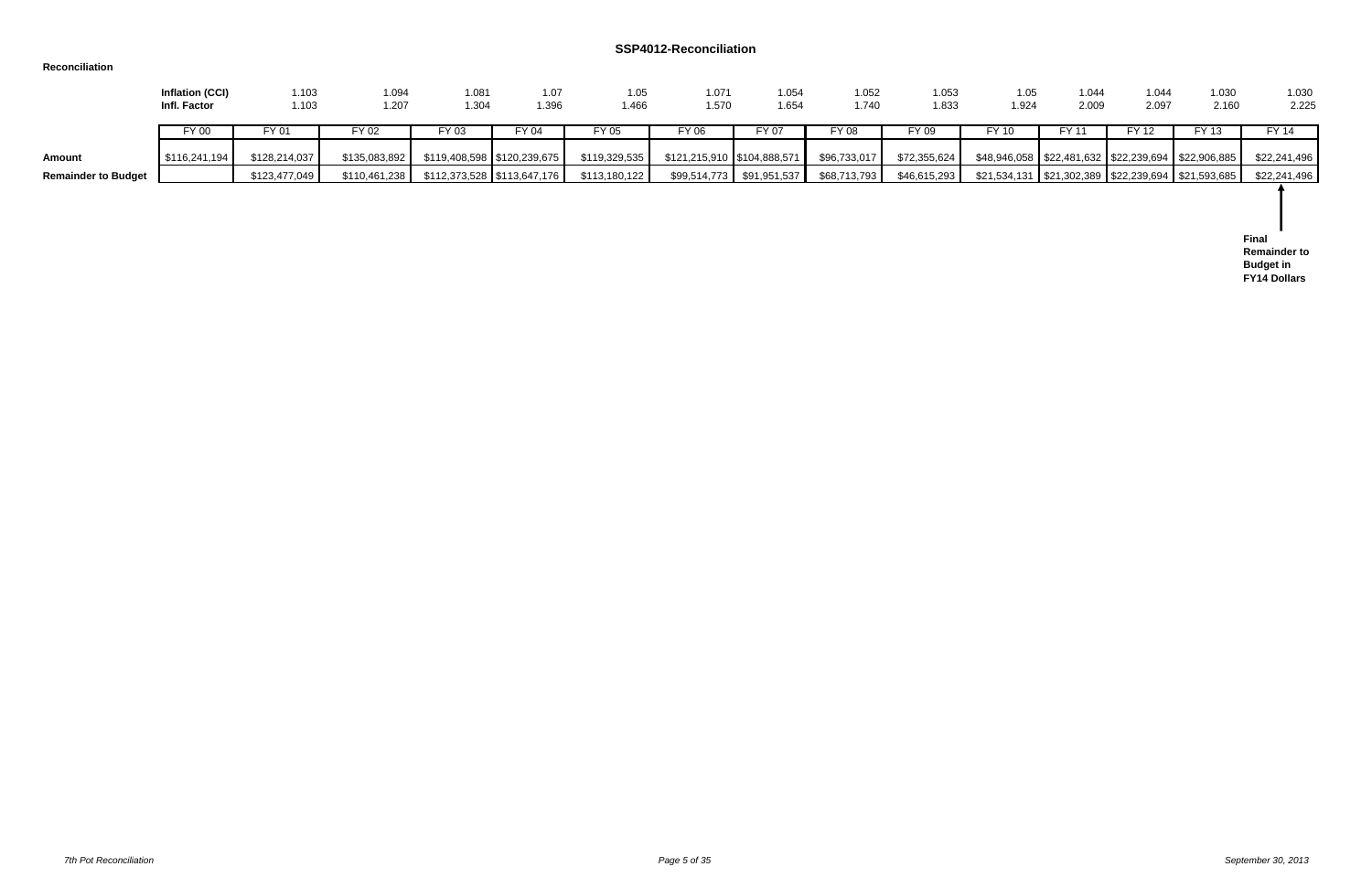## **SSP4012-Earmarks**

| <b>Earmarks</b>                                                                         |                 |              |                |                                                              |                                                  |                                                                                |
|-----------------------------------------------------------------------------------------|-----------------|--------------|----------------|--------------------------------------------------------------|--------------------------------------------------|--------------------------------------------------------------------------------|
| Earmark/Demo ID                                                                         | <b>Other ID</b> |              | <b>Amounts</b> | <b>Total Earmarks</b><br><b>Budgeted</b>                     | Remainder<br><b>Earmarks to</b><br><b>Budget</b> | <b>Corridor</b><br>Remainder<br>(Minus<br>Earmarks) to<br><b>Budget (FY13)</b> |
| CO 059                                                                                  |                 |              |                | "Budgeted" sheets list all budget actions approved by 4/4/11 |                                                  |                                                                                |
| <b>US 287 Ports to Plains</b>                                                           |                 |              |                |                                                              |                                                  |                                                                                |
| in Colorado                                                                             |                 | $\mathsf F$  | \$5,519,387    | \$5,143,913                                                  |                                                  |                                                                                |
|                                                                                         |                 | S            | \$1,379,847    | \$1,285,978                                                  |                                                  |                                                                                |
|                                                                                         |                 | $\mathsf{T}$ | \$6,899,234    | \$6,429,891                                                  | \$469,343                                        |                                                                                |
| <b>CO 070</b>                                                                           | 3812            |              |                |                                                              |                                                  |                                                                                |
| <b>Transportation</b>                                                                   |                 |              |                |                                                              |                                                  |                                                                                |
| <b>Improvements to US</b>                                                               |                 |              |                |                                                              |                                                  |                                                                                |
| 287, Ports to Plains                                                                    |                 |              |                |                                                              |                                                  |                                                                                |
| <b>Corridor</b>                                                                         |                 | F            | \$1,813,299    | \$1,646,898                                                  |                                                  |                                                                                |
|                                                                                         |                 | S            | \$453,325      | \$411,725                                                    |                                                  |                                                                                |
|                                                                                         |                 | т            | \$2,266,624    | \$2,058,623                                                  | \$619,726                                        |                                                                                |
| CO 089                                                                                  | 3831            |              |                |                                                              |                                                  |                                                                                |
| US 287 Ports to<br><b>Plains/Reconstruction</b><br>of Existing<br>Roadways/Expansion to |                 |              |                |                                                              |                                                  |                                                                                |
| <b>Four Lanes/Concrete</b>                                                              |                 | F            | \$4,533,254    | \$4,193,412                                                  |                                                  |                                                                                |
|                                                                                         |                 | $\mathsf S$  | \$1,133,314    | \$1,048,353                                                  |                                                  |                                                                                |
|                                                                                         |                 | т            | \$5,666,568    | $\overline{35,}241,765$                                      | \$424,803                                        |                                                                                |
| <b>CO 113</b><br>US 287, Ports to Plains                                                | <b>NCIP</b>     |              |                |                                                              |                                                  |                                                                                |
| <b>Corridor</b>                                                                         |                 | $\mathsf F$  | \$2,717,667    | \$2,400,000                                                  |                                                  |                                                                                |
|                                                                                         |                 | S            | \$564,936      | \$498,901                                                    |                                                  |                                                                                |
|                                                                                         |                 | T            | \$3,282,603    | $\overline{$}2,898,901$                                      | \$383,702                                        |                                                                                |
|                                                                                         |                 |              |                | <b>Total</b>                                                 |                                                  |                                                                                |
|                                                                                         |                 |              |                | <b>Remainder</b>                                             | \$1,897,574                                      | \$19,696,111                                                                   |

*Page 6 of 35 September 30, 2013*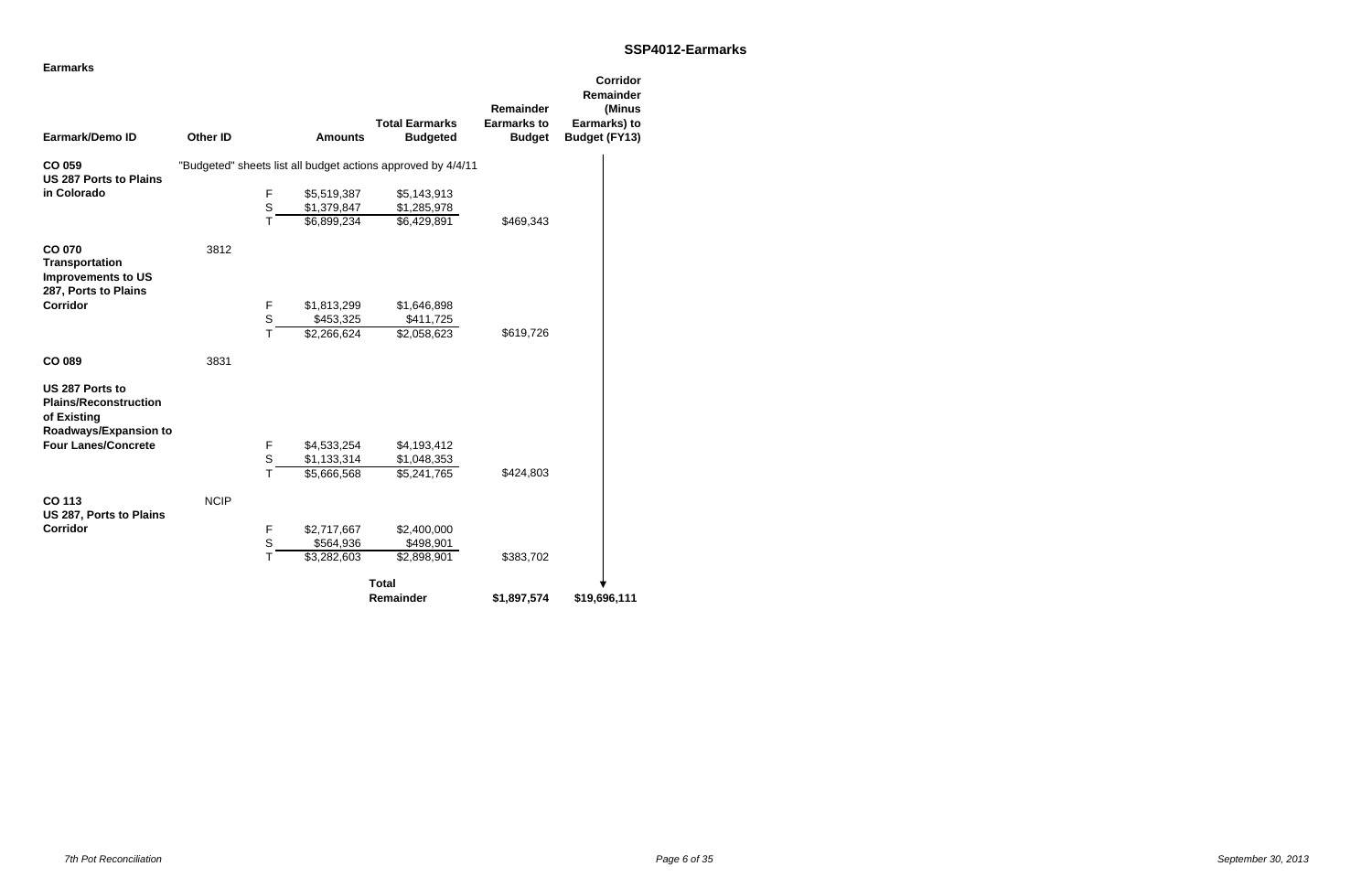**Actual Budget Actions\***

| Project                            | <b>FY98</b> | <b>FY 99</b> | <b>FY 00</b> | <b>FY 01</b> | <b>FY 02</b> | <b>FY 03</b> | <b>FY 04</b>         | $FY$ 05     | <b>FY 06</b> | <b>FY 07</b> | <b>FY 08</b>               | <b>FY09</b> | <b>FY10</b> | <b>FY11</b> | <b>FY12</b> | <b>FY13</b> | FY14 | Total        |
|------------------------------------|-------------|--------------|--------------|--------------|--------------|--------------|----------------------|-------------|--------------|--------------|----------------------------|-------------|-------------|-------------|-------------|-------------|------|--------------|
| 11632                              |             |              |              |              |              |              |                      |             |              |              |                            |             |             |             |             |             |      |              |
|                                    |             |              |              |              |              |              |                      |             |              |              |                            |             |             |             |             |             |      |              |
| SH 85 - Main St. Intersection      |             |              |              |              |              |              |                      |             |              |              |                            |             |             |             |             |             |      |              |
| CO092, CO0104                      |             |              |              |              |              |              |                      |             |              |              |                            |             |             |             |             |             |      |              |
| <b>ROW</b>                         |             |              |              |              |              |              |                      |             |              | \$3,464,025  |                            |             |             |             |             |             |      | \$3,464,025  |
|                                    |             |              |              |              |              |              |                      |             |              |              |                            |             |             |             |             |             |      | \$0          |
| 12275                              |             |              |              |              |              |              |                      |             |              |              |                            |             |             |             |             |             |      |              |
| Powers Blvd. Woodman Rd            |             |              |              |              |              |              |                      |             |              |              |                            |             |             |             |             |             |      |              |
| N                                  |             |              |              |              |              |              |                      |             |              |              |                            |             |             |             |             |             |      |              |
| Construction                       |             |              |              |              |              | \$2,063      |                      |             |              |              |                            |             |             |             |             |             |      | \$2,063      |
| Design                             |             | \$2,000,000  | \$5,114      | \$630,000    |              | \$255,000    |                      |             |              |              |                            |             |             |             |             |             |      | \$2,890,114  |
| ROW<br><b>Utilities</b>            |             | \$1,000,000  | \$100,317    | \$979,024    |              | \$50,000     |                      |             |              |              |                            |             |             |             |             |             |      | \$2,129,341  |
| 12419                              |             | \$250,000    | (\$184,609)  | \$1,930,000  |              | \$75,000     |                      |             |              |              |                            |             |             |             |             |             |      | \$2,070,391  |
| <b>South Powers Feasibility</b>    |             |              |              |              |              |              |                      |             |              |              |                            |             |             |             |             |             |      |              |
| <b>Study</b>                       |             |              |              |              |              |              |                      |             |              |              |                            |             |             |             |             |             |      |              |
| Design                             |             |              |              | \$756,584    |              |              |                      |             |              |              |                            |             |             |             |             |             |      | \$756,584    |
| 12718                              |             |              |              |              |              |              |                      |             |              |              |                            |             |             |             |             |             |      |              |
|                                    |             |              |              |              |              |              |                      |             |              |              |                            |             |             |             |             |             |      |              |
| <b>Powers Cottonwood Creek</b>     |             |              |              |              |              |              |                      |             |              |              |                            |             |             |             |             |             |      |              |
| Construction                       |             | \$2,284,892  |              |              |              |              |                      |             |              |              |                            |             |             |             |             |             |      | \$2,284,892  |
| 13129                              |             |              |              |              |              |              |                      |             |              |              |                            |             |             |             |             |             |      |              |
| Powers/Woodman Intch               |             |              |              |              |              |              |                      |             |              |              |                            |             |             |             |             |             |      |              |
| (CO005)                            |             |              |              |              |              |              |                      |             |              |              |                            |             |             |             |             |             |      |              |
| Construction                       |             |              | \$171,825    |              | \$680,394    | \$469,000    |                      |             | \$18,609,349 | \$5,118,000  |                            | \$87,730    |             |             |             |             |      | \$25,136,298 |
| Design                             |             |              | \$413,950    | \$451,206    | \$772,233    | \$100,000    |                      |             | \$532,009    | \$20,733     |                            |             |             |             |             |             |      | \$2,290,131  |
| ROW                                |             |              | \$414,225    | \$93,794     | \$2,294,083  | (\$434,796)  |                      |             | \$1,102,369  | \$184,873    | \$5,213                    |             |             |             |             |             |      | \$3,659,761  |
| <b>Utilities</b>                   |             |              |              |              | \$105,290    | \$1,031,000  |                      |             | \$2,479,295  |              |                            |             |             |             |             |             |      | \$3,615,585  |
| 13240                              |             |              |              |              |              |              |                      |             |              |              |                            |             |             |             |             |             |      |              |
| <b>Powers/Platte Intch</b>         |             |              |              |              |              |              |                      |             |              |              |                            |             |             |             |             |             |      |              |
| Construction                       |             |              | \$6,714,290  | \$6,606,820  |              |              |                      |             |              |              |                            |             |             |             |             |             |      | \$13,321,110 |
| 13540                              |             |              |              |              |              |              |                      |             |              |              |                            |             |             |             |             |             |      |              |
| Powers-B/G to SH83<br>Construction |             |              |              |              |              | \$20,966,954 | \$55,322             |             |              |              |                            |             |             |             |             |             |      | \$21,022,276 |
| 13589                              |             |              |              |              |              |              |                      |             |              |              |                            |             |             |             |             |             |      |              |
| Powers Blvd. E A                   |             |              |              |              |              |              |                      |             |              |              |                            |             |             |             |             |             |      |              |
| Design                             |             |              |              | \$3,000,000  |              | \$2,000,000  | \$2,500,000          | \$2,500,000 | \$348,032    |              |                            | \$11,843    |             |             |             |             |      | \$10,359,875 |
| EIS                                |             |              |              |              |              |              |                      |             |              | \$650,000    | \$100,000                  | \$738,157   |             |             |             |             |      | \$1,488,157  |
| 13590                              |             |              |              |              |              |              |                      |             |              |              |                            |             |             |             |             |             |      |              |
| <b>Powers/SH Initial Connect</b>   |             |              |              |              |              |              |                      |             |              |              |                            |             |             |             |             |             |      |              |
| CO092                              |             |              |              |              |              |              |                      |             |              |              |                            |             |             |             |             |             |      |              |
| Construction                       |             |              |              |              |              |              |                      |             |              | \$32,373,144 |                            |             |             |             |             |             |      | \$32,373,144 |
| Design                             |             |              |              | \$1,803,755  | \$1,235,910  |              |                      |             | \$1,506,723  | \$1,076,625  | \$1,600,497<br>\$3,560,000 |             |             |             |             |             |      | \$7,223,510  |
| <b>ROW</b>                         |             |              |              |              |              |              |                      |             | \$500,000    |              |                            |             |             |             |             |             |      | \$4,060,000  |
| Utilities                          |             |              |              |              |              |              |                      |             |              | \$402,634    |                            |             |             |             |             |             |      | \$402,634    |
| 14462                              |             |              |              |              |              |              |                      |             |              |              |                            |             |             |             |             |             |      |              |
| <b>Powers PH II: NB Concrete</b>   |             |              |              |              |              |              |                      |             |              |              |                            |             |             |             |             |             |      |              |
| Pave                               |             |              |              |              |              |              |                      |             |              |              |                            |             |             |             |             |             |      |              |
| Construction                       |             |              |              |              |              |              | \$2,061,645          |             |              |              |                            |             |             |             |             |             |      | \$2,061,645  |
| 14463<br>Powers Ph II: SB Asphalt  |             |              |              |              |              |              |                      |             |              |              |                            |             |             |             |             |             |      |              |
| Pave                               |             |              |              |              |              |              |                      |             |              |              |                            |             |             |             |             |             |      |              |
| Construction                       |             |              |              |              |              |              | \$42,986 \$2,271,949 |             |              |              |                            |             |             |             |             |             |      | \$2,314,935  |
|                                    |             |              |              |              |              |              |                      |             |              |              |                            |             |             |             |             |             |      |              |

## **SP4020 - Powers Blvd in Colorado Springs**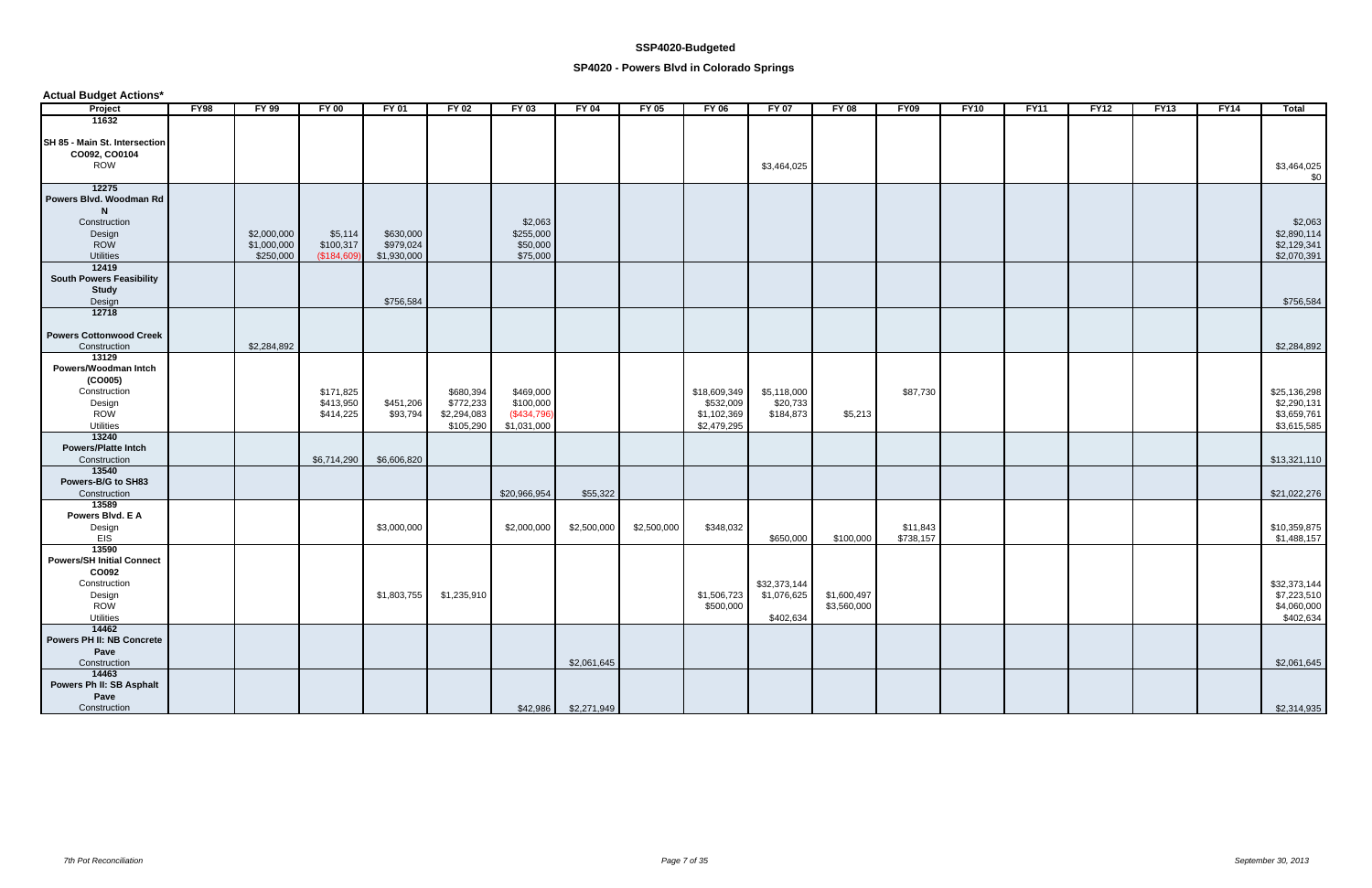| <b>Actual Budget Actions*</b>                                                             |      |       |                                                                                                                                           |              |              |              |                                   |         |              |                        |                          |             |                          |                          |                        |             |             |                                           |
|-------------------------------------------------------------------------------------------|------|-------|-------------------------------------------------------------------------------------------------------------------------------------------|--------------|--------------|--------------|-----------------------------------|---------|--------------|------------------------|--------------------------|-------------|--------------------------|--------------------------|------------------------|-------------|-------------|-------------------------------------------|
| Project                                                                                   | FY98 | FY 99 | <b>FY 00</b>                                                                                                                              | <b>FY 01</b> | <b>FY 02</b> | <b>FY 03</b> | <b>FY 04</b>                      | $FY$ 05 | <b>FY 06</b> | <b>FY 07</b>           | <b>FY 08</b>             | <b>FY09</b> | <b>FY10</b>              | <b>FY11</b>              | <b>FY12</b>            | <b>FY13</b> | <b>FY14</b> | Total                                     |
| 14464<br>Powers Ph IV: Powers to<br><b>SH83</b><br>Construction<br><b>Utilities</b>       |      |       | \$209,128                                                                                                                                 |              | \$420,921    |              | \$40,137 \$12,504,012<br>\$56,610 |         |              | \$43,044               |                          |             |                          |                          |                        |             |             | \$13,217,242<br>\$56,610                  |
| 15755<br><b>Powers Blvd Early ROW</b><br>Acq.<br>ROW                                      |      |       |                                                                                                                                           |              |              |              |                                   |         |              | \$120,000 \$10,026,444 | \$243,000                |             | \$229,098                |                          |                        |             |             | $$10,618,542$<br>\$0                      |
| 15915<br>SH 16 at Ft Carson E Gate<br>CO092<br>Construction<br><b>ROW</b>                 |      |       |                                                                                                                                           |              |              |              |                                   |         |              |                        | \$2,900,000 \$12,126,029 | \$3,995,398 | \$0                      | \$2,044,260              |                        |             |             | \$21,065,687<br>\$0                       |
| Utilities<br>16422<br><b>Powers Swap Signing</b><br>Project<br>Construction<br>Design     |      |       |                                                                                                                                           |              |              |              |                                   |         |              | \$600,000              | \$357,919<br>\$99,000    |             | \$80,277                 |                          |                        |             |             | \$680,277<br>\$357,919<br>\$99,000<br>\$0 |
| 17488<br>Powers Blvd. at Peterson<br><b>AFB Interchange</b><br><b>ROW</b><br>Design       |      |       |                                                                                                                                           |              |              |              |                                   |         |              |                        |                          |             | \$1,500,000<br>\$780,000 |                          |                        |             |             | \$1,500,000<br>\$780,000<br>\$0           |
| 17970<br><b>Install Conduit, Fiber, ITS</b><br>Node, etc.<br>Construction                 |      |       |                                                                                                                                           |              |              |              |                                   |         |              |                        |                          |             |                          | \$296,370                |                        |             |             | $$296,370$<br>$$0$<br>$$0$                |
| 18095<br>SH 21 (Powers) New Bridge<br>over Union<br>Construction                          |      |       |                                                                                                                                           |              |              |              |                                   |         |              |                        |                          |             |                          | \$14,631,805             |                        |             |             | $$14,631,805$<br>\$0<br>\$0               |
| 18318<br><b>Power Blvd.--Post Fonsi</b><br><b>ROW Acquisition</b><br><b>ROW</b><br>Design |      |       |                                                                                                                                           |              |              |              |                                   |         |              |                        |                          |             |                          | \$1,575,642<br>\$250,000 | \$474,000<br>\$100,000 | \$574,000   |             | \$2,623,642<br>\$350,000<br>\$0           |
| 18221<br><b>Utility Project: Powers SH</b><br>83 to I-25<br>Construction                  |      |       |                                                                                                                                           |              |              |              |                                   |         |              |                        |                          |             |                          | \$1,000,000              |                        |             |             | \$1,000,000<br>\$0                        |
| 19522<br>Powers Blvd. Pool<br>Design                                                      |      |       |                                                                                                                                           |              |              |              |                                   |         |              |                        |                          |             |                          |                          |                        | \$666,000   |             | \$0<br>\$0                                |
| Total                                                                                     | \$0  |       | \$5,534,892 \$7,844,240 \$16,251,183 \$5,508,831 \$24,597,344 \$19,449,538 \$2,500,000 \$25,197,777 \$56,859,522 \$18,091,658 \$4,833,128 |              |              |              |                                   |         |              |                        |                          |             |                          | \$2,589,375 \$19,798,077 | \$574,000              | \$1,240,000 |             | $$0$ \$210,203,565                        |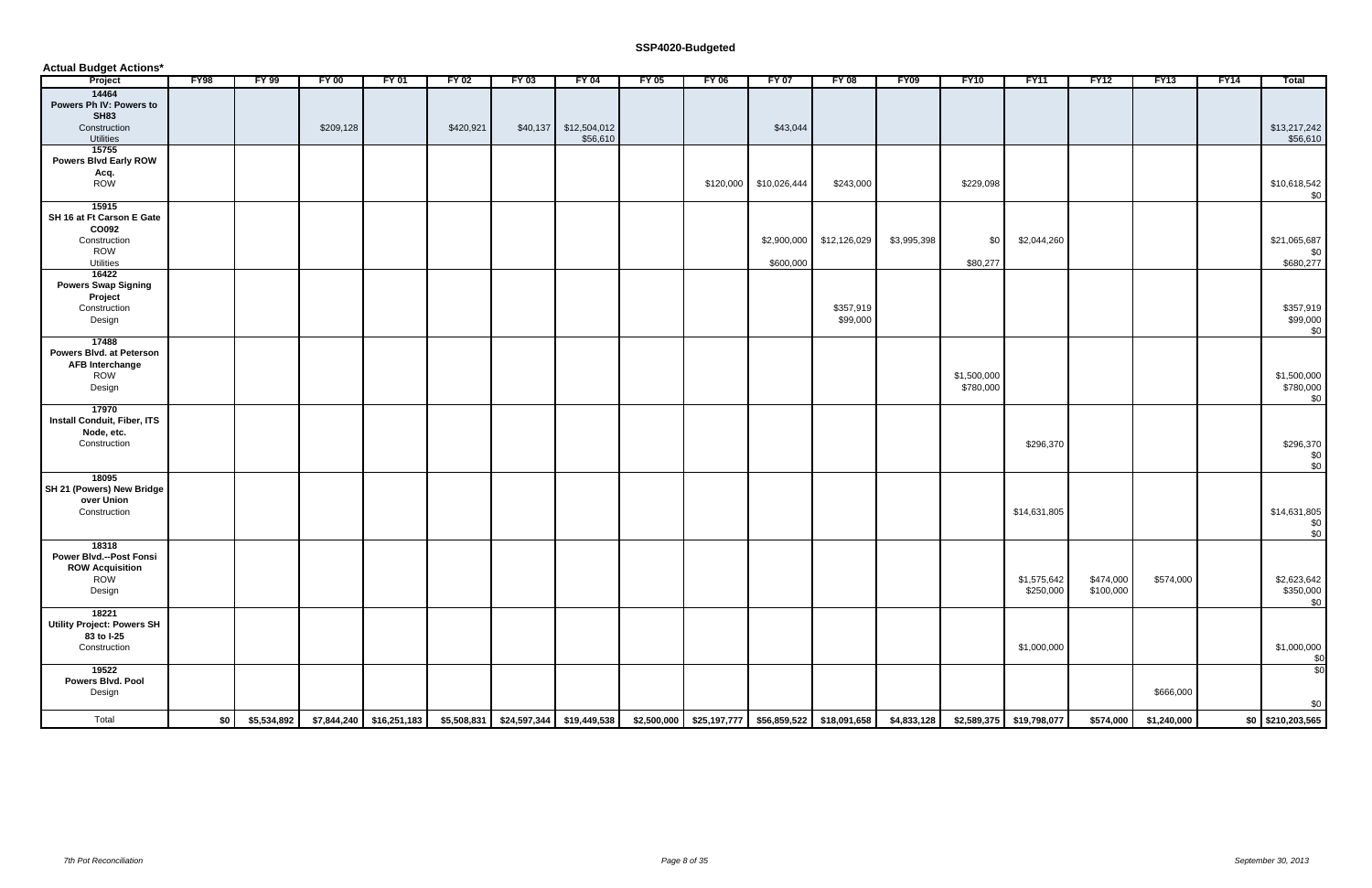## **SSP4020-Reconciliation**

#### **Reconciliation**

|                                      | <b>Inflation (CCI)</b><br><b>Infl. Factor</b> | 1.103<br>1.103 | 1.094<br>1.207 | 1.081<br>1.304                                                                              | 1.07<br>1.396 | 1.05<br>1.466 | 1.071<br>1.570 | 1.054<br>1.654                                                                                | 1.052<br>1.740                 | 1.053<br>1.833                 | 1.05<br>1.924 | 1.044<br>2.009 | 1.044<br>2.097 | 1.030<br>2.160 | 1.030<br>2.225                                                                                                                                         |
|--------------------------------------|-----------------------------------------------|----------------|----------------|---------------------------------------------------------------------------------------------|---------------|---------------|----------------|-----------------------------------------------------------------------------------------------|--------------------------------|--------------------------------|---------------|----------------|----------------|----------------|--------------------------------------------------------------------------------------------------------------------------------------------------------|
|                                      | FY 00                                         | FY 01          | $FY$ 02        | FY 03                                                                                       | FY 04         | FY 05         | FY 06          | FY 07                                                                                         | FY 08                          | FY 09                          | FY 10         | FY 11          | FY 12          | FY 13          | FY 14                                                                                                                                                  |
| Amount<br><b>Remainder to Budget</b> | \$204,526,868 \$225,593,135                   | \$209,341,952  |                | \$223,511,265   \$217,018,333  \$212,760,079  \$220,898,083   \$211,384,070   \$165,939,287 |               |               |                | \$229,020,096   \$241,615,677   \$232,209,617   \$223,398,083   \$236,581,847   \$222,798,809 | \$174,568,130<br>\$156,476,472 | \$164,769,725<br>\$159,936,597 |               |                |                |                | \$167,933,427 \$172,619,190 \$159,545,242 \$163,740,380 \$167,375,391<br>\$165,344,052   \$152,821,113   \$158,971,242   \$162,500,380   \$167,375,391 |
|                                      |                                               |                |                |                                                                                             |               |               |                |                                                                                               |                                |                                |               |                |                |                | <b>Final</b><br><b>Remainder to</b><br><b>Budget in</b><br><b>FY14 Dollars</b>                                                                         |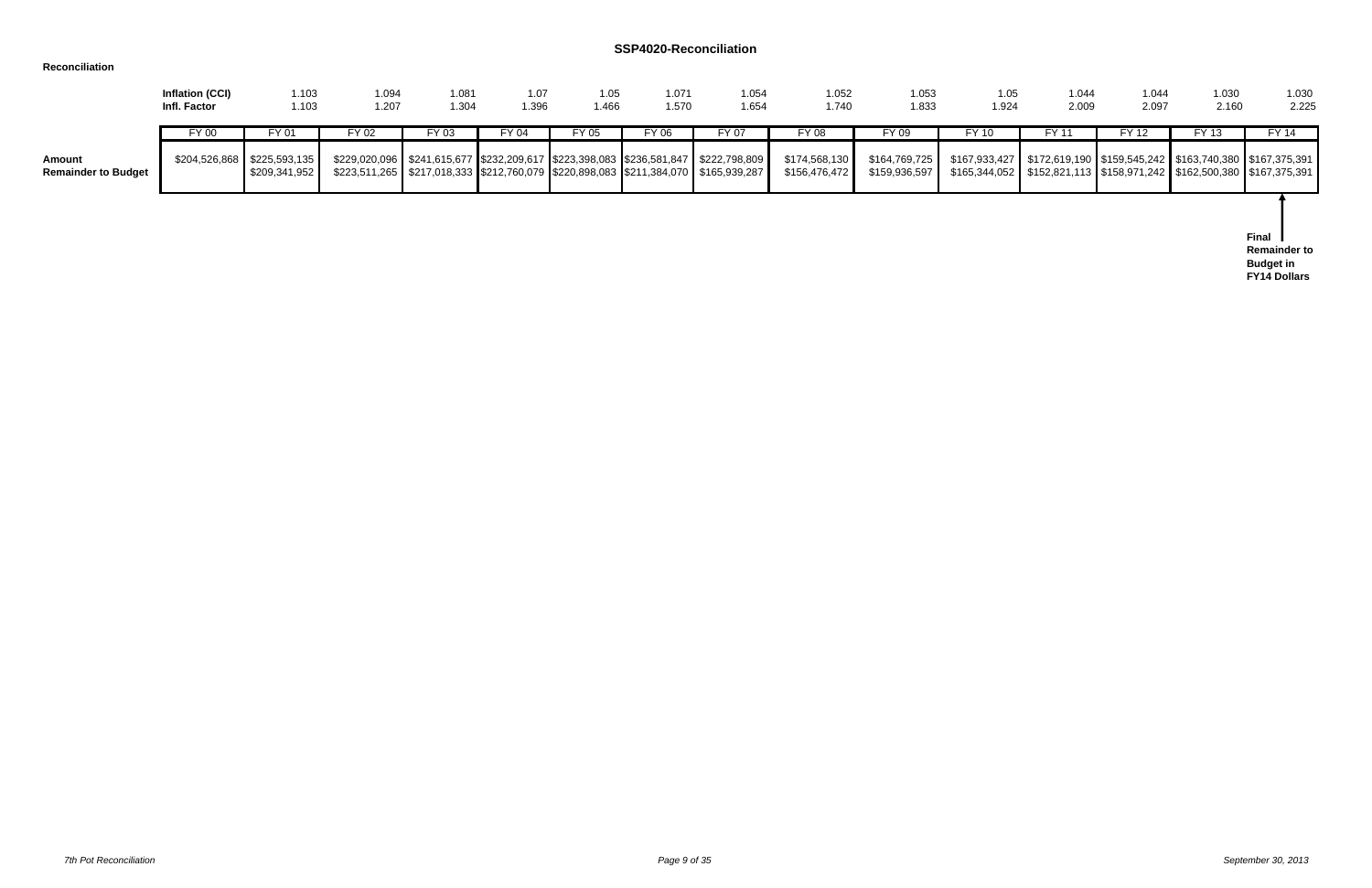## **SSP4020-Earmarks**

| <b>Earmarks</b>                                                                                                                                   |                 |                  |                                           |                                                                             |                                     | <b>Corridor</b>                      |
|---------------------------------------------------------------------------------------------------------------------------------------------------|-----------------|------------------|-------------------------------------------|-----------------------------------------------------------------------------|-------------------------------------|--------------------------------------|
|                                                                                                                                                   |                 |                  |                                           |                                                                             | Remainder                           | Remainder<br>(Minus                  |
| Earmark/Demo ID                                                                                                                                   | <b>Other ID</b> |                  | <b>Amounts</b>                            | <b>Total Earmarks</b><br><b>Budgeted</b>                                    | <b>Earmarks to</b><br><b>Budget</b> | Earmarks) to<br><b>Budget (FY13)</b> |
| <b>CO 048</b><br><b>Construction of</b><br><b>Powers Blvd and</b><br><b>Woodman Road</b><br>Interchange, Colorado<br><b>Springs</b>               |                 | F<br>$\mathsf S$ | \$7,199,201                               | "Budgeted" sheets list all budget actions approved by 4/4/11<br>\$6,480,000 |                                     |                                      |
|                                                                                                                                                   |                 | $\mathsf{T}$     | \$1,799,800<br>$\overline{$8,999,001}$    | \$1,620,000<br>\$8,100,000                                                  | \$899,001                           |                                      |
| <b>CO 072</b>                                                                                                                                     | 3814            |                  |                                           |                                                                             |                                     |                                      |
| <b>Transportation</b><br>Improvements to<br><b>Powers and Woodman</b><br>Road Interchange                                                         |                 | F<br>S<br>т      | \$7,253,200<br>\$1,813,300<br>\$9,066,500 | \$6,480,000<br>\$1,620,000<br>\$8,100,000                                   | \$966,500                           |                                      |
| CO 092<br>Fort Carson: I-25 and<br>Highway<br>12/Improvements and<br>upgrades of<br>interchange and<br>renovation to handle<br>increased capacity | 3834            | F<br>$\mathsf S$ | \$4,533,249                               | \$3,562,983<br>\$890,746                                                    |                                     |                                      |
|                                                                                                                                                   |                 | Т                | \$1,133,312<br>\$5,666,561                | \$4,453,729                                                                 | \$1,212,832                         |                                      |
|                                                                                                                                                   |                 |                  |                                           |                                                                             |                                     |                                      |
| <b>CO 104</b>                                                                                                                                     | 27              |                  |                                           |                                                                             |                                     |                                      |
| <b>Improvements to Hwy</b><br>16 and I-25 Interchange<br>(Fort Carson. Phase I)                                                                   |                 | F<br>S<br>т      | \$2,718,417<br>\$261,977<br>\$2,980,394   | \$1,463,817<br>\$141,070<br>\$1,604,887                                     | \$1,375,507                         |                                      |
|                                                                                                                                                   |                 |                  |                                           | <b>Total</b>                                                                |                                     |                                      |
|                                                                                                                                                   |                 |                  |                                           | Remainder                                                                   | \$4,453,840                         | \$158,046,539                        |

*Page 10 of 35 September 30, 2013*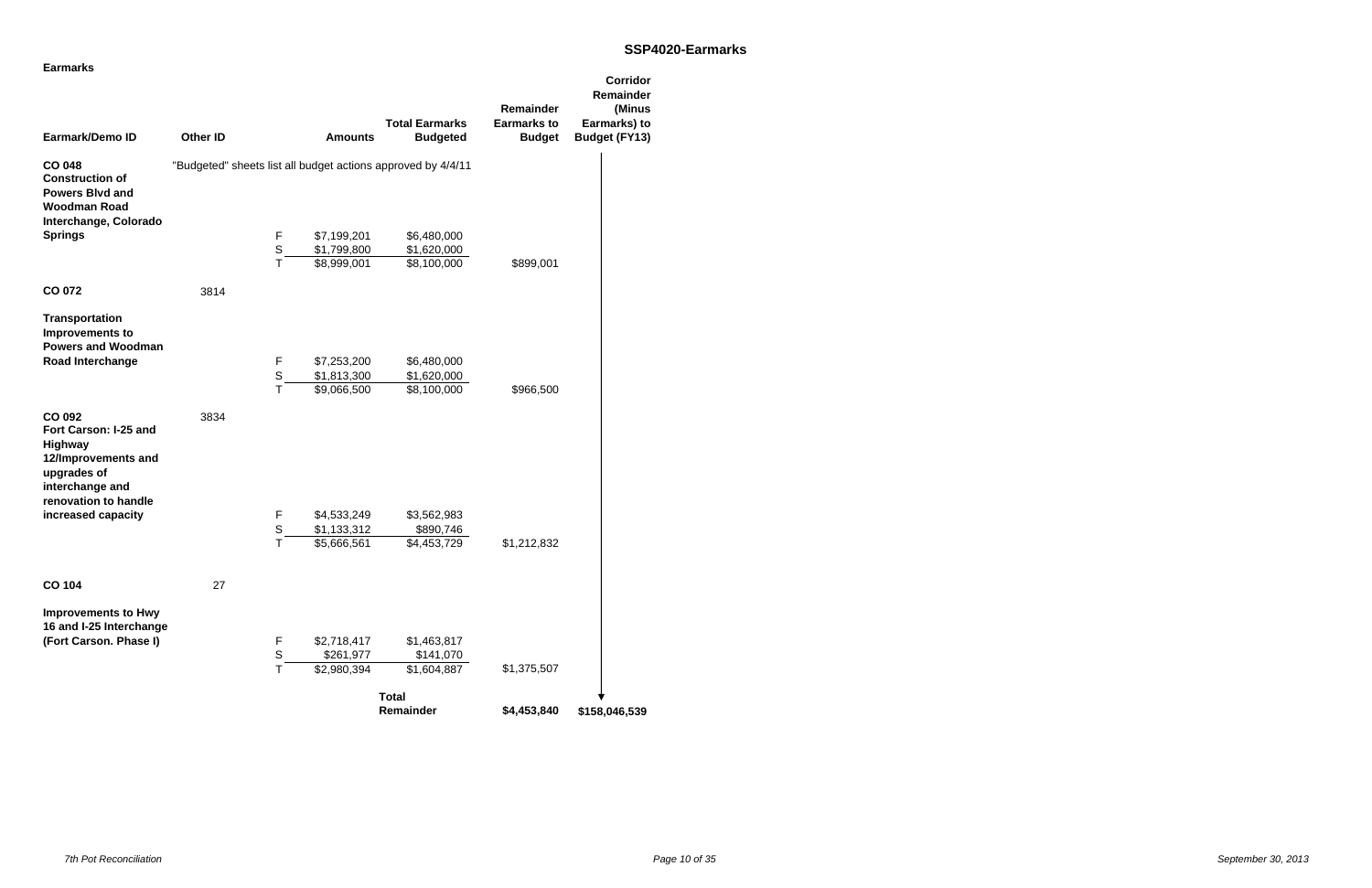**Actual Budget Actions\***

| Project                            | <b>FY98</b> | $FY$ 99 | $FY$ 00 | $FY$ 01 | <b>FY 02</b> | $FY$ 03         | <b>FY 04</b> | $FY$ 05 | $FY$ 06           | <b>FY 07</b> | <b>FY08</b>       | <b>FY09</b> | <b>FY10</b>                        | <b>FY11</b> | FY12      | FY13         | FY14 | <b>Total</b>                                                |
|------------------------------------|-------------|---------|---------|---------|--------------|-----------------|--------------|---------|-------------------|--------------|-------------------|-------------|------------------------------------|-------------|-----------|--------------|------|-------------------------------------------------------------|
| 13599                              |             |         |         |         |              |                 |              |         |                   |              |                   |             |                                    |             |           |              |      |                                                             |
| East I-70 Corridor EIS             |             |         |         |         |              |                 |              |         |                   |              |                   |             |                                    |             |           |              |      |                                                             |
| Miscellaneous                      |             |         |         |         |              | 7,500,000       |              |         |                   |              |                   |             |                                    |             |           | 6,000,000    |      | \$13,500,000                                                |
| 15174                              |             |         |         |         |              |                 |              |         |                   |              |                   |             |                                    |             |           |              |      |                                                             |
| I-70 Joint Repairs                 |             |         |         |         |              |                 |              |         |                   |              |                   |             |                                    |             |           |              |      |                                                             |
| Construction                       |             |         |         |         |              |                 |              |         | \$0               |              |                   |             |                                    |             |           |              |      | \$0                                                         |
| Design                             |             |         |         |         |              |                 |              |         | \$97,809          |              |                   |             |                                    |             |           |              |      | \$97,809                                                    |
| ROW                                |             |         |         |         |              |                 |              |         | \$1,448           |              |                   |             |                                    |             |           |              |      | \$1,448                                                     |
| 15564                              |             |         |         |         |              |                 |              |         |                   |              |                   |             |                                    |             |           |              |      |                                                             |
| I-70 Joint Repairs Phase II        |             |         |         |         |              |                 |              |         |                   |              |                   |             |                                    |             |           |              |      |                                                             |
| Construction                       |             |         |         |         |              |                 |              |         | \$20,811,457      |              | \$6,096,168       | \$900,852   |                                    |             |           |              |      | \$27,808,477                                                |
| Miscellaneous                      |             |         |         |         |              |                 |              |         | \$2,000           |              | \$311             |             |                                    |             |           |              |      | \$2,311                                                     |
| Design                             |             |         |         |         |              |                 |              |         | \$883,000         |              |                   |             |                                    |             |           |              |      | \$883,000                                                   |
| 15566                              |             |         |         |         |              |                 |              |         |                   |              |                   |             |                                    |             |           |              |      |                                                             |
| <b>I-70 Viaduct Temp Shoring</b>   |             |         |         |         |              |                 |              |         |                   |              |                   |             |                                    |             |           |              |      |                                                             |
| Construction                       |             |         |         |         |              |                 |              |         | \$79,922          |              |                   |             |                                    |             |           |              |      |                                                             |
|                                    |             |         |         |         |              |                 |              |         |                   |              |                   |             |                                    |             |           |              |      | $$79,922$<br>$$0$                                           |
| 16883                              |             |         |         |         |              |                 |              |         |                   |              |                   |             |                                    |             |           |              |      |                                                             |
| <b>I-70 EAST CORRIDOR CO050</b>    |             |         |         |         |              |                 |              |         |                   |              |                   |             |                                    |             |           |              |      |                                                             |
| & CO079                            |             |         |         |         |              |                 |              |         |                   |              |                   |             |                                    |             |           |              |      |                                                             |
| Design                             |             |         |         |         |              |                 |              |         |                   |              |                   | \$0         |                                    |             |           |              |      |                                                             |
|                                    |             |         |         |         |              |                 |              |         |                   |              |                   |             |                                    |             |           |              |      | $\begin{array}{c} 0 \\ 0 \\ 0 \\ 0 \\ \hline 0 \end{array}$ |
|                                    |             |         |         |         |              |                 |              |         |                   |              |                   |             |                                    |             |           |              |      |                                                             |
| 16911                              |             |         |         |         |              |                 |              |         |                   |              |                   |             |                                    |             |           |              |      |                                                             |
| Denver Union Station - 30%         |             |         |         |         |              |                 |              |         |                   |              |                   |             |                                    |             |           |              |      |                                                             |
| Design, CO112                      |             |         |         |         |              |                 |              |         |                   |              |                   |             |                                    |             |           |              |      |                                                             |
| Design                             |             |         |         |         |              |                 |              |         |                   |              |                   | \$2,000,000 |                                    |             |           |              |      |                                                             |
|                                    |             |         |         |         |              |                 |              |         |                   |              |                   |             |                                    |             |           |              |      |                                                             |
|                                    |             |         |         |         |              |                 |              |         |                   |              |                   |             |                                    |             |           |              |      | $$2,000,000$<br>$$0$<br>$$0$                                |
| 17334                              |             |         |         |         |              |                 |              |         |                   |              |                   |             |                                    |             |           |              |      |                                                             |
| <b>I-70/Central Park Boulevard</b> |             |         |         |         |              |                 |              |         |                   |              |                   |             |                                    |             |           |              |      |                                                             |
|                                    |             |         |         |         |              |                 |              |         |                   |              |                   |             |                                    |             |           |              |      |                                                             |
| Interchange                        |             |         |         |         |              |                 |              |         |                   |              |                   |             |                                    |             |           |              |      |                                                             |
| Construction                       |             |         |         |         |              |                 |              |         |                   |              |                   |             |                                    | \$260,102   |           |              |      |                                                             |
|                                    |             |         |         |         |              |                 |              |         |                   |              |                   |             |                                    |             |           |              |      | $$260,102$<br>\$0<br>\$0                                    |
| 17704                              |             |         |         |         |              |                 |              |         |                   |              |                   |             |                                    |             |           |              |      |                                                             |
| I-70: Median Barrier               |             |         |         |         |              |                 |              |         |                   |              |                   |             |                                    |             |           |              |      |                                                             |
|                                    |             |         |         |         |              |                 |              |         |                   |              |                   |             |                                    |             |           |              |      |                                                             |
| Replacement - CO050 &              |             |         |         |         |              |                 |              |         |                   |              |                   |             |                                    |             |           |              |      |                                                             |
| CO079                              |             |         |         |         |              |                 |              |         |                   |              |                   |             |                                    |             |           |              |      |                                                             |
| Design                             |             |         |         |         |              |                 |              |         |                   |              |                   |             | \$83,555                           |             |           |              |      | \$83,555<br>\$2,853,399                                     |
| Construction                       |             |         |         |         |              |                 |              |         |                   |              |                   |             | \$2,853,399                        |             |           |              |      |                                                             |
|                                    |             |         |         |         |              |                 |              |         |                   |              |                   |             |                                    |             |           |              |      | \$0                                                         |
| 17785                              |             |         |         |         |              |                 |              |         |                   |              |                   |             |                                    |             |           |              |      |                                                             |
| <b>Denver Union Station</b>        |             |         |         |         |              |                 |              |         |                   |              |                   |             |                                    |             |           |              |      |                                                             |
| Construction                       |             |         |         |         |              |                 |              |         |                   |              |                   |             |                                    |             |           |              |      |                                                             |
|                                    |             |         |         |         |              |                 |              |         |                   |              |                   |             | \$20,647,448                       |             |           |              |      | $$20,647,448$<br>$$0$                                       |
|                                    |             |         |         |         |              |                 |              |         |                   |              |                   |             |                                    |             |           |              |      |                                                             |
| 17864                              |             |         |         |         |              |                 |              |         |                   |              |                   |             |                                    |             |           |              |      |                                                             |
| I-70: Holly to Sand Creek          |             |         |         |         |              |                 |              |         |                   |              |                   |             |                                    |             |           |              |      |                                                             |
| Resurfacing                        |             |         |         |         |              |                 |              |         |                   |              |                   |             |                                    |             |           |              |      |                                                             |
| Construction                       |             |         |         |         |              |                 |              |         |                   |              |                   |             |                                    |             | \$921,045 |              |      | \$921,045                                                   |
| 19414                              |             |         |         |         |              |                 |              |         |                   |              |                   |             |                                    |             |           |              |      |                                                             |
| I-70 East EIS                      |             |         |         |         |              |                 |              |         |                   |              |                   |             |                                    |             |           |              |      |                                                             |
| Miscellaneous                      |             |         |         |         |              |                 |              |         |                   |              |                   |             |                                    |             |           | 9,500,000    |      | \$9,500,000                                                 |
|                                    |             |         |         |         |              |                 |              |         |                   |              |                   |             |                                    |             |           |              |      |                                                             |
|                                    |             |         |         |         |              |                 |              |         |                   |              |                   |             |                                    |             |           |              |      | \$0                                                         |
| <b>Total</b>                       | \$0         | \$0     | \$0     | \$0     |              | \$0 \$7,500,000 | \$0          |         | $$0$ \$21,875,636 |              | $$0$ $$6,096,479$ |             | \$2,900,852 \$23,584,402 \$260,102 |             | \$921,045 | \$15,500,000 |      | \$0 \$78,638,516                                            |

#### **SP4024-East Corridor MIS**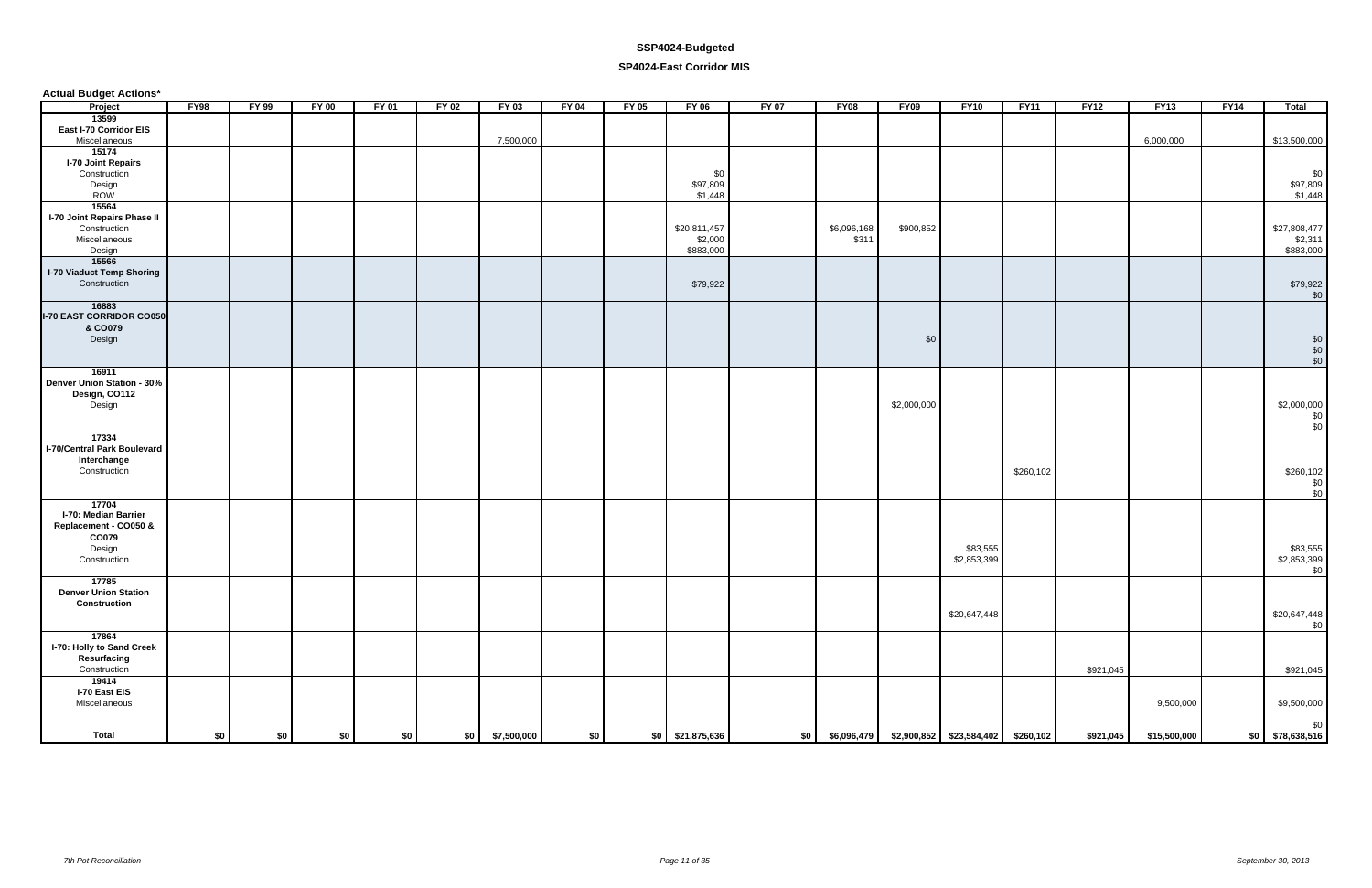## **SSP4024-Reconciliation**

#### **Reconciliation\***

|                                      | <b>Inflation (CCI)</b><br>Infl. Factor | 1.103<br>1.103               | 1.094<br>1.207 | 1.081<br>1.304 | .07<br>1.396 | 1.05<br>1.466 | 1.071<br>1.570 | 1.054<br>1.654 | 1.052<br>1.740 | .053<br>1.833                                                                                                                                                   | 1.05<br>1.924                | 1.044<br>2.009 | 1.044<br>2.097 | 1.030<br>2.160                                          | 1.030<br>2.225 |
|--------------------------------------|----------------------------------------|------------------------------|----------------|----------------|--------------|---------------|----------------|----------------|----------------|-----------------------------------------------------------------------------------------------------------------------------------------------------------------|------------------------------|----------------|----------------|---------------------------------------------------------|----------------|
|                                      | FY 00                                  | FY 01                        | FY 02          | FY 03          | FY 04        | FY 05         | FY 06          | FY 07          | FY 08          | FY 09                                                                                                                                                           | FY 10                        | FY 11          | FY 12          | FY 13                                                   | FY 14          |
| Amount<br><b>Remainder to Budget</b> | \$72,390,805                           | \$79,847,058<br>\$79,847,058 |                |                |              |               |                |                |                | \$87,352,681 \$94,428,249 \$93,013,226 \$97,663,887 \$104,598,023 \$87,189,396 \$91,723,245 \$90,164,984<br>\$82,722,387 \$87,189,396 \$85,626,766 \$87,264,132 | \$91,627,339<br>\$68,042,937 |                |                | $$70,776,724$ $$72,969,855$ $$59,658,951$ $$61,448,719$ |                |

| 1.044        | 1.044        | 1.030        | 1.030                                                            |
|--------------|--------------|--------------|------------------------------------------------------------------|
| 2.009        | 2.097        | 2.160        | 2.225                                                            |
| FY 11        | FY 12        | FY 13        | FY 14                                                            |
| \$71,036,826 | \$73,890,900 | \$75,158,951 | \$61,448,719                                                     |
| \$70,776,724 | \$72,969,855 | \$59,658,951 | \$61,448,719                                                     |
|              |              |              | <b>Final</b><br>Remainder<br>to Budget in<br><b>FY14 Dollars</b> |

\*Per Transportation Resolution TC-1761, \$2.8m (2008 dollars) of the SSP4024 control total has been transferred to SSP4025.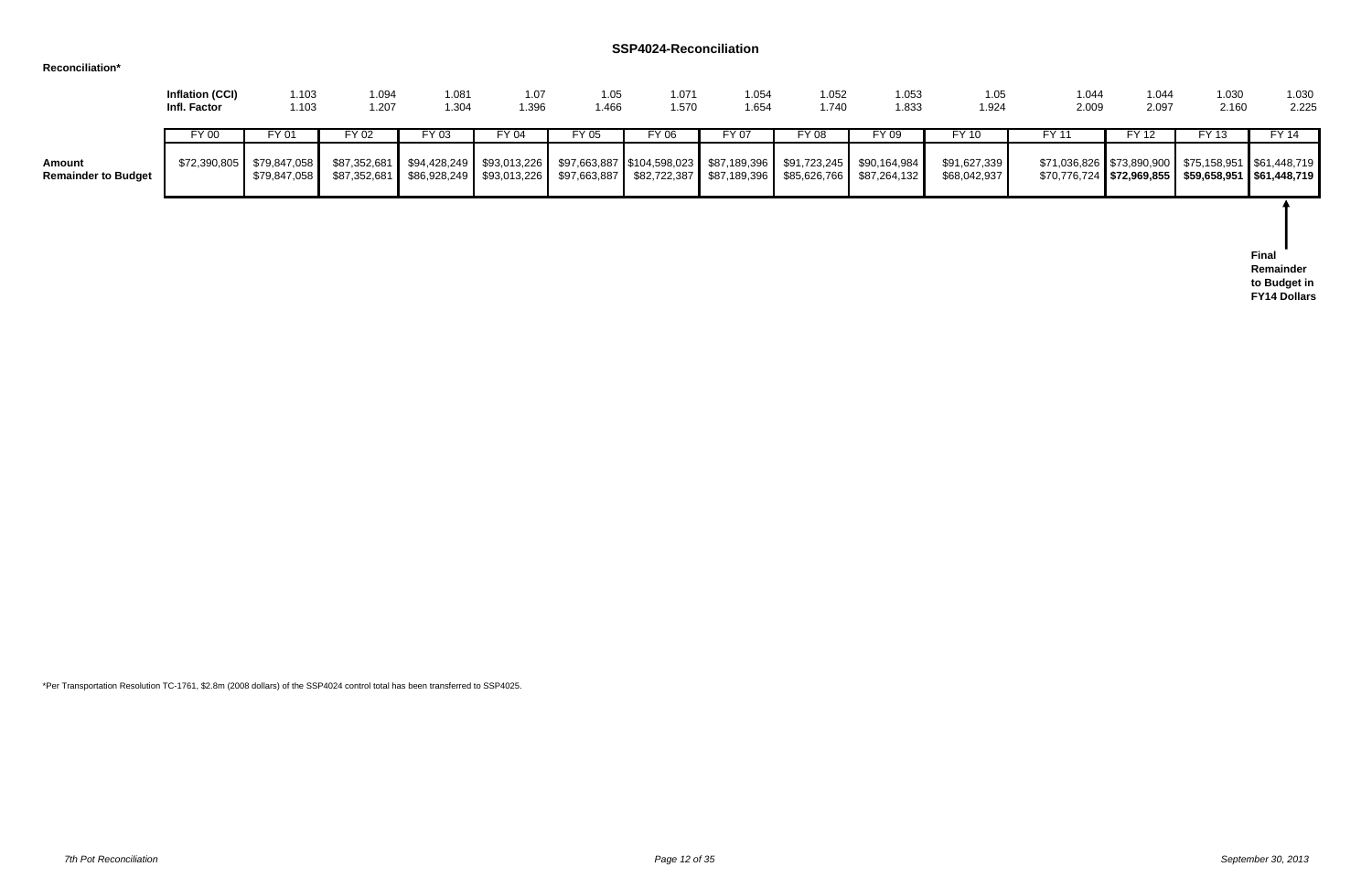| <b>Earmarks</b>                                                                                               |                 |             |                |                                                              |                                                         | <b>Corridor</b>                                             |
|---------------------------------------------------------------------------------------------------------------|-----------------|-------------|----------------|--------------------------------------------------------------|---------------------------------------------------------|-------------------------------------------------------------|
| Earmark/Demo ID                                                                                               | <b>Other ID</b> |             | <b>Amounts</b> | <b>Total Earmarks</b><br><b>Budgeted</b>                     | <b>Remainder</b><br><b>Earmarks to</b><br><b>Budget</b> | Remainder<br>(Minus<br>Earmarks) to<br><b>Budget (FY13)</b> |
| <b>CO 050</b><br>CO/I-70 East<br><b>Multimodal Corridor</b><br>(Highway Expansion),                           |                 |             |                | "Budgeted" sheets list all budget actions approved by 4/4/11 |                                                         |                                                             |
| <b>Denver</b>                                                                                                 |                 | $\mathsf F$ | \$1,799,800    | \$1,799,800                                                  |                                                         |                                                             |
|                                                                                                               |                 | S           | \$449,950      | \$449,950                                                    |                                                         |                                                             |
|                                                                                                               |                 | Т           | \$2,249,750    | \$2,249,750                                                  | \$0                                                     |                                                             |
| CO 079<br><b>Transportation</b><br>Improvements to I-70<br><b>East Multimodal</b><br><b>Corridor (Highway</b> | 3821            |             |                |                                                              |                                                         |                                                             |
| Portion)                                                                                                      |                 | F           | \$1,813,299    | \$1,813,299                                                  |                                                         |                                                             |
|                                                                                                               |                 | $\mathbb S$ | \$453,325      | \$453,325                                                    |                                                         |                                                             |
|                                                                                                               |                 | T           | \$2,266,624    | \$2,266,624                                                  | \$0                                                     |                                                             |
| CO112                                                                                                         | <b>PNRS</b>     |             |                |                                                              |                                                         |                                                             |
| <b>Denver Union Station</b>                                                                                   |                 | F           | \$22,647,224   | \$22,647,448                                                 |                                                         |                                                             |
|                                                                                                               |                 |             | \$22,647,224   | \$22,647,448                                                 | (\$224)                                                 |                                                             |
|                                                                                                               |                 |             |                | <b>Total</b>                                                 |                                                         |                                                             |
|                                                                                                               |                 |             |                | Remainder                                                    | (\$224)                                                 | \$59,659,174                                                |

*Page 13 of 35 September 30, 2013*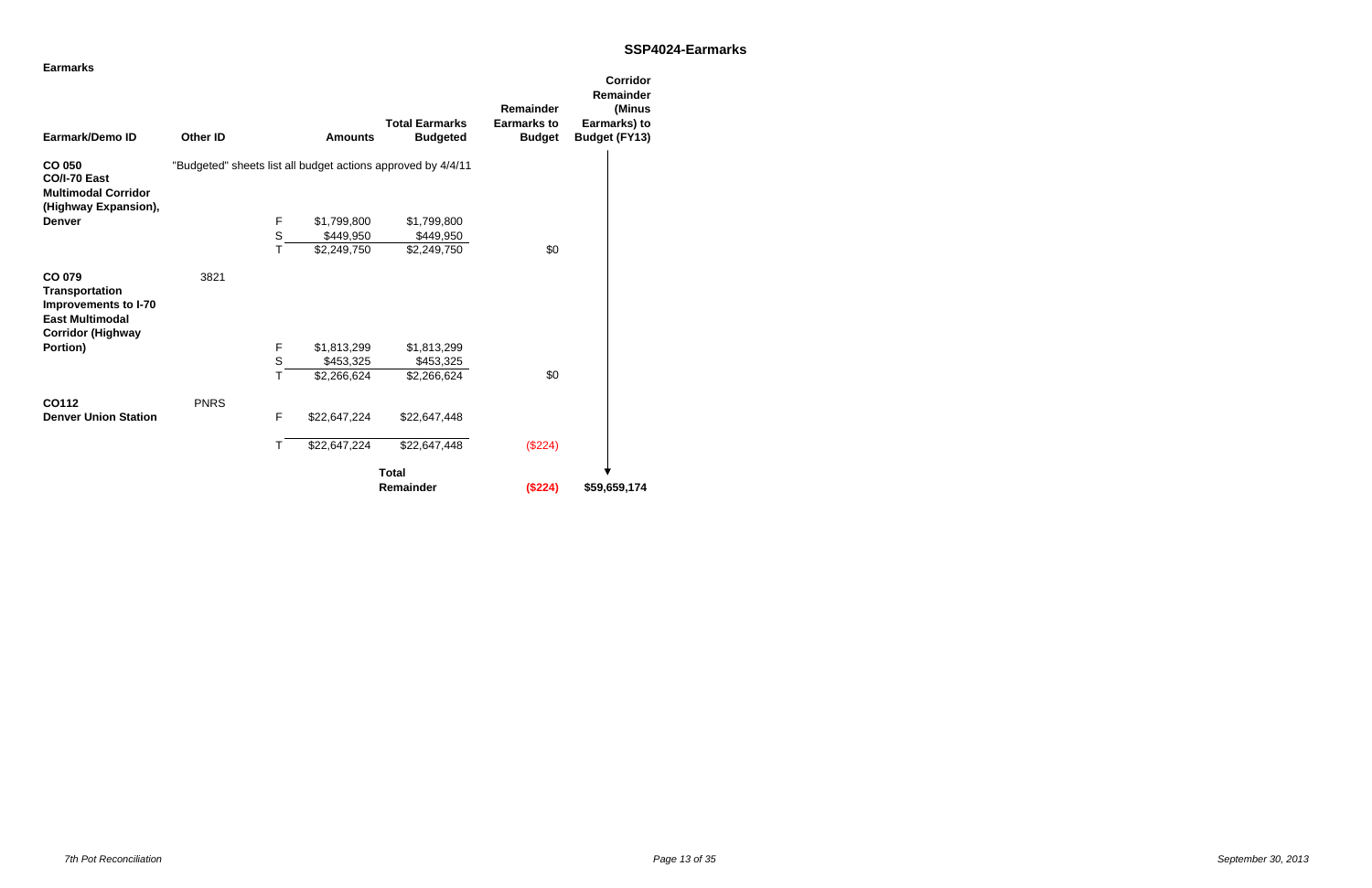**Actual Budget Actions\***

| 15215<br><b>US 6/Wadsworth Interchange</b><br>Misc<br>\$3,566,073                                                                                                    |                       |
|----------------------------------------------------------------------------------------------------------------------------------------------------------------------|-----------------------|
|                                                                                                                                                                      | \$3,566,073<br>\$0    |
|                                                                                                                                                                      |                       |
|                                                                                                                                                                      |                       |
|                                                                                                                                                                      |                       |
| 16628                                                                                                                                                                |                       |
| SH 88 (Federal) OVER US 6                                                                                                                                            |                       |
| <b>INTERCHANGE</b><br>Design<br>\$2,412,000                                                                                                                          | \$2,412,000           |
| \$333,000<br><b>Utilities</b>                                                                                                                                        | \$333,000             |
| 16911                                                                                                                                                                |                       |
| Denver Union Station - 30%                                                                                                                                           |                       |
| Design                                                                                                                                                               |                       |
| Design<br>\$2,000,000                                                                                                                                                | \$2,000,000<br>\$0    |
| 17785                                                                                                                                                                |                       |
| <b>Denver Union Station</b>                                                                                                                                          |                       |
| Construction                                                                                                                                                         |                       |
| Construction<br>\$20,647,000                                                                                                                                         | \$20,647,000<br>\$0   |
| 17858                                                                                                                                                                |                       |
| US 6: Wadsworth I/C&4-14th                                                                                                                                           |                       |
| Ave Recon.                                                                                                                                                           |                       |
| ROW<br>\$1,933,927<br>\$11,624,987<br>Design                                                                                                                         | \$13,558,914          |
| \$1,875,013<br>17886                                                                                                                                                 | \$1,875,013           |
| <b>Barnum Park East</b>                                                                                                                                              |                       |
| Construction<br>\$30,000                                                                                                                                             | \$30,000<br>\$225,000 |
| Design<br>\$225,000                                                                                                                                                  |                       |
| 17962                                                                                                                                                                |                       |
| <b>US6 &amp; Wadsworth</b>                                                                                                                                           |                       |
| <b>ROW</b><br>\$183,780                                                                                                                                              | \$183,780             |
| 18838                                                                                                                                                                |                       |
| <b>US6 Bridge Design Build</b>                                                                                                                                       |                       |
| Construction<br>\$67,546,000                                                                                                                                         | \$67,546,000          |
| \$0<br>\$0<br>\$0<br>$$0$ $$3,566,073$<br><b>Total</b><br>\$0<br>\$0<br>\$0<br>\$0<br>$$0$ \$2,745,000 \$2,000,000 \$20,872,000<br>\$2,117,707<br>$$0$ $$81,076,000$ | \$0 \$112,376,780     |

### **SP4025 West Corridor MIS**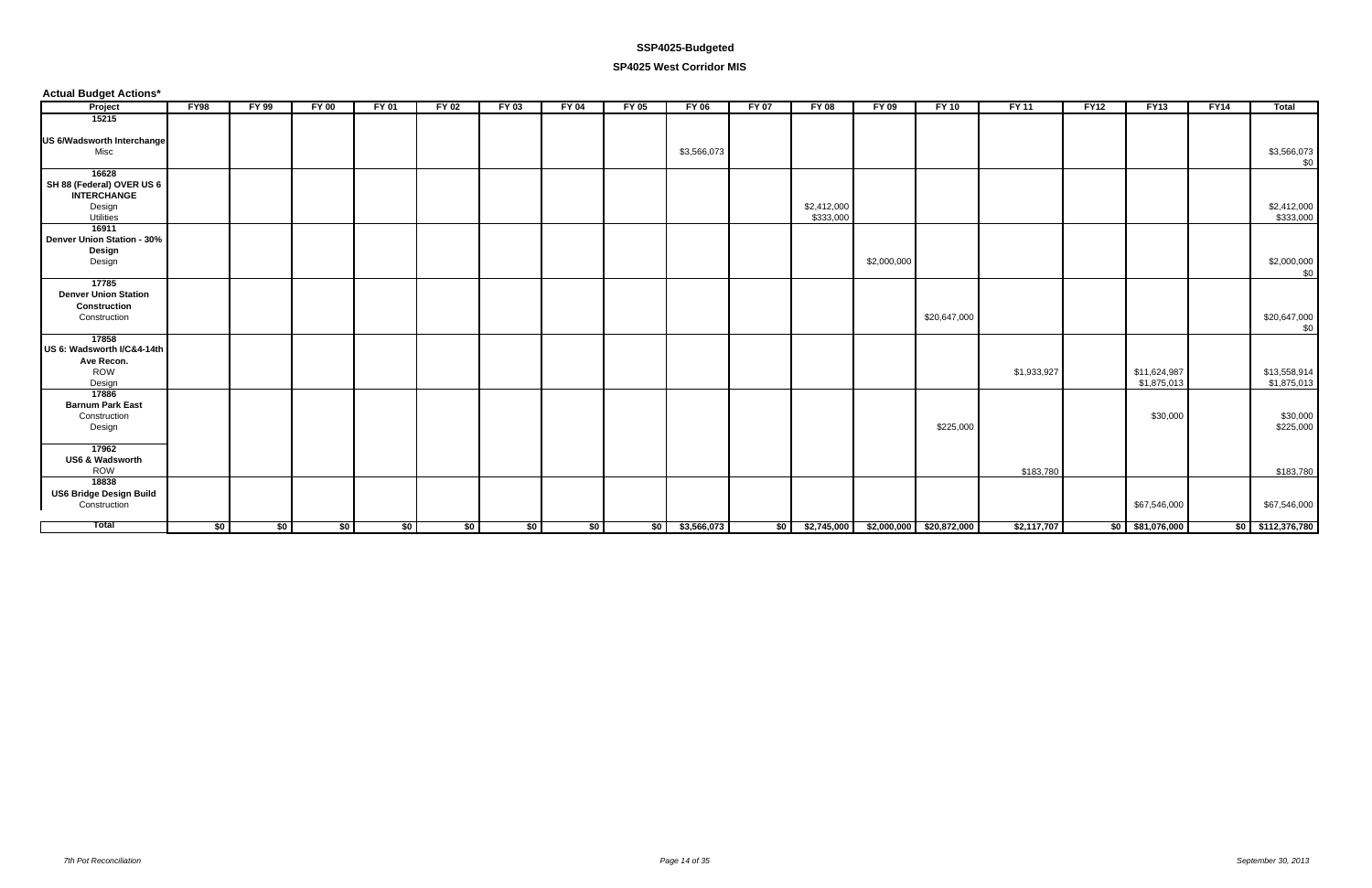## **SSP4025-Reconciliation**

### **Reconciliation\***

|                                             | Inflation (CCI)<br>Infl. Factor | 1.103<br>1.103 | 1.094<br>1.207 | .081<br>.304 | 1.07<br>1.396 | 1.05<br>1.466 | 1.071<br>1.570 | 1.054<br>1.654 | 1.052<br>.740 | 1.053<br>1.833                                                                                                                                                                                                                                                                                                                                                                                | 1.05<br><b>1.924</b> | 1.044<br>2.009 | 1.044<br>2.097 | 1.030<br>2.160 |
|---------------------------------------------|---------------------------------|----------------|----------------|--------------|---------------|---------------|----------------|----------------|---------------|-----------------------------------------------------------------------------------------------------------------------------------------------------------------------------------------------------------------------------------------------------------------------------------------------------------------------------------------------------------------------------------------------|----------------------|----------------|----------------|----------------|
|                                             |                                 | FY 01          | Y 02           | FY 03        | FY 04         | FY 05         | FY 06          | FY 07          | FY 08         | FY 09                                                                                                                                                                                                                                                                                                                                                                                         | FY 10                |                | FY 12          | FY 13          |
| <b>Amount</b><br><b>Remainder to Budget</b> |                                 |                |                |              |               |               |                |                |               | \$75,609,195 \$83,396,942 \$91,236,255 \$98,626,391 \$105,530,239 \$110,806,751 \$118,674,030 \$121,323,787 \$127,632,623 \$131,506,667 \$135,982,001 \$120,174,841 \$123,251,648 \$126,949,197<br><u> \$83,396,942  \$91,236,255  \$98,626,391  \$105,530,239  \$110,806,751  \$115,107,957  \$121,323,787  \$124,887,623  \$129,506,667  \$115,110,001  \$118,057,134   \$123,251,648  </u> |                      |                |                | \$45,873,197   |

\*Per Transportation Resolution TC-1761, \$2.8m (2008 dollars) of the SSP4024 control total has been transferred to SSP4025.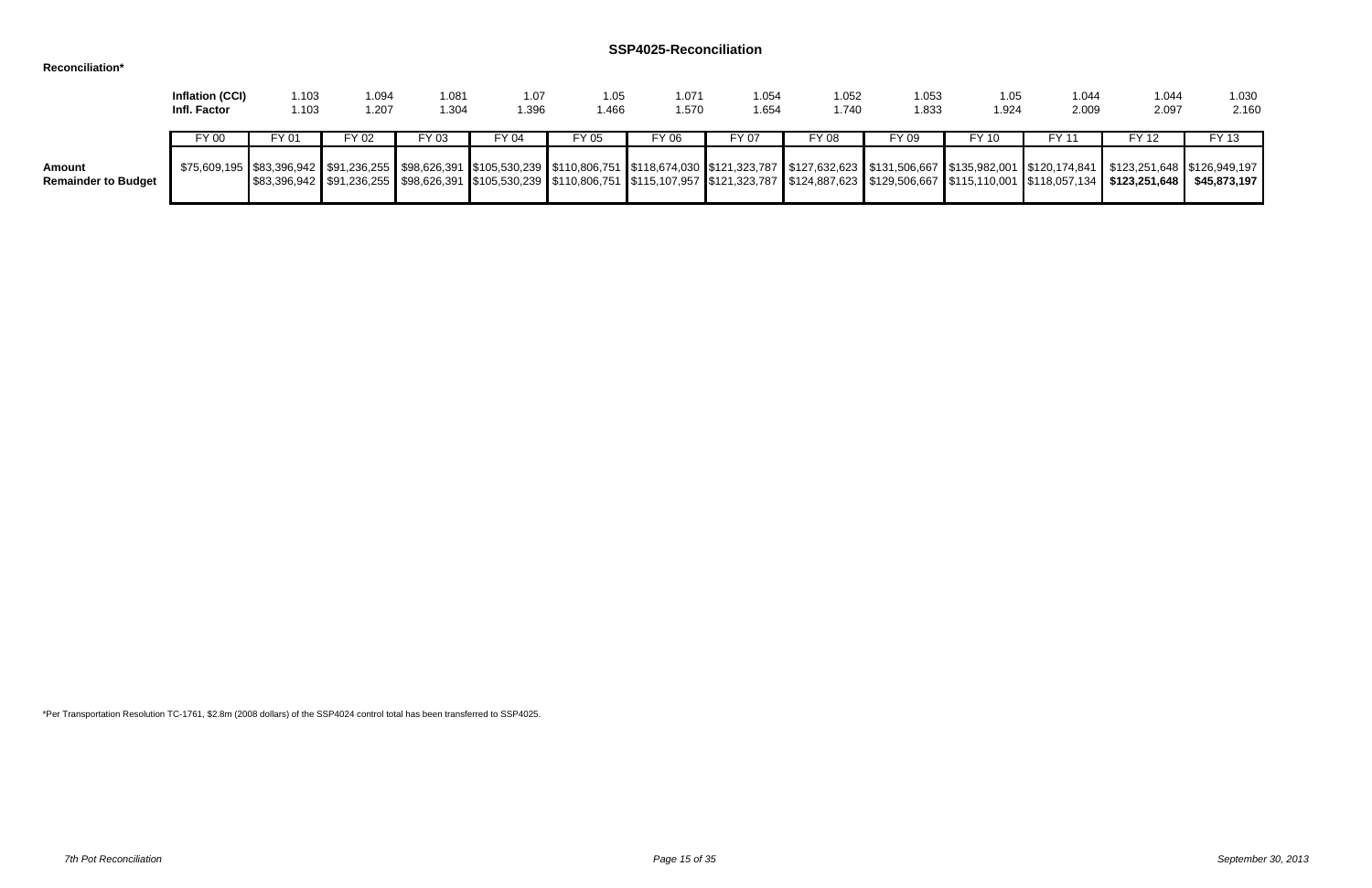| <b>Earmarks</b><br>Earmark/Demo ID                                   | Other ID |   | <b>Amounts</b>               | <b>Total Earmarks</b><br><b>Budgeted</b> | Remainder<br><b>Earmarks to</b><br><b>Budget</b> | Corridor<br>Remainder<br>(Minus<br>Earmarks) to<br><b>Budget (FY13)</b> |
|----------------------------------------------------------------------|----------|---|------------------------------|------------------------------------------|--------------------------------------------------|-------------------------------------------------------------------------|
| all budget actions approved by 4/4/11<br><b>Denver Union Station</b> |          | F | \$22,647,224<br>\$22,647,224 | \$22,647,000<br>\$22,647,000             | \$224                                            |                                                                         |
|                                                                      |          |   |                              | <b>Total</b><br>Remainder                | \$224                                            | \$45,872,973                                                            |

*Page 16 of 35 September 30, 2013*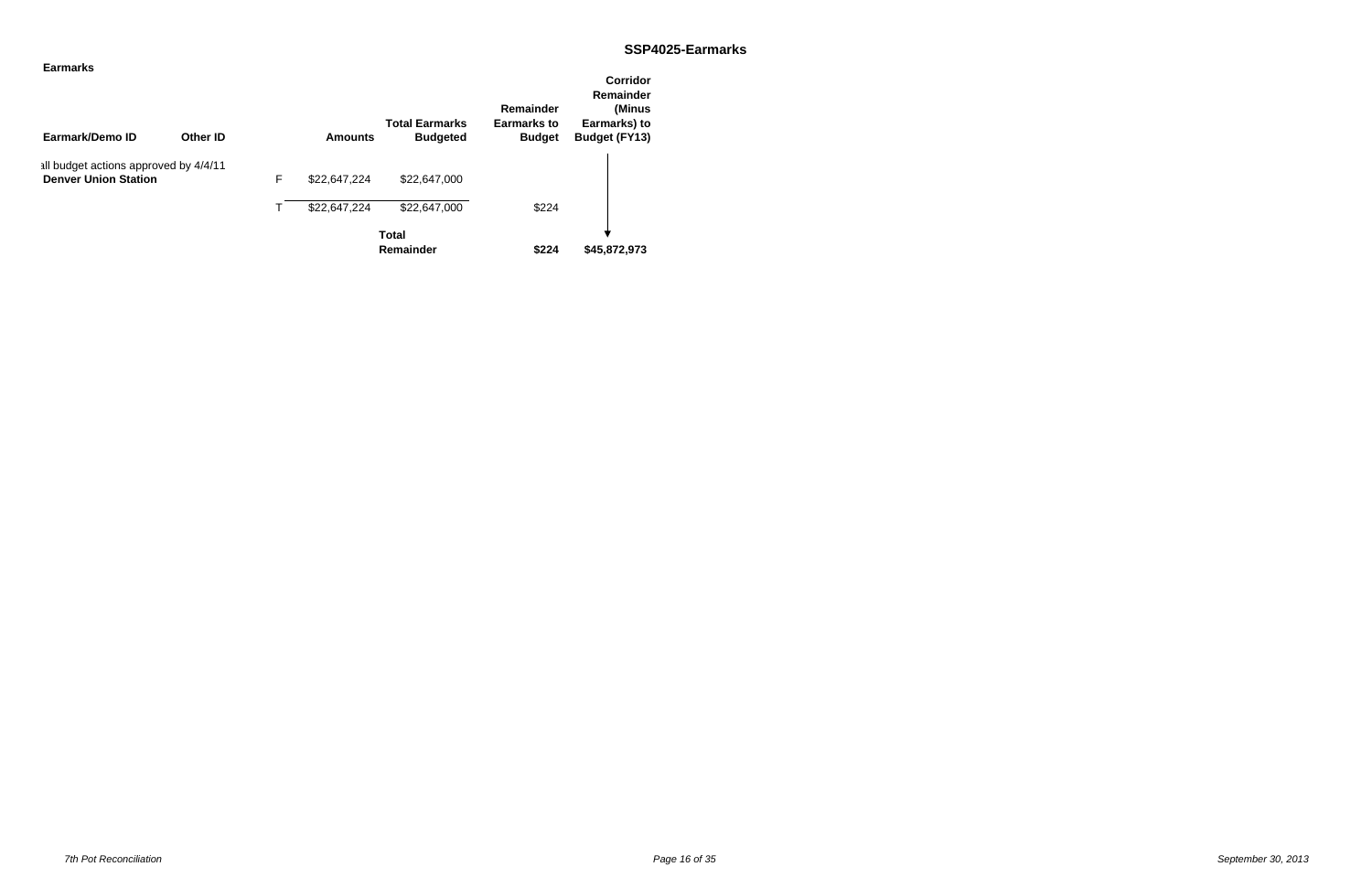| <b>Actual Budget Actions*</b>                                                      |             |             |                        |                                    |             |             |                           |                        |       |              |                          |                        |             |             |             |             |             |                             |                                                                 |
|------------------------------------------------------------------------------------|-------------|-------------|------------------------|------------------------------------|-------------|-------------|---------------------------|------------------------|-------|--------------|--------------------------|------------------------|-------------|-------------|-------------|-------------|-------------|-----------------------------|-----------------------------------------------------------------|
|                                                                                    |             |             |                        |                                    |             |             |                           |                        |       |              |                          |                        |             |             |             |             |             | Advance<br><b>Budget in</b> |                                                                 |
| Project                                                                            | <b>FY98</b> | <b>FY99</b> | <b>FY 00</b>           | FY 01                              | FY 02       | FY 03       | FY 04                     | <b>FY 05</b>           | FY 06 | <b>FY 07</b> | <b>FY 08</b>             | <b>FY09</b>            | <b>FY10</b> | <b>FY11</b> | <b>FY12</b> | <b>FY13</b> | <b>FY14</b> | <b>FY14 Dollars</b>         | <b>Total</b>                                                    |
| 11385<br>I-70 West M.I.S.<br>Misc                                                  | \$465,000   | \$125,000   | \$355,544              |                                    |             |             |                           |                        |       |              |                          |                        |             |             |             |             |             |                             | \$945,544                                                       |
| 12117<br><b>EJMT Electrical Evaluation</b><br>Design                               | \$125,000   |             | \$2,000,000            | \$784,596                          |             |             |                           |                        |       |              |                          |                        |             |             |             |             |             |                             | $\sqrt{50}$<br>\$0<br>\$2,909,596                               |
| 12256<br>I-70 E.I.S.<br>Design<br>Miscellaneous<br>ROW                             |             | \$2,700,000 | \$2,380,682            | \$3,462,000<br>\$0                 | \$3,361,000 | \$3,525,000 | \$6,230,000               | \$4,495,466<br>\$4,534 |       | \$322,934    | \$800,000<br>\$2,461,148 | \$1,000,000            | \$900,000   | \$200,629   |             |             |             |                             | \$0<br>\$0<br>\$1,000,629<br>\$30,838,230<br>\$4,534            |
| 12320<br>I-70 Glare Screen/EJMT-<br>Floyd HI<br>Construction<br>Design             |             | \$100,000   | \$868,069<br>(\$83,559 |                                    |             |             |                           |                        |       |              |                          |                        |             |             |             |             |             |                             | \$0<br>\$0<br>\$868,069<br>\$16,441                             |
| 12354<br>I-70 Inlaid Thermo/Svrthrn-<br><b>EJMT</b><br>Construction<br>Design      |             | \$50,000    | \$140,982<br>(\$43,565 |                                    |             |             |                           |                        |       |              |                          |                        |             |             |             |             |             |                             | \$0<br>\$0<br>\$140,982<br>\$6,435                              |
| 12420<br>Ski Express Program<br>Misc                                               |             | \$150,000   |                        |                                    |             |             |                           |                        |       |              |                          |                        |             |             |             |             |             |                             | \$0<br>\$0<br>\$150,000                                         |
| 12540<br><b>Tenn Pass Trans ALTS</b><br>Misc                                       |             |             | \$87,774               |                                    |             |             |                           |                        |       |              |                          |                        |             |             |             |             |             |                             | \$0<br>\$0<br>\$87,774                                          |
| 12679<br><b>Frisco Ramp Improvement</b><br>Construction<br>12691                   |             |             | \$370,350              |                                    |             |             |                           |                        |       |              |                          |                        |             |             |             |             |             |                             | \$0<br>\$0<br>\$370,350<br>$\sqrt{50}$                          |
| I-70 West PE Pool<br>Design<br>12917                                               |             | \$300,000   | \$600,000              | \$330,000                          | \$277,000   | \$129,949   |                           |                        |       |              |                          |                        |             |             |             |             |             |                             | \$0<br>\$1,636,949<br>\$0                                       |
| <b>Hogback Park &amp; Ride</b><br>Construction<br>12982                            |             |             | \$486,459              |                                    |             |             |                           |                        |       |              |                          |                        |             |             |             |             |             |                             | \$0<br>\$486,459<br>\$0                                         |
| South Bore Tunnel Lighting<br>Construction                                         |             |             | \$10,708,582           | \$250,000                          |             | \$838,000   |                           | \$29,765               |       |              |                          |                        |             |             |             |             |             |                             | \$0<br>\$11,826,347                                             |
| 13166<br><b>North Bore Tunnel</b><br><b>Lighting/VMS</b><br>Construction<br>Design |             |             |                        |                                    |             |             | \$11,323,580<br>\$156,151 |                        |       |              |                          |                        |             |             |             |             |             |                             | \$0<br>\$0<br>\$11,323,580<br>\$156,151                         |
| 13230<br><b>Eagle Airport Interchange</b><br>Design<br>ROW<br><b>Utilities</b>     |             |             | \$890,000              | \$529,000<br>\$100,000<br>\$25,000 | \$1,500,000 | \$1,000,000 | \$1,400,085<br>\$900,000  |                        |       |              | \$6,867<br>\$993,133     | \$200,635<br>\$350,000 | \$499,915   |             |             |             |             |                             | $\frac{1}{20}$<br>\$0<br>\$6,026,502<br>\$2,343,133<br>\$25,000 |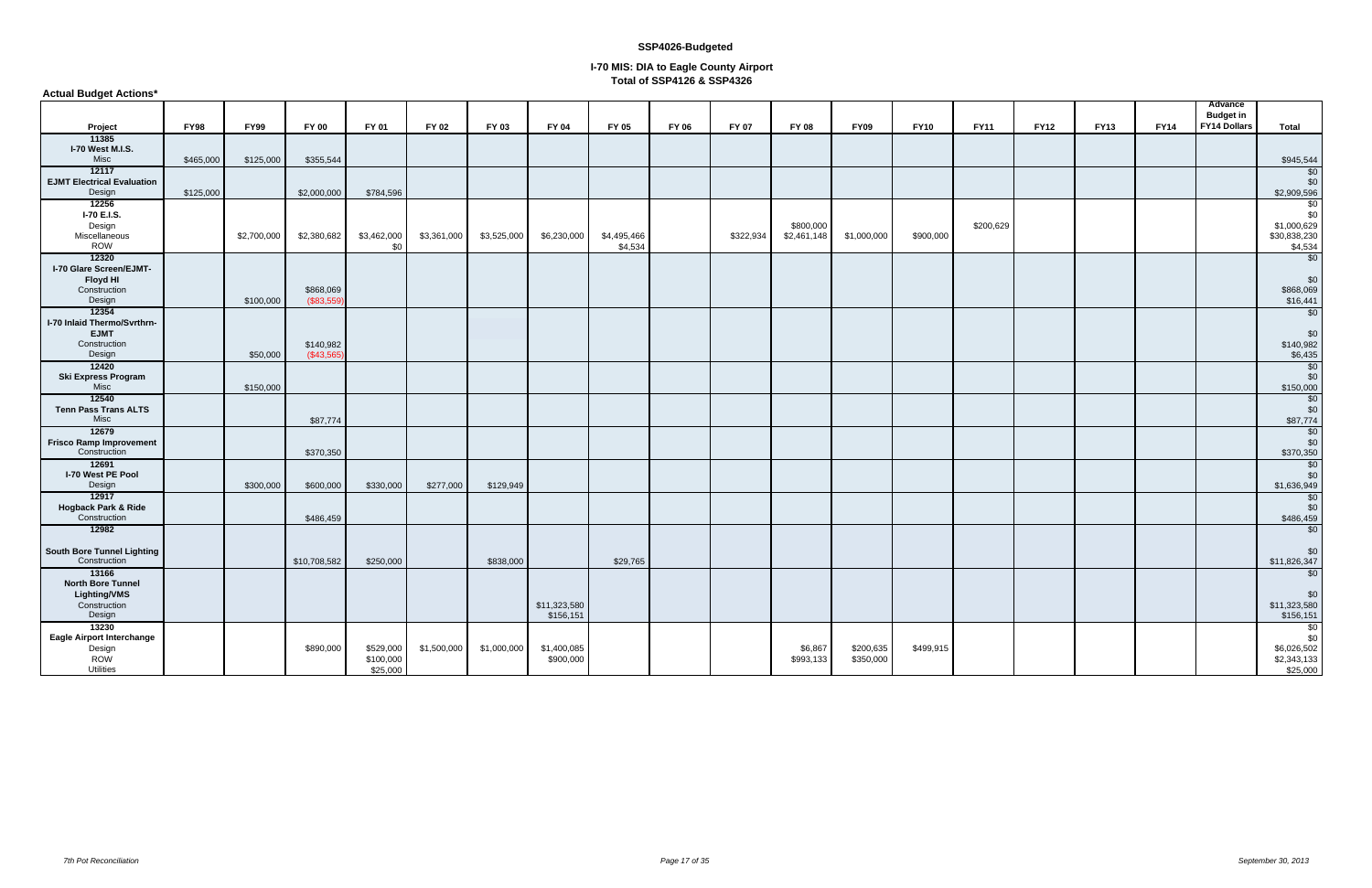## **I-70 MIS: DIA to Eagle County Airport Total of SSP4126 & SSP4326**

| <b>Actual Budget Actions*</b>                  |             |             |              |           |           |           |             |              |              |              |              |             |             |                       |             |             |             |                                                    |                                                                                                    |
|------------------------------------------------|-------------|-------------|--------------|-----------|-----------|-----------|-------------|--------------|--------------|--------------|--------------|-------------|-------------|-----------------------|-------------|-------------|-------------|----------------------------------------------------|----------------------------------------------------------------------------------------------------|
| Project                                        | <b>FY98</b> | <b>FY99</b> | <b>FY 00</b> | FY 01     | FY 02     | FY 03     | FY 04       | <b>FY 05</b> | FY 06        | <b>FY 07</b> | <b>FY 08</b> | <b>FY09</b> | <b>FY10</b> | <b>FY11</b>           | <b>FY12</b> | <b>FY13</b> | <b>FY14</b> | Advance<br><b>Budget in</b><br><b>FY14 Dollars</b> | <b>Total</b>                                                                                       |
| 13252                                          |             |             |              |           |           |           |             |              |              |              |              |             |             |                       |             |             |             |                                                    | $\sqrt{60}$                                                                                        |
| <b>Hanging Lake Tunnels</b>                    |             |             |              |           |           |           |             |              |              |              |              |             |             |                       |             |             |             |                                                    |                                                                                                    |
| (SCADA)<br>Misc                                |             |             | \$536,000    | \$218,000 | \$646,139 |           |             |              |              |              |              |             |             |                       |             |             |             |                                                    | \$0<br>\$1,400,139                                                                                 |
| 13385                                          |             |             |              |           |           |           |             |              |              |              |              |             |             |                       |             |             |             |                                                    | \$0                                                                                                |
| <b>Hogback Park N Ride Phase</b>               |             |             |              |           |           |           |             |              |              |              |              |             |             |                       |             |             |             |                                                    |                                                                                                    |
| Construction                                   |             |             |              | \$16,588  |           | \$110,000 |             |              | \$10,212,906 |              |              |             |             | \$629                 |             |             |             |                                                    | \$0<br>\$10,340,123                                                                                |
| Design<br>ROW                                  |             |             |              | \$557,851 |           | \$109,355 |             |              | \$99,049     |              |              |             |             |                       |             |             |             |                                                    | \$766,255                                                                                          |
|                                                |             |             | \$253,847    |           |           | \$801,153 | \$270,000   |              | \$243,553    |              |              | \$25,804    |             |                       |             |             | \$24,196    |                                                    | \$1,618,553                                                                                        |
| 14852<br>No Name Tunnel Lighting               |             |             |              |           |           |           |             |              |              |              |              |             |             |                       |             |             |             |                                                    | \$0<br>\$0                                                                                         |
| Construction                                   |             |             |              |           |           |           | \$1,968,660 |              |              |              |              |             |             |                       |             |             |             |                                                    | \$1,968,660                                                                                        |
| 15052                                          |             |             |              |           |           |           |             |              |              |              |              |             |             |                       |             |             |             |                                                    | \$0                                                                                                |
| <b>I-70 SED CONTROL PH III</b><br>Construction |             |             |              |           |           |           |             |              |              |              | \$398,314    | \$277,590   |             |                       |             |             |             |                                                    | \$0<br>\$675,904                                                                                   |
|                                                |             |             |              |           |           |           |             |              |              |              |              |             |             |                       |             |             |             |                                                    | \$0                                                                                                |
| 15338                                          |             |             |              |           |           |           |             |              |              |              |              |             |             |                       |             |             |             |                                                    | \$0                                                                                                |
| I-70 Twin Tunnels Cngst Mit.                   |             |             |              |           |           |           |             |              |              |              |              |             |             |                       |             |             |             |                                                    | \$0                                                                                                |
| Construction                                   |             |             |              |           |           |           |             | \$99,670     | \$1,168,965  | \$77,066     |              |             |             |                       |             |             |             |                                                    | \$1,345,701                                                                                        |
| Design                                         |             |             |              |           |           |           |             | \$128,128    | \$227,872    |              |              |             |             |                       |             |             |             |                                                    | \$356,000                                                                                          |
| 15613                                          |             |             |              |           |           |           |             |              |              |              |              |             |             |                       |             |             |             |                                                    | \$0                                                                                                |
| I-70 Aux Lane-Empire Jct. E                    |             |             |              |           |           |           |             |              |              |              |              |             |             |                       |             |             |             |                                                    | \$0                                                                                                |
| Design CO064 & CO082                           |             |             |              |           |           |           |             |              | \$25,000     |              | \$8,501      |             | \$83,705    |                       |             |             |             |                                                    | \$117,206                                                                                          |
| Miscellaneous CO064<br>ROW                     |             |             |              |           |           |           |             |              | \$25,000     |              | \$531,284    | \$17,765    | \$173,169   |                       |             |             |             |                                                    | \$722,218<br>\$25,000                                                                              |
| 15637                                          |             |             |              |           |           |           |             |              |              |              |              |             |             |                       |             |             |             |                                                    | \$0                                                                                                |
| I-70 Dowd Junction                             |             |             |              |           |           |           |             |              |              |              |              |             |             |                       |             |             |             |                                                    | \$0                                                                                                |
| Design<br>15638                                |             |             |              |           |           |           |             |              | \$1,825,000  |              |              |             |             |                       | \$220,000   |             |             |                                                    | \$2,045,000                                                                                        |
| I-70 West Vail Pass PE                         |             |             |              |           |           |           |             |              |              |              |              |             |             |                       |             |             |             |                                                    | $\sqrt{50}$<br>\$0                                                                                 |
| Design                                         |             |             |              |           |           |           |             |              | \$933,949    |              |              |             |             |                       |             |             |             |                                                    | \$933,949                                                                                          |
| 15903                                          |             |             |              |           |           |           |             |              |              |              |              |             |             |                       |             |             |             |                                                    | \$0<br>\$0                                                                                         |
|                                                |             |             |              |           |           |           |             |              |              |              |              |             |             |                       |             |             |             |                                                    |                                                                                                    |
| I-70 W of Vail Wildlife Fence                  |             |             |              |           |           |           |             |              |              |              |              |             |             |                       |             |             |             |                                                    |                                                                                                    |
| Construction                                   |             |             |              |           |           |           |             |              |              | \$0          |              |             |             |                       |             |             |             |                                                    |                                                                                                    |
| 15954                                          |             |             |              |           |           |           |             |              |              |              |              |             |             |                       |             |             |             |                                                    | $\begin{array}{c} 0 \\ 0 \\ 0 \\ 0 \\ \hline 0 \\ 0 \\ \hline 0 \\ \hline 0 \\ \hline \end{array}$ |
| I-70 Mtn Corridor CSS                          |             |             |              |           |           |           |             |              |              |              |              |             |             |                       |             |             |             |                                                    | \$0                                                                                                |
| CO064<br>Miscellaneous                         |             |             |              |           |           |           |             |              |              | \$2,251,189  |              | \$1,000,000 | \$375,000   | \$98,811<br>\$340,000 | \$310,000   | \$205,000   |             |                                                    | \$98,811<br>\$5,081,189                                                                            |
| 16096                                          |             |             |              |           |           |           |             |              |              |              | \$600,000    |             |             |                       |             |             |             |                                                    | \$0                                                                                                |
| <b>EJMT 480V SWITCHGEAR</b>                    |             |             |              |           |           |           |             |              |              |              |              |             |             |                       |             |             |             |                                                    | \$0                                                                                                |
| Construction                                   |             |             |              |           |           |           |             |              |              |              | \$3,512,000  |             |             |                       |             |             |             |                                                    | \$3,512,000                                                                                        |
| Design<br>ROW                                  |             |             |              |           |           |           |             |              |              |              |              |             |             |                       |             |             |             |                                                    | $$0$<br>\$0                                                                                        |
| 16102                                          |             |             |              |           |           |           |             |              |              |              |              |             |             |                       |             |             |             |                                                    | \$0                                                                                                |
| <b>EJMT - South Tunnel Panel</b>               |             |             |              |           |           |           |             |              |              |              |              |             |             |                       |             |             |             |                                                    |                                                                                                    |
| Replacement<br>Design                          |             |             |              |           |           |           |             |              |              | \$411,942    |              |             |             |                       |             |             |             |                                                    | \$0<br>\$411,942                                                                                   |
| Construction                                   |             |             |              |           |           |           |             |              |              |              | \$8,802,813  | \$0         |             |                       |             |             |             |                                                    | \$8,802,813                                                                                        |

 *7th Pot Reconciliation*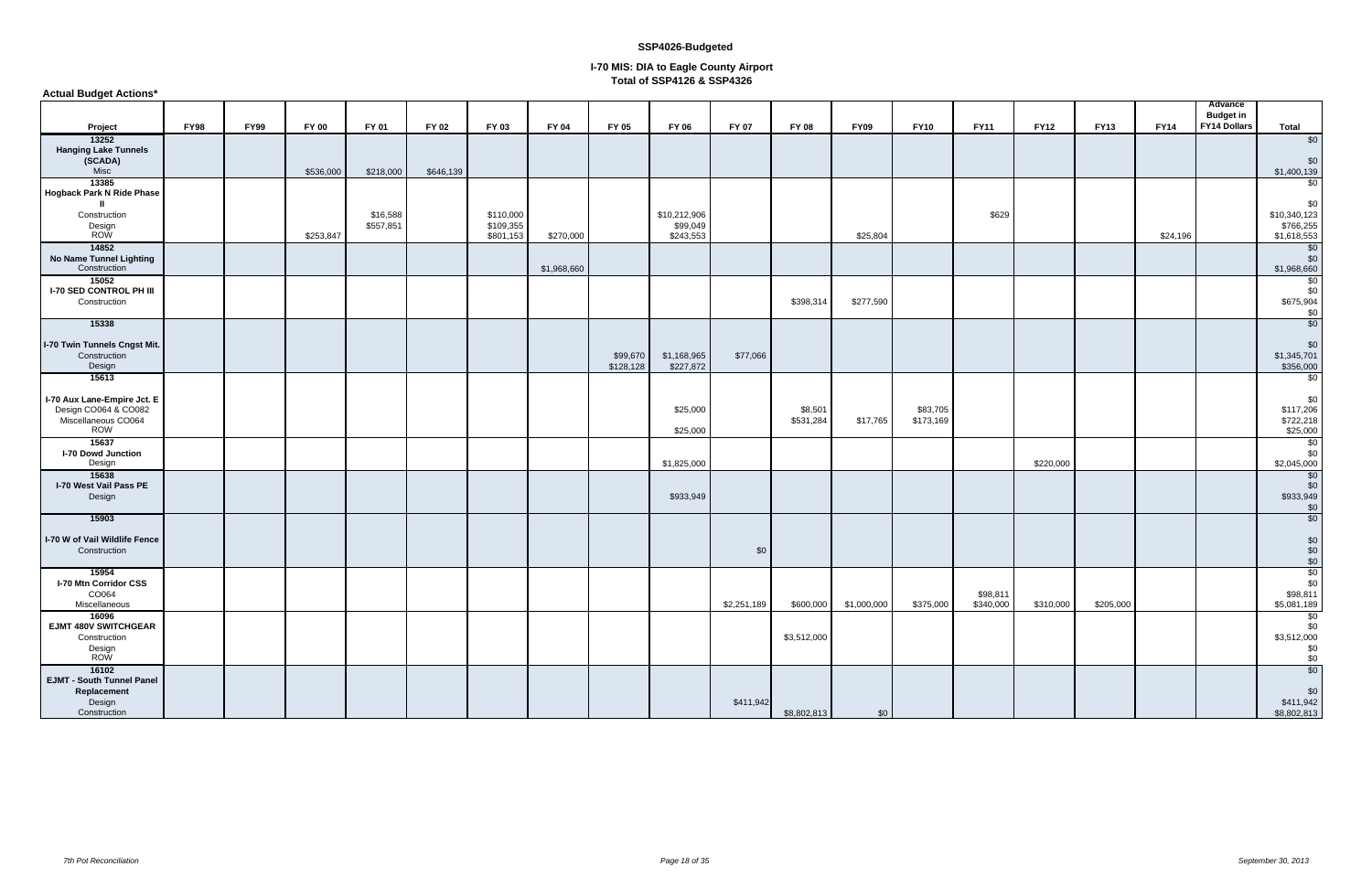| <b>Actual Budget Actions*</b>                                                                                   |             |             |              |       |              |       |              |              |              |              |                                   |             |             |             |             |             |             |                                                    |                                                                         |
|-----------------------------------------------------------------------------------------------------------------|-------------|-------------|--------------|-------|--------------|-------|--------------|--------------|--------------|--------------|-----------------------------------|-------------|-------------|-------------|-------------|-------------|-------------|----------------------------------------------------|-------------------------------------------------------------------------|
| Project                                                                                                         | <b>FY98</b> | <b>FY99</b> | <b>FY 00</b> | FY 01 | <b>FY 02</b> | FY 03 | <b>FY 04</b> | <b>FY 05</b> | <b>FY 06</b> | <b>FY 07</b> | <b>FY 08</b>                      | <b>FY09</b> | <b>FY10</b> | <b>FY11</b> | <b>FY12</b> | <b>FY13</b> | <b>FY14</b> | Advance<br><b>Budget in</b><br><b>FY14 Dollars</b> | <b>Total</b>                                                            |
| 16221<br>I-70 Chain Station Project<br>Construction                                                             |             |             |              |       |              |       |              |              |              | \$2,350,562  |                                   |             |             |             |             |             |             |                                                    | \$0<br>\$0<br>\$2,350,562<br>$$^{6}_{\$0}$$                             |
| 16240<br>I-70 No Name Tunnel Rehab<br>Construction                                                              |             |             |              |       |              |       |              |              |              | \$3,704,528  |                                   |             |             |             |             |             |             |                                                    | \$0<br>\$0<br>\$3,704,528<br>$\begin{array}{c} 0 \\ 0 \\ 0 \end{array}$ |
| 16272<br>Install Fiber Backbone & ITS<br><b>Devices</b><br>Construction<br>Design<br>ROW                        |             |             |              |       |              |       |              |              |              | \$398,027    | \$5,344,412<br>\$1,103<br>\$1,079 | \$40,574    |             |             |             |             |             |                                                    | \$0<br>\$0<br>\$5,384,986<br>\$399,130<br>\$1,079                       |
| 16410<br><b>I-70 TWIN TUNNELS</b><br><b>WESTBOUND</b><br>Construction<br>Design<br>ROW                          |             |             |              |       |              |       |              |              |              |              | \$1,632,087<br>\$118,719          |             |             |             |             |             |             |                                                    | \$0<br>\$0<br>\$1,632,087<br>\$118,719<br>\$0                           |
| 16594<br>I-70 Eagle Interchange<br>Upgrade<br>Construction<br>Design<br>ROW                                     |             |             |              |       |              |       |              |              |              |              | \$1,000,000                       |             | \$350,000   | \$1,200,000 | \$300,000   | \$132,000   |             |                                                    | \$0<br>\$0<br>\$0<br>\$1,782,000<br>\$1,200,000                         |
| 16701<br><b>I-70 WEST CHAIN STATIONS,</b><br><b>PHASE II CO064 &amp; CO082</b><br>Construction<br>Design<br>ROW |             |             |              |       |              |       |              |              |              |              | \$3,304,823                       |             |             |             |             |             |             |                                                    | \$0<br>\$0<br>$$3,304,823$<br>\$0<br>\$0                                |
| 16755<br>Silverthorne Interchange<br>Improvements<br>Misc                                                       |             |             |              |       |              |       |              |              |              |              | \$1,639,863                       | \$0         |             |             |             |             |             |                                                    | \$0<br>\$0<br>\$0<br>$$1,639,863$<br>$$0$                               |
| 16760<br>I-70 SCAP<br>Misc                                                                                      |             |             |              |       |              |       |              |              |              |              | \$500,000                         |             |             |             |             |             |             |                                                    | $\begin{array}{c} 10 \\ 20 \end{array}$<br>\$0<br>\$500,000<br>\$0      |
| 16765<br><b>I-70 Ecological Project</b><br>Miscellaneous                                                        |             |             |              |       |              |       |              |              |              |              |                                   | \$252,500   |             |             |             |             |             |                                                    | $$^{6}_{60}$<br>$$^{6}_{60}$<br>\$252,500<br>\$0                        |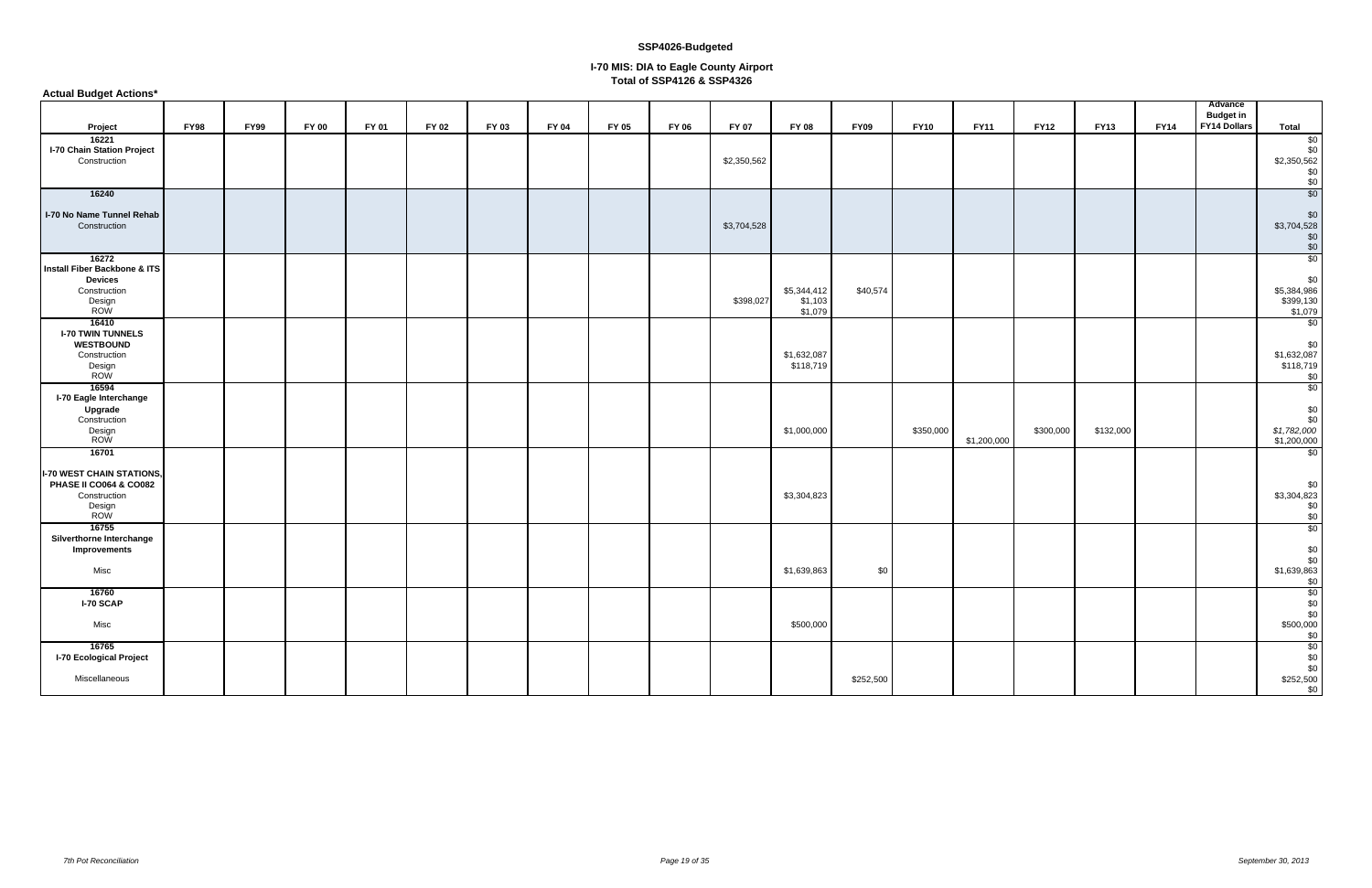**Actual Budget Actions\***

| Project                                          | <b>FY98</b> | <b>FY99</b> | <b>FY 00</b> | FY 01 | FY 02 | FY 03 | <b>FY 04</b> | FY 05 | <b>FY 06</b> | FY 07 | <b>FY 08</b> | <b>FY09</b>            | <b>FY10</b> | <b>FY11</b> | <b>FY12</b> | <b>FY13</b> | <b>FY14</b> | Advance<br><b>Budget in</b><br><b>FY14 Dollars</b> | <b>Total</b>                                                                        |
|--------------------------------------------------|-------------|-------------|--------------|-------|-------|-------|--------------|-------|--------------|-------|--------------|------------------------|-------------|-------------|-------------|-------------|-------------|----------------------------------------------------|-------------------------------------------------------------------------------------|
| 16871                                            |             |             |              |       |       |       |              |       |              |       |              |                        |             |             |             |             |             |                                                    | \$0                                                                                 |
| <b>I-70 TRUCK PARKING</b><br>Construction        |             |             |              |       |       |       |              |       |              |       | \$1,000,000  | \$1,035,538            |             |             |             |             |             |                                                    | \$0<br>\$2,035,538                                                                  |
|                                                  |             |             |              |       |       |       |              |       |              |       |              |                        |             |             |             |             |             |                                                    | \$0<br>$\overline{\$0}$                                                             |
| 16880<br><b>I-70 TDM</b>                         |             |             |              |       |       |       |              |       |              |       |              |                        |             |             |             |             |             |                                                    | $\overline{30}$<br>\$0                                                              |
|                                                  |             |             |              |       |       |       |              |       |              |       |              |                        |             |             |             |             |             |                                                    | \$0                                                                                 |
| Miscellaneous                                    |             |             |              |       |       |       |              |       |              |       | \$250,000    |                        |             |             |             | \$100,000   |             |                                                    | \$350,000<br>\$0                                                                    |
| 17058<br>I-70 Fiber Optic IT Phase I             |             |             |              |       |       |       |              |       |              |       |              |                        |             |             |             |             |             |                                                    | \$0                                                                                 |
| Eagle                                            |             |             |              |       |       |       |              |       |              |       |              |                        |             |             |             |             |             |                                                    | $$^{6}_{\color{red}30}$                                                             |
| Design                                           |             |             |              |       |       |       |              |       |              |       |              | \$150,306              |             |             |             |             |             |                                                    | \$150,306                                                                           |
| 17059                                            |             |             |              |       |       |       |              |       |              |       |              |                        |             |             |             |             |             |                                                    | $$0$<br>\$0                                                                         |
| I-70 Fiber Optic IT Phase II<br><b>GWS</b>       |             |             |              |       |       |       |              |       |              |       |              |                        |             |             |             |             |             |                                                    | \$0                                                                                 |
| Design                                           |             |             |              |       |       |       |              |       |              |       |              | \$200,000              |             | \$15,992    |             |             |             |                                                    | \$0<br>\$215,992                                                                    |
| 17066                                            |             |             |              |       |       |       |              |       |              |       |              |                        |             |             |             |             |             |                                                    | \$0<br>$\sqrt[6]{60}$                                                               |
| I-70 Wildlife Fence in Eagle                     |             |             |              |       |       |       |              |       |              |       |              |                        |             |             |             |             |             |                                                    |                                                                                     |
| County<br>Construction                           |             |             |              |       |       |       |              |       |              |       |              | \$2,830,863            | \$335,000   |             |             |             |             |                                                    | \$0<br>\$3,165,863                                                                  |
| 17067                                            |             |             |              |       |       |       |              |       |              |       |              |                        |             |             |             |             |             |                                                    | \$0<br>\$0                                                                          |
| I-70 Dotsero Truck Park<br><b>Implement Plan</b> |             |             |              |       |       |       |              |       |              |       |              |                        |             |             |             |             |             |                                                    | \$0                                                                                 |
|                                                  |             |             |              |       |       |       |              |       |              |       |              |                        |             |             |             |             |             |                                                    | \$0                                                                                 |
| Misc                                             |             |             |              |       |       |       |              |       |              |       |              | \$300,000              |             |             |             |             |             |                                                    | \$300,000<br>\$0                                                                    |
| 17070<br>I-70 Mountain Corridor ITS              |             |             |              |       |       |       |              |       |              |       |              |                        |             |             |             |             |             |                                                    | $\sqrt[6]{50}$                                                                      |
| West<br>Construction                             |             |             |              |       |       |       |              |       |              |       |              | \$1,081,438            |             | \$25,000    |             |             |             |                                                    | \$0<br>\$1,106,438                                                                  |
| Design                                           |             |             |              |       |       |       |              |       |              |       |              | \$118,562              |             |             |             |             |             |                                                    | \$118,562<br>\$0                                                                    |
| 17148                                            |             |             |              |       |       |       |              |       |              |       |              |                        |             |             |             |             |             |                                                    | $\sqrt[6]{60}$                                                                      |
| EJMT 2400CC Medium<br><b>Voltage Switch Gear</b> |             |             |              |       |       |       |              |       |              |       |              |                        |             |             |             |             |             |                                                    | \$0                                                                                 |
| Construction<br>Design                           |             |             |              |       |       |       |              |       |              |       |              | \$190,000<br>\$210,000 | \$177,857   | \$400,000   | \$350,000   |             |             |                                                    | \$940,000<br>\$387,857                                                              |
| 17197                                            |             |             |              |       |       |       |              |       |              |       |              |                        |             |             |             |             |             |                                                    | \$0<br>$\overline{\$0}$                                                             |
| <b>I-70 West Truck Parking</b>                   |             |             |              |       |       |       |              |       |              |       |              |                        |             |             |             |             |             |                                                    |                                                                                     |
| Management<br>Construction                       |             |             |              |       |       |       |              |       |              |       |              | \$0                    |             |             |             |             |             |                                                    | $\begin{array}{c} \text{\$0} \\ \text{\$0} \\ \text{\$0} \\ \text{\$0} \end{array}$ |
|                                                  |             |             |              |       |       |       |              |       |              |       |              |                        |             |             |             |             |             |                                                    | $\overline{\$0}$                                                                    |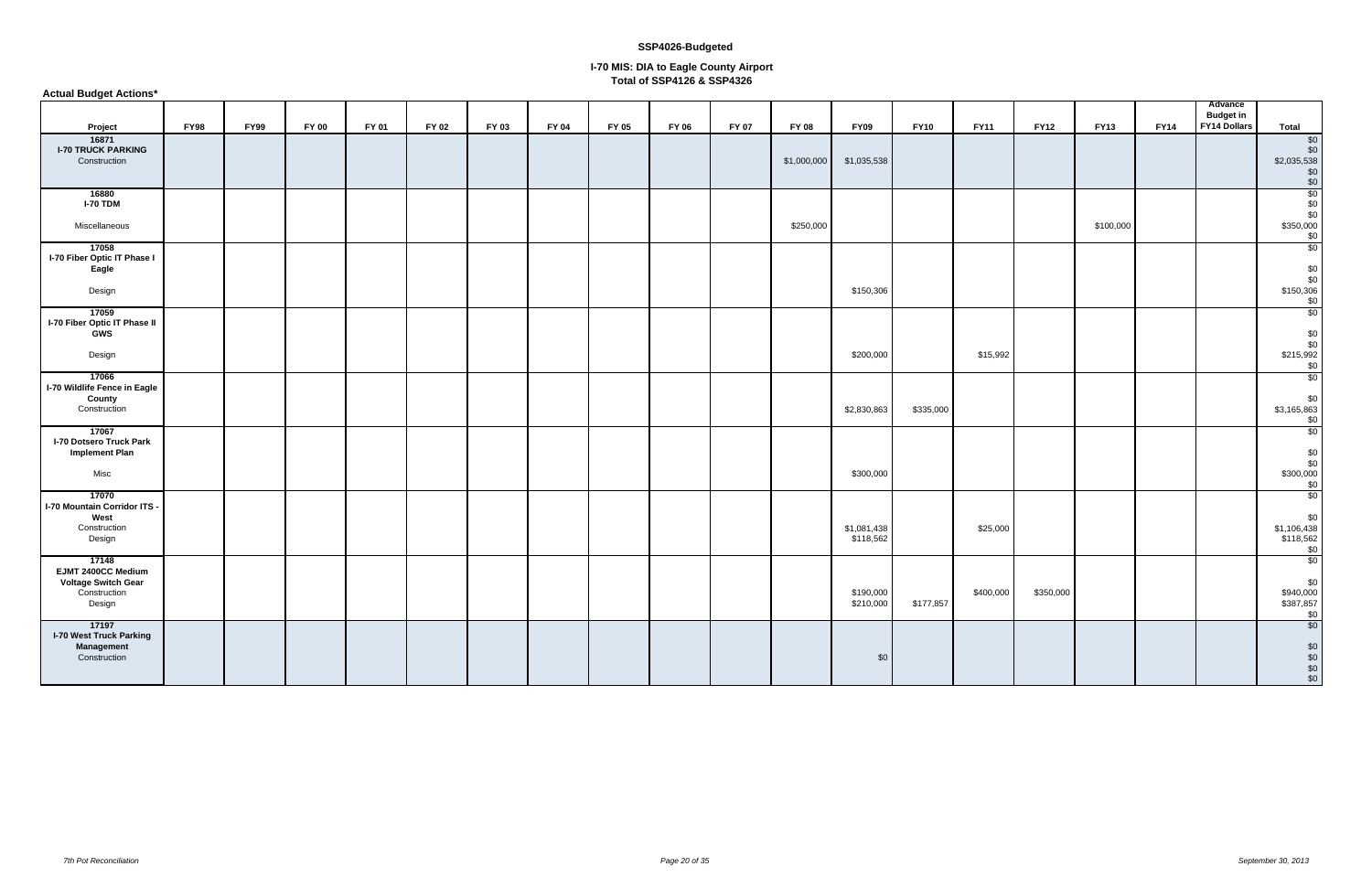| <b>Actual Budget Actions*</b>                                                           |             |             |              |              |       |       |              |              |              |       |              |             |                       |             |                                   |             |             |                             |                                                                                    |
|-----------------------------------------------------------------------------------------|-------------|-------------|--------------|--------------|-------|-------|--------------|--------------|--------------|-------|--------------|-------------|-----------------------|-------------|-----------------------------------|-------------|-------------|-----------------------------|------------------------------------------------------------------------------------|
|                                                                                         |             |             |              |              |       |       |              |              |              |       |              |             |                       |             |                                   |             |             | Advance<br><b>Budget in</b> |                                                                                    |
| Project                                                                                 | <b>FY98</b> | <b>FY99</b> | <b>FY 00</b> | <b>FY 01</b> | FY 02 | FY 03 | <b>FY 04</b> | <b>FY 05</b> | <b>FY 06</b> | FY 07 | <b>FY 08</b> | <b>FY09</b> | <b>FY10</b>           | <b>FY11</b> | <b>FY12</b>                       | <b>FY13</b> | <b>FY14</b> | <b>FY14 Dollars</b>         | <b>Total</b>                                                                       |
| 17303<br><b>I-70 Edwards Interchange</b><br>Upgrade<br>Construction                     |             |             |              |              |       |       |              |              |              |       |              | \$8,520,185 |                       | \$154,060   | \$614,124                         | \$213,595   |             |                             | $\frac{1}{20}$<br>\$0<br>\$9,501,964<br>$\begin{array}{c} 0 \\ 0 \\ 0 \end{array}$ |
| 17344<br><b>I-70 West Truck Parking</b><br>Management<br>Construction                   |             |             |              |              |       |       |              |              |              |       |              | \$2,048,192 | \$184,063             | \$19,375    |                                   |             |             |                             | \$0<br>\$0<br>$$2,251,630$<br>\$0<br>\$0                                           |
| 17502<br>I 70 Floyd Hill Design Speed<br><b>Study</b><br>Construction<br>Design<br>Misc |             |             |              |              |       |       |              |              |              |       |              |             | \$450,256<br>\$15,499 |             |                                   | \$6,942     |             |                             | $\overline{\$0}$<br>\$0<br>\$0<br>\$457,198<br>\$15,499                            |
| 18020<br><b>General Tunnel Engineering</b><br>Design                                    |             |             |              |              |       |       |              |              |              |       |              |             |                       | \$50,000    |                                   |             |             |                             | \$0<br>\$0<br>$$50,000$<br>$$0$<br>$$0$<br>$$0$<br>$$0$<br>$$0$                    |
| 18648<br>I-70 Frontage Rd<br>Improvement<br>Construction<br>Design<br>Utilities         |             |             |              |              |       |       |              |              |              |       |              |             |                       |             | \$3,693,086<br>\$1,730,000<br>\$0 | \$93,168    |             |                             | \$0<br>\$3,693,086<br>$$1,823,168$<br>$$0$                                         |
| 18649<br>I-70 Twin Tunnels EA<br>Construction<br>Environmental<br>18832                 |             |             |              |              |       |       |              |              |              |       |              |             |                       |             | \$7,250,000                       |             |             |                             | \$0<br>\$0<br>\$0<br>\$7,250,000<br>\$0<br>$\overline{\$0}$                        |
| <b>I-70 Twin Tunnels Widening</b><br>Project<br>Design<br>EIS<br>ROW                    |             |             |              |              |       |       |              |              |              |       |              |             |                       |             | \$15,775,164<br>\$195,102         | \$50,000    | \$50,000    |                             | \$0<br>\$15,775,164<br>\$0<br>\$295,102                                            |
| 18958<br>I-70 Mtn Corridor Co-<br>Development<br>Misc                                   |             |             |              |              |       |       |              |              |              |       |              |             |                       |             | \$200,000                         | \$250,000   |             |                             | \$0<br>\$0<br>\$0<br>\$450,000                                                     |
| 18975<br>I-70:EB PPSL-Empire Jct. to<br><b>Idaho Springs</b><br>Design                  |             |             |              |              |       |       |              |              |              |       |              |             |                       |             | \$500,000                         |             |             |                             | $\frac{$0}{$0}$<br>\$0<br>\$0<br>\$500,000                                         |
| 19023<br>I-70 Mtn Corridor<br><b>Commitments</b><br>Misc                                |             |             |              |              |       |       |              |              |              |       |              |             |                       |             | \$150,000                         |             |             |                             | \$0<br>\$0<br>\$0<br>\$150,000<br>$\frac{1}{20}$                                   |
| 19034<br><b>Twin Tunnels Widening</b><br>Const-PKG 1A<br>Construction                   |             |             |              |              |       |       |              |              |              |       |              |             |                       |             |                                   | \$3,896,264 |             |                             | \$0<br>\$0<br>\$3,896,264<br>$\begin{array}{c} 0 \\ 0 \\ 0 \end{array}$            |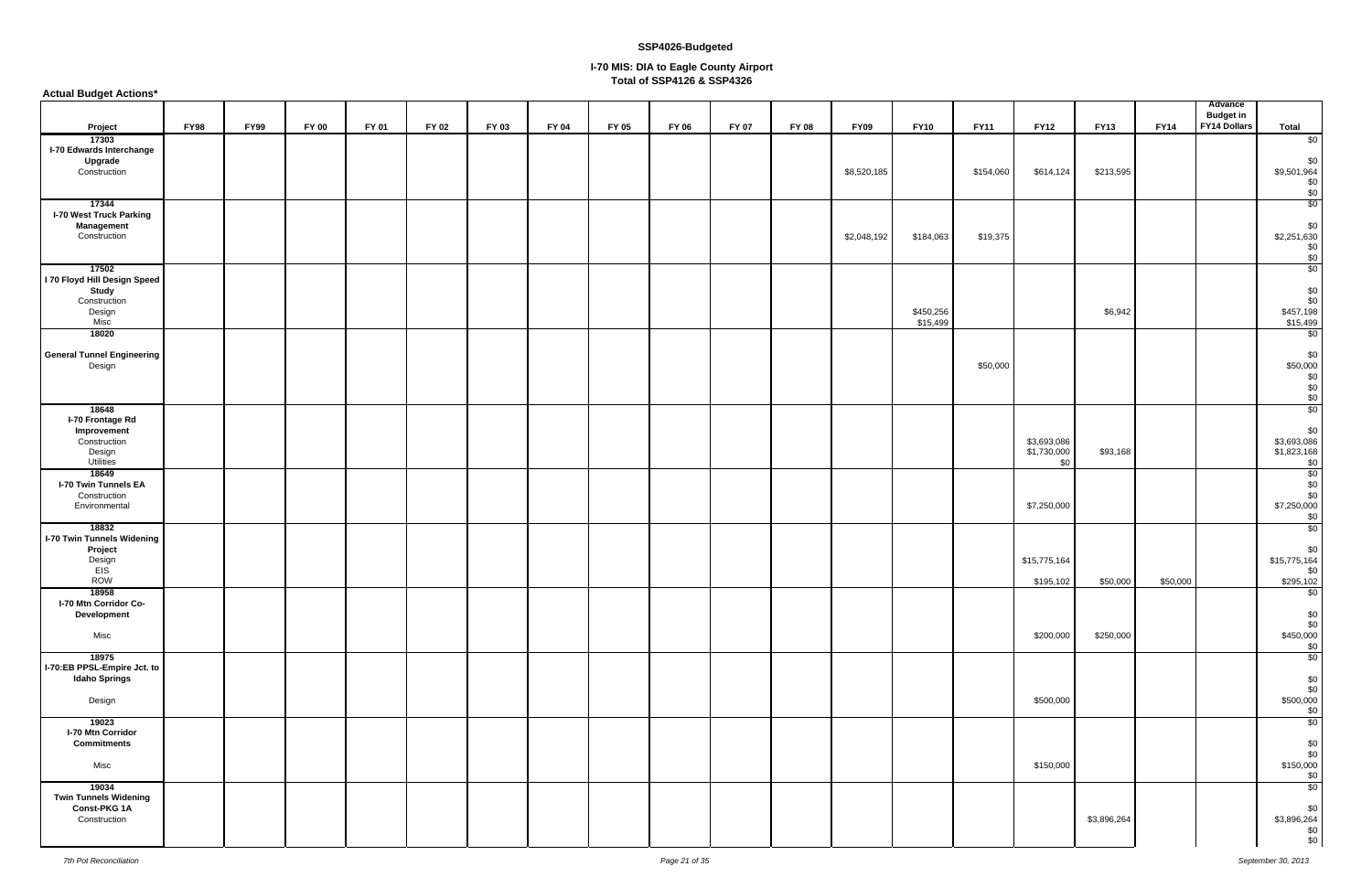**Actual Budget Actions\***

|                                                                             |             |             |              |              |              |       |              |              |              |       |              |             |             |             |             |                         |                           | Advance<br><b>Budget in</b> |                                                              |
|-----------------------------------------------------------------------------|-------------|-------------|--------------|--------------|--------------|-------|--------------|--------------|--------------|-------|--------------|-------------|-------------|-------------|-------------|-------------------------|---------------------------|-----------------------------|--------------------------------------------------------------|
| Project<br>19035                                                            | <b>FY98</b> | <b>FY99</b> | <b>FY 00</b> | <b>FY 01</b> | <b>FY 02</b> | FY 03 | <b>FY 04</b> | <b>FY 05</b> | <b>FY 06</b> | FY 07 | <b>FY 08</b> | <b>FY09</b> | <b>FY10</b> | <b>FY11</b> | <b>FY12</b> | <b>FY13</b>             | <b>FY14</b>               | <b>FY14 Dollars</b>         | <b>Total</b><br>\$0                                          |
| <b>Twin Tunnels Widening</b><br>Const-PKG 1B<br>Construction                |             |             |              |              |              |       |              |              |              |       |              |             |             |             |             | \$11,308,110            |                           |                             | \$0<br>\$11,308,110<br>$\frac{$0}{$0}$<br>$\frac{$0}{$0}$    |
| 19036<br><b>Twin Tunnels Widening</b><br><b>Const-PKG 2</b><br>Construction |             |             |              |              |              |       |              |              |              |       |              |             |             |             |             |                         | \$44,780,055 \$16,847,212 |                             | \$0<br>$$61,627,267$<br>\$0<br>\$0                           |
| 19037<br>TWIN TUNNELS WIDENING<br><b>CONST-PKG 3</b><br>Construction        |             |             |              |              |              |       |              |              |              |       |              |             |             |             |             | \$260,137               | \$8,686,391               |                             | $\overline{\$0}$<br>\$0<br>\$8,946,528<br>$\frac{$0}{$0}$    |
| 19094<br>I-70 Vail Simba Run<br>Design                                      |             |             |              |              |              |       |              |              |              |       |              |             |             |             |             | \$200,000               |                           |                             | \$0<br>\$0<br>$$200,000$<br>$$0$                             |
| 19341<br>I-70 Fiber Phase 1 Vail to<br>Eagle<br>Construction<br>Design      |             |             |              |              |              |       |              |              |              |       |              |             |             |             |             | \$9,855,761<br>\$89,985 | \$2,691,000<br>\$44,000   | \$6,179,612                 | \$0<br>\$0<br>\$18,726,373<br>\$133,985<br>\$0               |
| 19351<br>I-70 Eagle Interchange<br>Improvements<br>Construction<br>Design   |             |             |              |              |              |       |              |              |              |       |              |             |             |             |             | \$1,761,241<br>\$80,075 | \$7,002,801               | \$708,182                   | $\sqrt{$0}$<br>\$0<br>\$9,472,224<br>$$80,075$<br>$$0$       |
| 19453<br><b>I-70W T&amp;R Financial</b><br>Analysis<br>Misc                 |             |             |              |              |              |       |              |              |              |       |              |             |             |             |             | \$750,000               |                           |                             | \$0<br>\$0<br>\$0                                            |
| 19454<br>I-70W T&R Study<br>Misc                                            |             |             |              |              |              |       |              |              |              |       |              |             |             |             |             | \$800,000               |                           |                             | $$750,000$<br>$$0$<br>$$0$<br>\$0<br>\$0<br>\$800,000<br>\$0 |
| 19455<br>I-70W T&R Engineering<br>Design                                    |             |             |              |              |              |       |              |              |              |       |              |             |             |             |             | \$3,700,000             |                           |                             | \$0<br>\$0<br>\$0<br>\$3,700,000<br>$\int$ \$0               |
| 19459<br>I-70 Eagle Interchange Impr<br>Phase 2<br>Construction<br>Design   |             |             |              |              |              |       |              |              |              |       |              |             |             |             |             | \$3,186,823             |                           | \$3,023,566                 | \$0<br>\$0<br>\$6,210,389<br>\$0<br>\$0                      |
| 19474<br>I-70 EB Peak Period<br><b>Shoulder Lane</b><br>Design              |             |             |              |              |              |       |              |              |              |       |              |             |             |             |             | \$1,500,000             | \$4,050,000               |                             | \$0<br>\$0<br>\$0<br>\$5,550,000                             |
| 19750<br>I-70 Clear Creek Sed & Metal<br>Removal                            |             |             |              |              |              |       |              |              |              |       |              |             |             |             |             |                         |                           |                             |                                                              |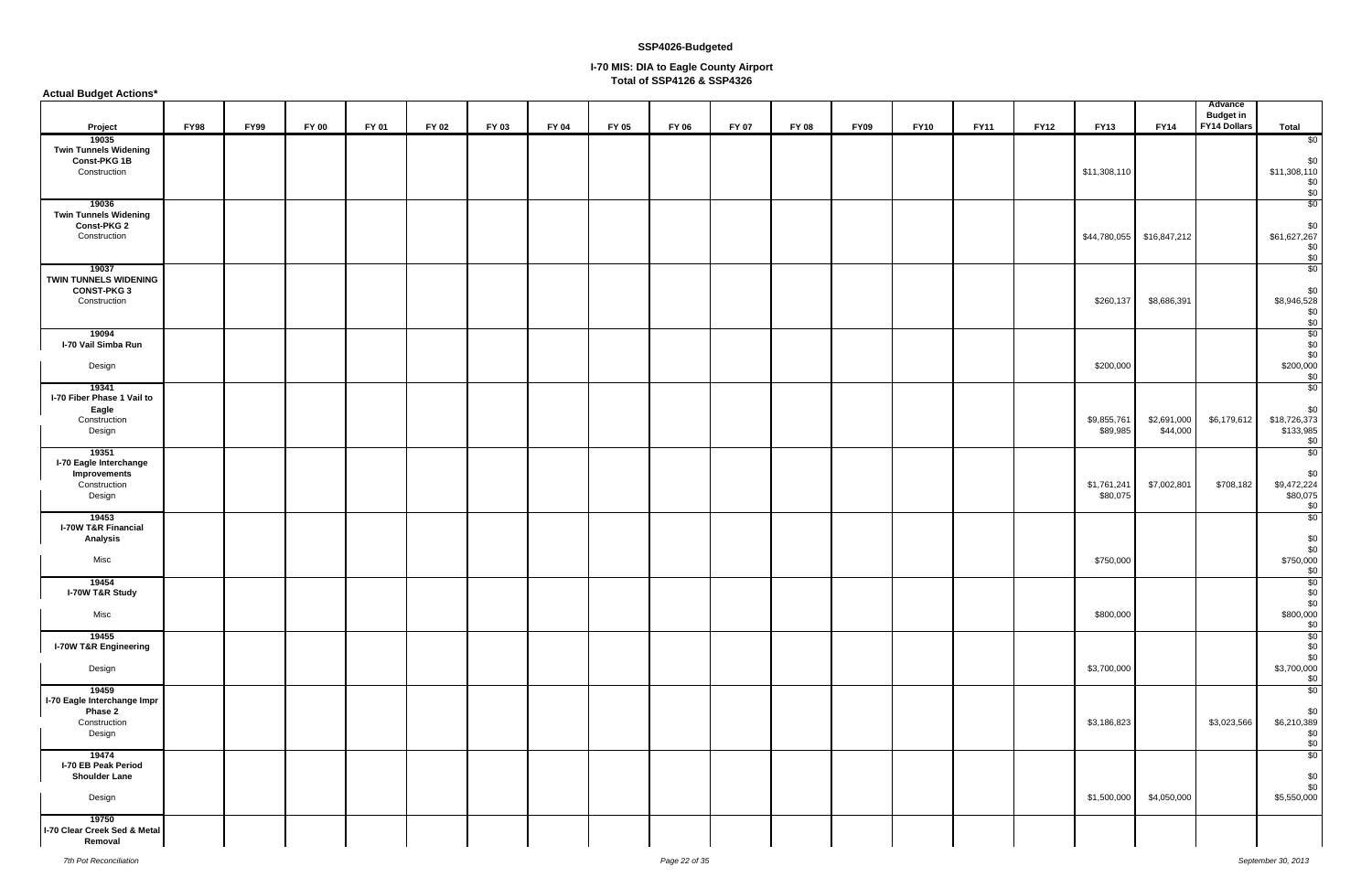**Actual Budget Actions\***

| Project                                                                 | <b>FY98</b> | <b>FY99</b>                             | <b>FY 00</b>                           | FY 01 | FY 02                                                | FY 03 | FY 04 | FY 05 | <b>FY 06</b>               | FY 07 | <b>FY 08</b> | <b>FY09</b>                              | <b>FY10</b> | <b>FY11</b> | <b>FY12</b> | <b>FY13</b>                                            | <b>FY14</b> | Advance<br><b>Budget in</b><br><b>FY14 Dollars</b> | Total                                 |
|-------------------------------------------------------------------------|-------------|-----------------------------------------|----------------------------------------|-------|------------------------------------------------------|-------|-------|-------|----------------------------|-------|--------------|------------------------------------------|-------------|-------------|-------------|--------------------------------------------------------|-------------|----------------------------------------------------|---------------------------------------|
| Design                                                                  |             |                                         |                                        |       |                                                      |       |       |       |                            |       |              |                                          |             |             |             |                                                        | \$30,000    |                                                    | .ፍስ                                   |
| 86019<br><b>Floyd Hill West</b><br>Construction<br>Design<br><b>ROW</b> | \$200,000   | \$8,179,403<br>( \$31, 613)<br>\$17,322 | \$2,566,498<br>(\$10,306)<br>(\$2,572) |       |                                                      |       |       |       |                            |       |              |                                          |             |             |             |                                                        |             |                                                    | \$10,745,901<br>\$158,081<br>\$14,750 |
| <b>Total</b>                                                            |             | $$790,000$ \$11,590,112 \$22,104,785    |                                        |       | $$6,273,035$ $$5,784,139$ $$6,513,457$ $$22,248,476$ |       |       |       | $$4,757,563$ $$14,761,294$ |       |              | $$9,516,248$ $$32,906,146$ $$19,849,952$ | \$3,544,464 |             |             | $$2,504,496$ $$31,287,476$ $$83,219,156$ $$39,425,600$ |             |                                                    | \$9,911,360 \$326,987,759             |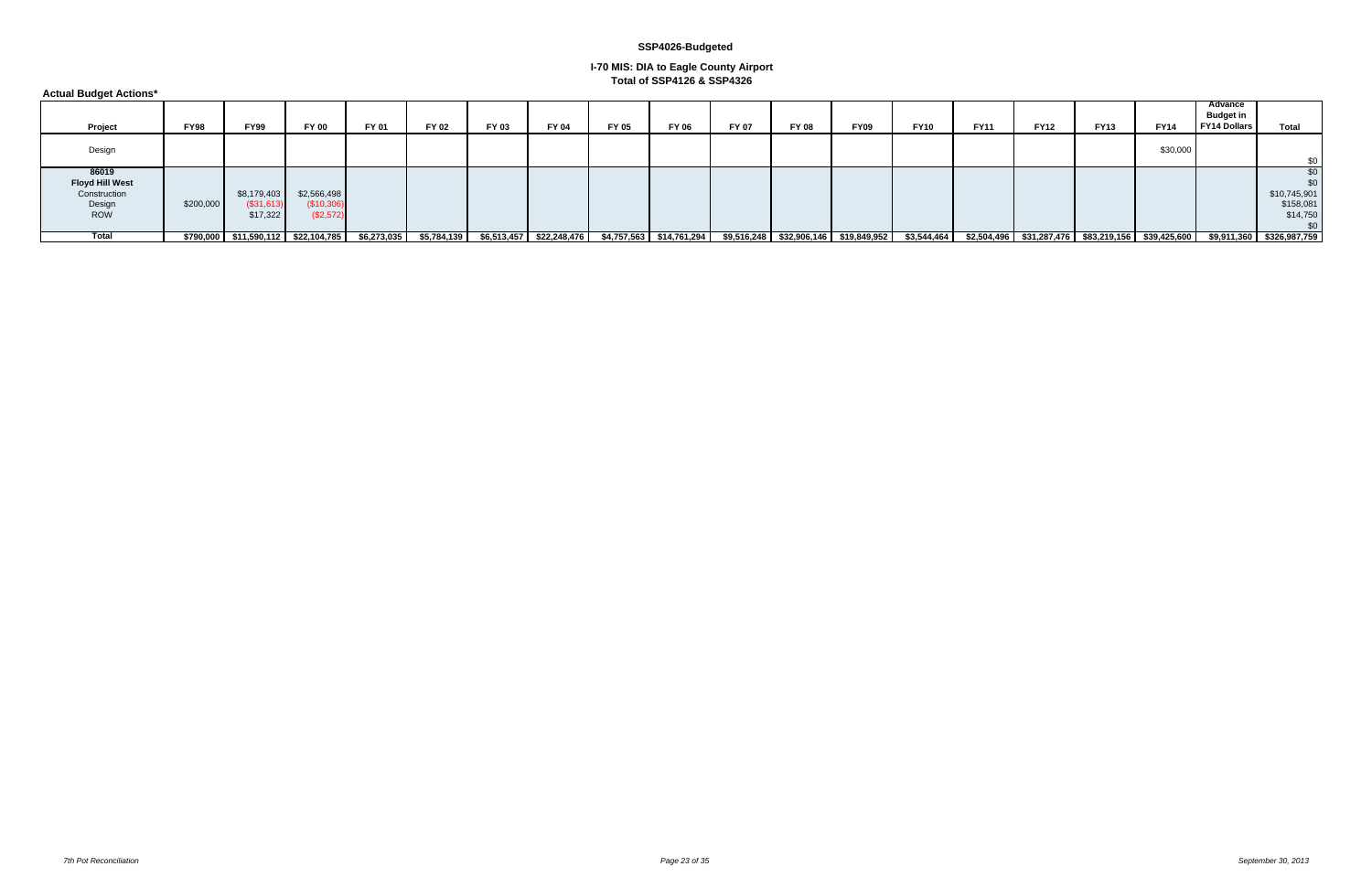#### **SSP4026-Reconciliation**

#### **Reconciliation**FY 14 FY15 FY16

|                                      | Inflation (CCI)<br>Infl. Factor | .103<br>1.103 | 1.094<br>1.207 | 1.081<br>1.304 | 1.07<br>1.396 | 1.05<br>1.466 | 1.07<br>1.570 | 1.054<br>1.654 | 1.052<br>1.740 | 1.053<br>1.833 | 1.05<br>1.924                                                                                                                                                                                                                                                                                                                                                                                                                                                                     | 1.044<br>2.009 | 1.044<br>2.097 | 1.03<br>2.160 | 1.030<br>2.225 | 1.030<br>2.292 | 1.030<br>2.36' |
|--------------------------------------|---------------------------------|---------------|----------------|----------------|---------------|---------------|---------------|----------------|----------------|----------------|-----------------------------------------------------------------------------------------------------------------------------------------------------------------------------------------------------------------------------------------------------------------------------------------------------------------------------------------------------------------------------------------------------------------------------------------------------------------------------------|----------------|----------------|---------------|----------------|----------------|----------------|
|                                      | FY 00                           | FY 01         |                | Y 03           | FY 04         | FY 05         | FY 06         |                | 5Y 08          | FY 09          | °Y 10                                                                                                                                                                                                                                                                                                                                                                                                                                                                             |                |                | FY 13         | <b>FY 14</b>   |                |                |
| Amount<br><b>Remainder to Budget</b> |                                 |               |                |                |               |               |               |                |                |                | \$1,067,706,103 \$1,177,679,832 \$1,281,519,035 \$1,379,069,423 \$1,468,634,884 \$1,518,705,728 \$1,621,438,485 \$1,693,437,759 \$1,771,485,430 \$1,830,723,986 \$1,901,417,735 \$1,981,379,695 \$2,065,945,708 \$2,095,697,979 \$2,072,853,18<br>\$1,171,406,797 \$1,275,734,896 \$1,372,555,966 \$1,446,386,408 \$1,513,948,165 \$1,606,677,191 \$1,683,921,511 \$1,738,579,284 \$1,810,874,034 \$1,897,873,271 \$1,978,875,199 \$2,034,658,232 \$2,012,478,823 \$2,033,427,588 |                |                |               |                |                |                |

| 4<br>Э | 1.044<br>2.097                     | 1.030<br>2.160                     | 1.030<br>2.225                                                                                                                                                               | 1.030<br>2.292 | 1.030<br>2.361 |
|--------|------------------------------------|------------------------------------|------------------------------------------------------------------------------------------------------------------------------------------------------------------------------|----------------|----------------|
|        | <b>FY 12</b>                       | <b>FY 13</b>                       | <b>FY 14</b>                                                                                                                                                                 |                |                |
|        | \$2,065,945,708<br>\$2,034,658,232 | \$2,095,697,979<br>\$2,012,478,823 | \$2,072,853,188<br>\$2,033,427,588                                                                                                                                           |                |                |
|        | \$909,444,389.45                   |                                    | Final Remainder<br>to Budget in<br><b>FY14 Dollars</b><br>\$2,023,516,228<br><b>Final</b><br>Remainder<br>Including<br>Advance-<br><b>Budgeted in</b><br><b>FY14 Dollars</b> |                |                |

\$913,898,927.64

\$913,898,927.64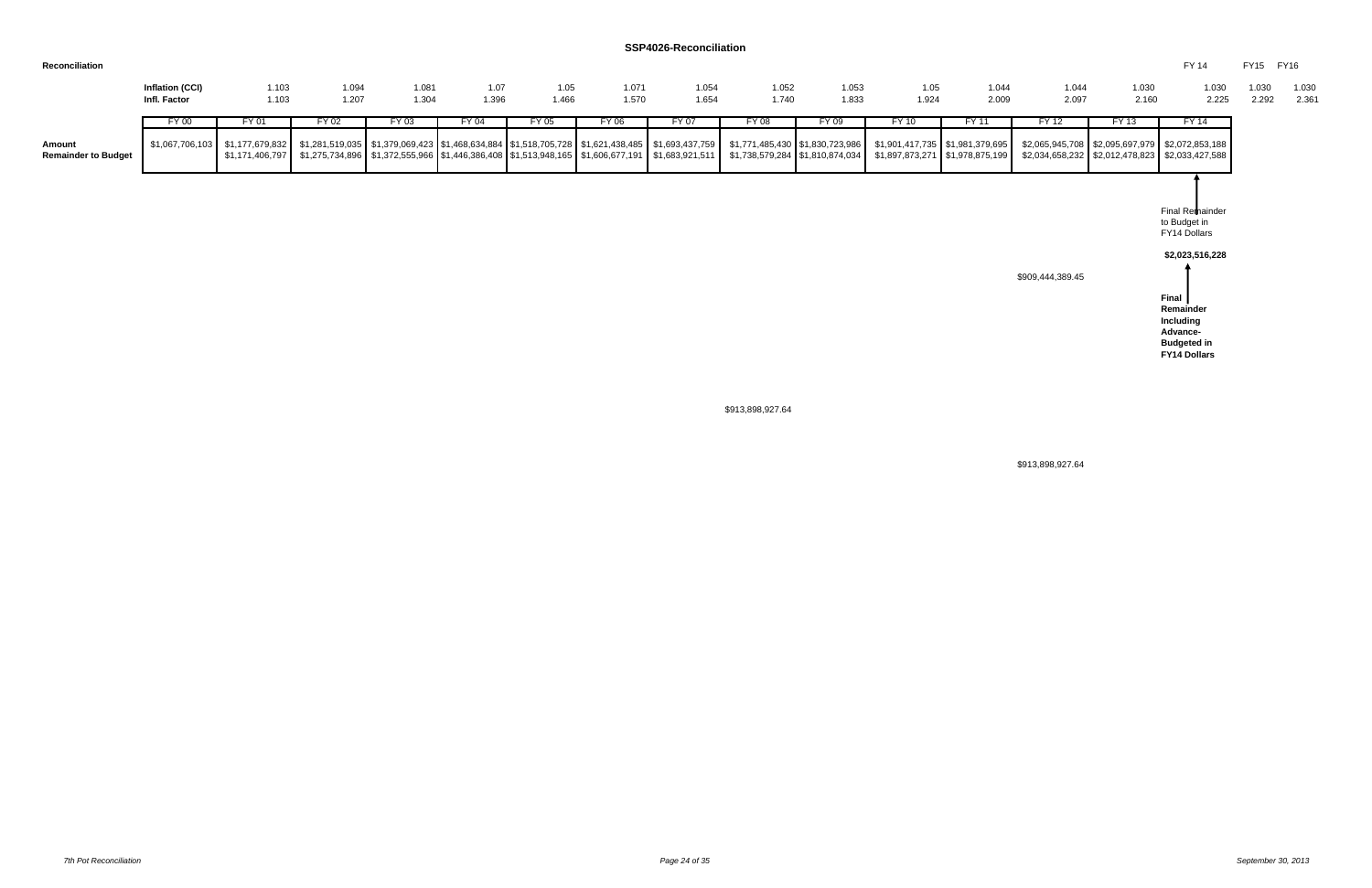| <b>Earmarks</b>                                                                                                      |                 |                  |                        |                                                              |                    |                                               |
|----------------------------------------------------------------------------------------------------------------------|-----------------|------------------|------------------------|--------------------------------------------------------------|--------------------|-----------------------------------------------|
|                                                                                                                      |                 |                  |                        |                                                              | Remainder          | <b>Corridor</b><br><b>Remainder</b><br>(Minus |
|                                                                                                                      |                 |                  |                        | <b>Total Earmarks</b>                                        | <b>Earmarks to</b> | Earmarks) to                                  |
| <b>Earmark/Demo ID</b>                                                                                               | <b>Other ID</b> |                  | <b>Amounts</b>         | <b>Budgeted</b>                                              | <b>Budget</b>      | <b>Budget (FY13)</b>                          |
| CO 064<br><b>I-70 West Mountain</b><br><b>Corridor, Denver to</b>                                                    |                 |                  |                        | "Budgeted" sheets list all budget actions approved by 4/4/11 |                    |                                               |
| <b>Garfield County</b>                                                                                               |                 | F                | \$2,879,681            | \$2,879,681                                                  |                    |                                               |
|                                                                                                                      |                 | $\mathsf S$      | \$719,920              | \$719,921                                                    |                    |                                               |
|                                                                                                                      |                 |                  | \$3,599,601            | \$3,599,602                                                  | (\$1)              |                                               |
| CO 082<br><b>Transportation</b><br><b>Improvements to I-70</b><br><b>West Mountain</b><br><b>Corridor, Denver to</b> | 3824            |                  |                        |                                                              |                    |                                               |
| <b>Garfield County</b>                                                                                               |                 | F                | \$2,719,948            | \$2,519,679                                                  |                    |                                               |
|                                                                                                                      |                 | S                | \$679,987              | \$679,987                                                    |                    |                                               |
|                                                                                                                      |                 |                  | $\overline{3,}399,935$ | \$3,199,666                                                  | \$200,269          |                                               |
| CO 125<br><b>Eagle County Airport: I-</b>                                                                            |                 |                  |                        |                                                              |                    |                                               |
| 70 Interchange                                                                                                       |                 | $\mathsf F$<br>S | \$499,915              | \$499,915                                                    |                    |                                               |
|                                                                                                                      |                 |                  | \$499,915              | \$499,915                                                    | \$0                |                                               |
|                                                                                                                      |                 |                  |                        | <b>Total</b>                                                 |                    |                                               |
|                                                                                                                      |                 |                  |                        | Remainder                                                    | \$200,268          | \$2,012,278,555                               |

*Page 25 of 35 September 30, 2013*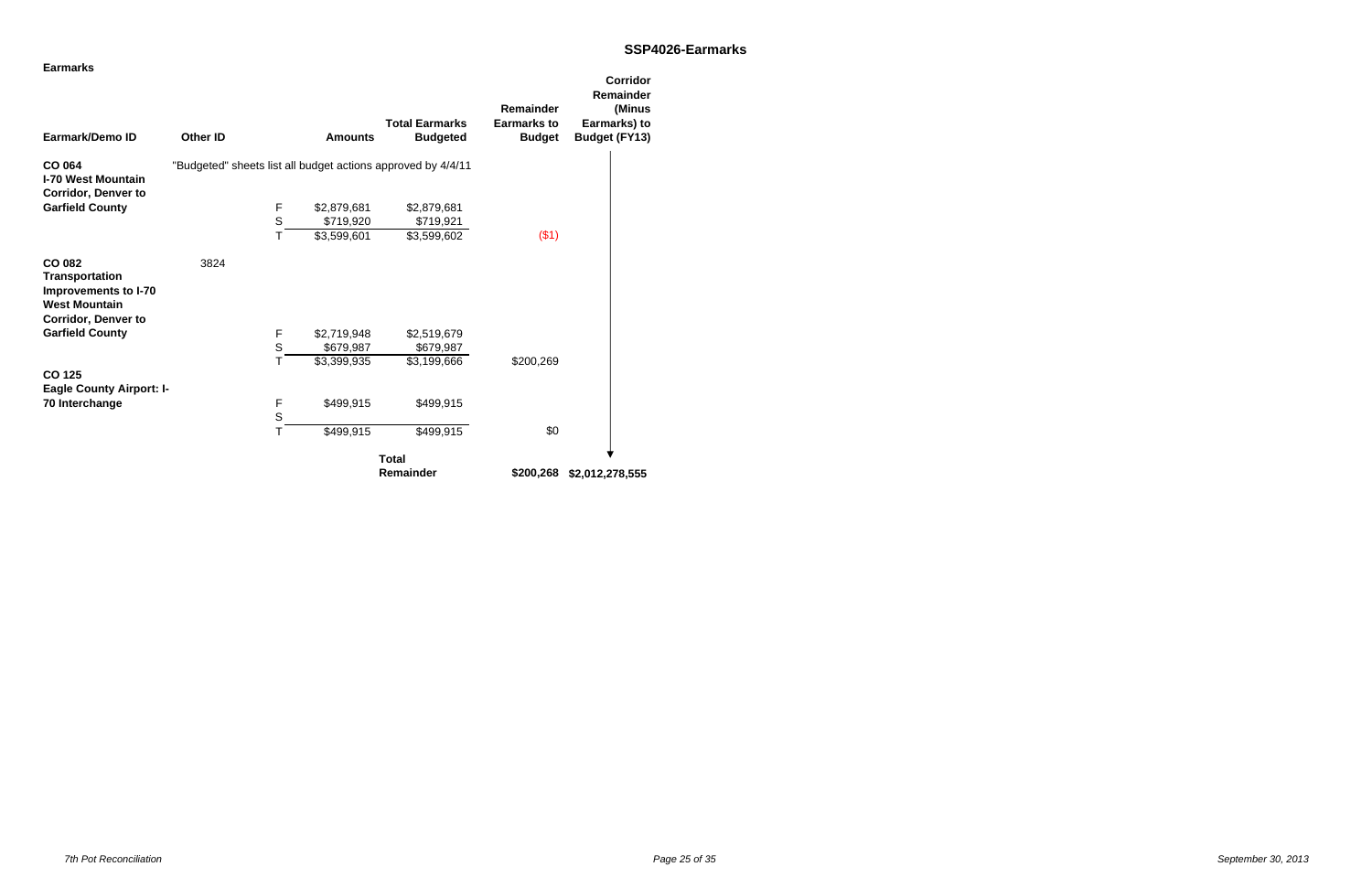| <b>Actual Budget Actions*</b> |             |       |              |              |             |       |       |       |       |       |          |          |              |              |             |             |             |                                                    |              |
|-------------------------------|-------------|-------|--------------|--------------|-------------|-------|-------|-------|-------|-------|----------|----------|--------------|--------------|-------------|-------------|-------------|----------------------------------------------------|--------------|
| Project                       | <b>FY98</b> | FY 99 | <b>FY 00</b> | FY 01        | FY 02       | FY 03 | FY 04 | FY 05 | FY 06 | FY 07 | FY 08    | FY 09    | <b>FY 10</b> | <b>FY 11</b> | <b>FY12</b> | <b>FY13</b> | <b>FY14</b> | Advance<br><b>Budget in</b><br><b>FY14 Dollars</b> | <b>Total</b> |
| 12522                         |             |       |              |              |             |       |       |       |       |       |          |          |              |              |             |             |             |                                                    | \$0          |
| I-25 & 5th Street             |             |       |              |              |             |       |       |       |       |       |          |          |              |              |             |             |             |                                                    | \$0          |
| Construction                  |             |       | (\$335,116)  | \$4,281,527  |             |       |       |       |       |       |          |          |              |              |             |             |             |                                                    | \$3,946,411  |
| Design                        |             |       | \$469,858    | \$327,460    |             |       |       |       |       |       |          |          |              |              |             |             |             |                                                    | \$797,318    |
| <b>ROW</b>                    |             |       | \$35,541     | \$1,665      |             |       |       |       |       |       |          |          |              |              |             |             |             |                                                    | \$37,206     |
| 12524                         |             |       |              |              |             |       |       |       |       |       |          |          |              |              |             |             |             |                                                    | $\sqrt{60}$  |
| I-25/Relocation of SH 85      |             |       |              |              |             |       |       |       |       |       |          |          |              |              |             |             |             |                                                    |              |
| Intersection                  |             |       |              |              |             |       |       |       |       |       |          |          |              |              |             |             |             |                                                    | \$0          |
| Construction                  |             |       |              | \$807,516    | \$7,657,525 |       |       |       |       |       |          |          |              |              |             |             |             |                                                    | \$8,465,041  |
| Design                        |             |       | \$1,285,532  | \$183,974    | (\$7,605)   |       |       |       |       |       |          | \$74,468 |              |              |             |             |             |                                                    | \$1,536,369  |
| <b>ROW</b>                    |             |       | \$140,000    | \$1,212      | (\$14,479)  |       |       |       |       |       |          |          |              |              |             |             |             |                                                    | \$126,733    |
| <b>Utilities</b>              |             |       |              |              | \$156,589   |       |       |       |       |       |          |          |              |              |             |             |             |                                                    | \$156,589    |
| 12636                         |             |       |              |              |             |       |       |       |       |       |          |          |              |              |             |             |             |                                                    | \$0          |
| I-25 Climb Lane Phase II      |             |       |              |              |             |       |       |       |       |       |          |          |              |              |             |             |             |                                                    | \$0          |
| Construction                  |             |       |              | \$31,692,644 | \$1,782,055 |       |       |       |       |       |          |          |              |              |             |             |             |                                                    | \$33,474,699 |
| Design                        |             |       | \$1,802,493  |              | (\$467,056) |       |       |       |       |       |          |          |              |              |             |             |             |                                                    | \$1,335,437  |
| <b>ROW</b>                    |             |       | \$150,000    |              | (\$144,859) |       |       |       |       |       |          |          |              |              |             |             |             |                                                    | \$5,141      |
| 12934                         |             |       |              |              |             |       |       |       |       |       |          |          |              |              |             |             |             |                                                    | \$0          |
| N. Nevada/Rockrimmon          |             |       |              |              |             |       |       |       |       |       |          |          |              |              |             |             |             |                                                    |              |
| Intersection                  |             |       |              |              |             |       |       |       |       |       |          |          |              |              |             |             |             |                                                    | \$0          |
| Design                        |             |       |              |              |             |       |       |       |       |       | \$65,559 |          |              |              |             |             |             |                                                    | \$65,559     |
| <b>ROW</b>                    |             |       |              |              |             |       |       |       |       |       | \$3,991  |          |              |              |             |             |             |                                                    | \$3,991      |
| 13126                         |             |       |              |              |             |       |       |       |       |       |          |          |              |              |             |             |             |                                                    | $\sqrt{60}$  |
| <b>Bijou/Cimmaron Intch</b>   |             |       |              |              |             |       |       |       |       |       |          |          |              |              |             |             |             |                                                    | \$0          |
| Design                        |             |       |              |              |             |       |       |       |       |       | \$7,550  |          |              |              |             |             |             |                                                    | \$7,550      |
|                               |             |       |              |              |             |       |       |       |       |       |          |          |              |              |             |             |             |                                                    | \$0          |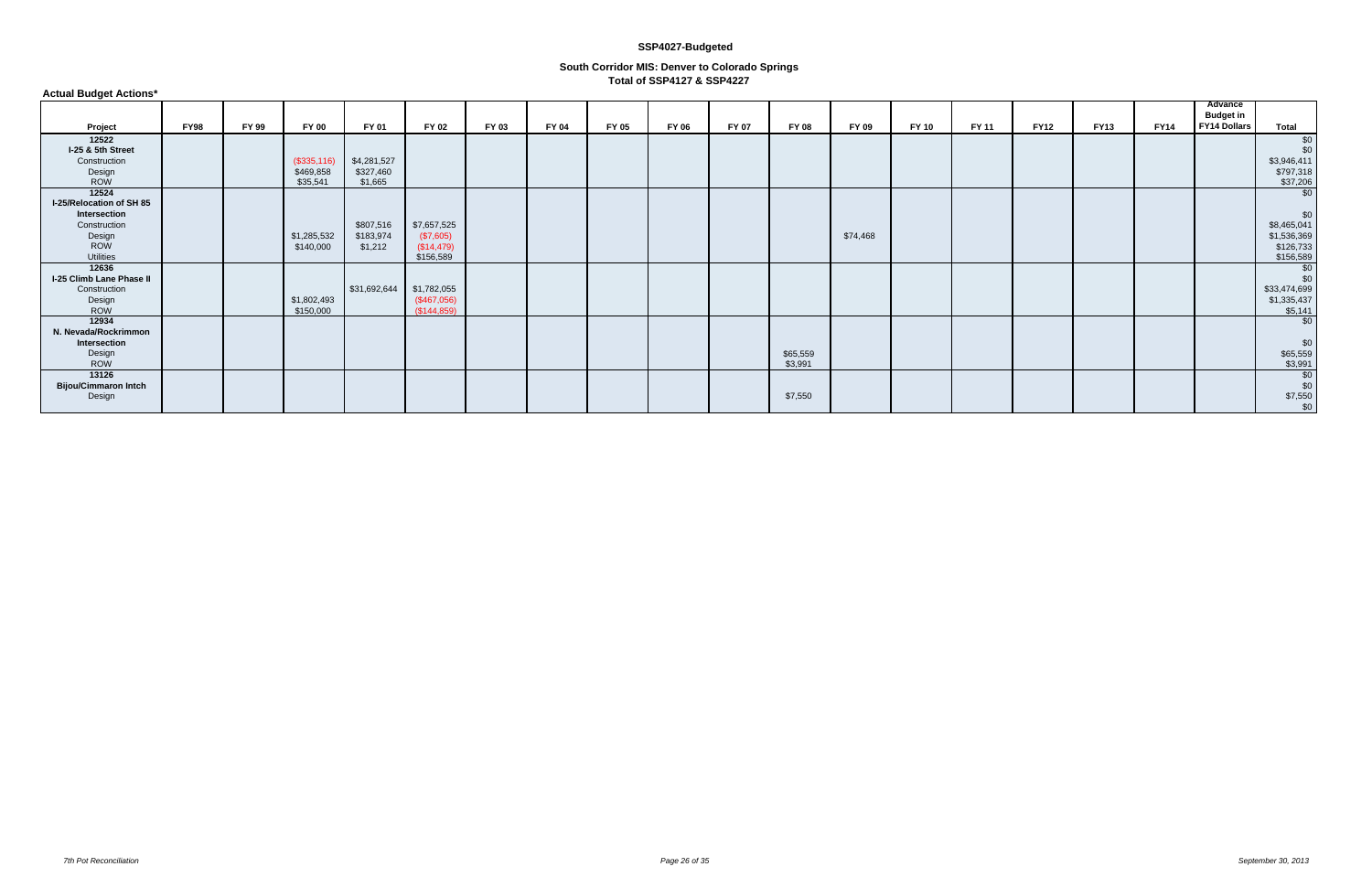| <b>Actual Budget Actions*</b>              |             |       |              |              |             |              |                        |                        |              |             |                          |           |                      |              |             |             |             |                             |                            |
|--------------------------------------------|-------------|-------|--------------|--------------|-------------|--------------|------------------------|------------------------|--------------|-------------|--------------------------|-----------|----------------------|--------------|-------------|-------------|-------------|-----------------------------|----------------------------|
|                                            |             |       |              |              |             |              |                        |                        |              |             |                          |           |                      |              |             |             |             | Advance<br><b>Budget in</b> |                            |
| Project                                    | <b>FY98</b> | FY 99 | <b>FY 00</b> | <b>FY 01</b> | FY 02       | FY 03        | FY 04                  | FY 05                  | <b>FY 06</b> | FY 07       | <b>FY 08</b>             | FY 09     | <b>FY 10</b>         | <b>FY 11</b> | <b>FY12</b> | <b>FY13</b> | <b>FY14</b> | <b>FY14 Dollars</b>         | <b>Total</b>               |
| 13388                                      |             |       |              |              |             |              |                        |                        |              |             |                          |           |                      |              |             |             |             |                             | \$0                        |
| Cap Impr-                                  |             |       |              |              |             |              |                        |                        |              |             |                          |           |                      |              |             |             |             |                             |                            |
| <b>Briargate/Monument</b>                  |             |       |              |              |             |              |                        |                        |              |             |                          |           |                      |              |             |             |             |                             | \$0                        |
| Construction<br>Design                     |             |       |              |              |             |              |                        |                        |              |             |                          |           |                      | \$3,000,000  |             |             |             |                             | \$3,000,000<br>\$92,721    |
| 13390                                      |             |       |              | \$92,721     |             |              |                        |                        |              |             |                          |           |                      |              |             |             |             |                             | \$0                        |
| Nevada/Tejon                               |             |       |              |              |             |              |                        |                        |              |             |                          |           |                      |              |             |             |             |                             | \$0                        |
| Construction                               |             |       |              |              |             |              |                        | \$315,000              |              |             |                          |           |                      |              |             |             |             |                             | \$315,000                  |
| 13480                                      |             |       |              |              |             |              |                        |                        |              |             |                          |           |                      |              |             |             |             |                             | \$0                        |
| I-25 @ Monument Intchg                     |             |       |              |              |             |              |                        |                        |              |             |                          |           |                      |              |             |             |             |                             | \$0                        |
| Construction                               |             |       |              |              |             | \$24,525,103 | \$617,794              |                        |              |             |                          |           |                      |              |             |             |             |                             | \$25,142,897               |
| <b>Utilities</b><br>13705                  |             |       |              |              |             | \$145,645    |                        |                        |              |             |                          |           |                      |              |             |             |             |                             | \$145,645<br>\$0           |
| I-25 South Corridor Design                 |             |       |              |              |             |              |                        |                        |              |             |                          |           |                      |              |             |             |             |                             | \$0                        |
| Design Earmark CO044                       |             |       |              |              |             |              |                        |                        |              | \$220,000   |                          |           |                      |              |             |             |             |                             | \$220,000                  |
| Design                                     |             |       | \$442,443    | \$1,091,652  | \$2,503,775 | \$1,941,000  | \$1,766,000            |                        | \$200,000    | \$2,000,000 |                          | \$212,556 |                      |              |             |             |             |                             | \$10,157,426               |
| ROW                                        |             |       |              |              | \$1,045,689 |              |                        |                        |              |             |                          | \$321,444 |                      |              |             |             |             |                             | \$1,367,133                |
| <b>Utilities</b>                           |             |       |              |              |             | \$0          |                        |                        |              |             |                          |           |                      |              |             |             |             |                             | \$0                        |
| 13967                                      |             |       |              |              |             |              |                        |                        |              |             |                          |           |                      |              |             |             |             |                             | \$0                        |
| <b>Castle Pines Interchange</b>            |             |       |              |              |             |              |                        |                        |              |             |                          |           |                      |              |             |             |             |                             | \$0                        |
| Construction<br>Utilities                  |             |       |              |              |             |              | \$8,434,527<br>\$1,636 |                        |              |             |                          |           |                      |              |             |             |             |                             | \$8,434,527<br>\$1,636     |
| 13968                                      |             |       |              |              |             |              |                        |                        |              |             |                          |           |                      |              |             |             |             |                             | $\sqrt{60}$                |
| <b>I-25 Railroad Overpass</b>              |             |       |              |              |             |              |                        |                        |              |             |                          |           |                      |              |             |             |             |                             | \$0                        |
| Construction                               |             |       |              |              |             |              | \$5,140,493            |                        |              |             |                          |           |                      |              |             |             |             |                             | \$5,140,493                |
| Utilities                                  |             |       |              |              |             |              | \$488,028              |                        |              |             | \$47,211                 |           |                      |              |             |             |             |                             | \$535,239                  |
| 14350                                      |             |       |              |              |             |              |                        |                        |              |             |                          |           |                      |              |             |             |             |                             | $\sqrt{6}$                 |
| 2 Sites-Noisewall & Pine                   |             |       |              |              |             |              |                        |                        |              |             |                          |           |                      |              |             |             |             |                             |                            |
| <b>Creek</b><br>Construction               |             |       |              |              |             |              | \$115,000              |                        |              |             |                          |           |                      |              |             |             |             |                             | \$0<br>\$115,000           |
| 14598                                      |             |       |              |              |             |              |                        |                        |              |             |                          |           |                      |              |             |             |             |                             | \$0                        |
| I-25 5th St. to Meadows                    |             |       |              |              |             |              |                        |                        |              |             |                          |           |                      |              |             |             |             |                             |                            |
| Pkwy.                                      |             |       |              |              |             |              |                        |                        |              |             |                          |           |                      |              |             |             |             |                             | \$0                        |
| Construction                               |             |       |              |              |             |              |                        |                        | \$21,182,250 | \$2,250,000 |                          |           |                      |              |             |             |             |                             | \$23,432,250               |
| Design                                     |             |       |              |              |             |              |                        |                        | \$71         |             |                          |           |                      |              |             |             |             |                             | \$71                       |
| 14740                                      |             |       |              |              |             |              |                        |                        |              |             |                          |           |                      |              |             |             |             |                             | \$0                        |
| I-25 in CS, Design-Build<br>Construction   |             |       |              |              |             |              |                        | \$40,571 \$135,837,281 |              | \$354,519   | \$5,918,687              |           | \$485,100            |              |             |             |             |                             | \$0<br>\$142,636,158       |
| Design                                     |             |       |              |              |             |              | \$7,363,401            |                        |              |             |                          |           |                      |              |             |             |             |                             | \$7,363,401                |
| ROW                                        |             |       |              |              |             |              | \$5,400,000            |                        |              |             |                          | \$129,774 |                      |              |             |             |             |                             | \$5,529,774                |
| Utilities                                  |             |       |              |              |             |              | \$283,505              | \$77,166               |              |             |                          | \$220,000 |                      |              |             |             |             |                             | \$580,671                  |
| 14818                                      |             |       |              |              |             |              |                        |                        |              |             |                          |           |                      |              |             |             |             |                             | \$0                        |
| I-25/US 85 Meadows                         |             |       |              |              |             |              |                        |                        |              |             |                          |           |                      |              |             |             |             |                             | \$0                        |
| Maintenance                                |             |       |              |              |             |              |                        |                        |              |             | \$100,000                |           |                      |              |             |             |             |                             | \$0<br>\$100,000           |
| 14993                                      |             |       |              |              |             |              |                        |                        |              |             |                          |           |                      |              |             |             |             |                             | \$0                        |
| <b>Plum Creek Check Dam</b>                |             |       |              |              |             |              |                        |                        |              |             |                          |           |                      |              |             |             |             |                             | \$0                        |
| Construction                               |             |       |              |              |             |              |                        | \$76,367               |              |             |                          |           |                      |              |             |             |             |                             | \$76,367                   |
| 14997                                      |             |       |              |              |             |              |                        |                        |              |             |                          |           |                      |              |             |             |             |                             | \$0                        |
|                                            |             |       |              |              |             |              |                        |                        |              |             |                          |           |                      |              |             |             |             |                             |                            |
| Wolfensberger Sewer Repair<br>Construction |             |       |              |              |             |              |                        |                        |              |             |                          |           |                      |              |             |             |             |                             | \$0                        |
| 15555                                      |             |       |              |              |             |              |                        | \$50,010               |              |             |                          |           |                      |              |             |             |             |                             | \$50,010<br>$\frac{1}{20}$ |
| I-25 Douglas Lane to 5th St                |             |       |              |              |             |              |                        |                        |              |             |                          |           |                      |              |             |             |             |                             | \$0                        |
| Construction                               |             |       |              |              |             |              |                        |                        |              |             | \$23,805,355 \$2,990,341 |           | \$31,155 \$1,580,543 | \$332,500    |             |             |             |                             | \$28,739,894               |
|                                            |             |       |              |              |             |              |                        |                        |              |             |                          |           |                      |              |             |             |             |                             |                            |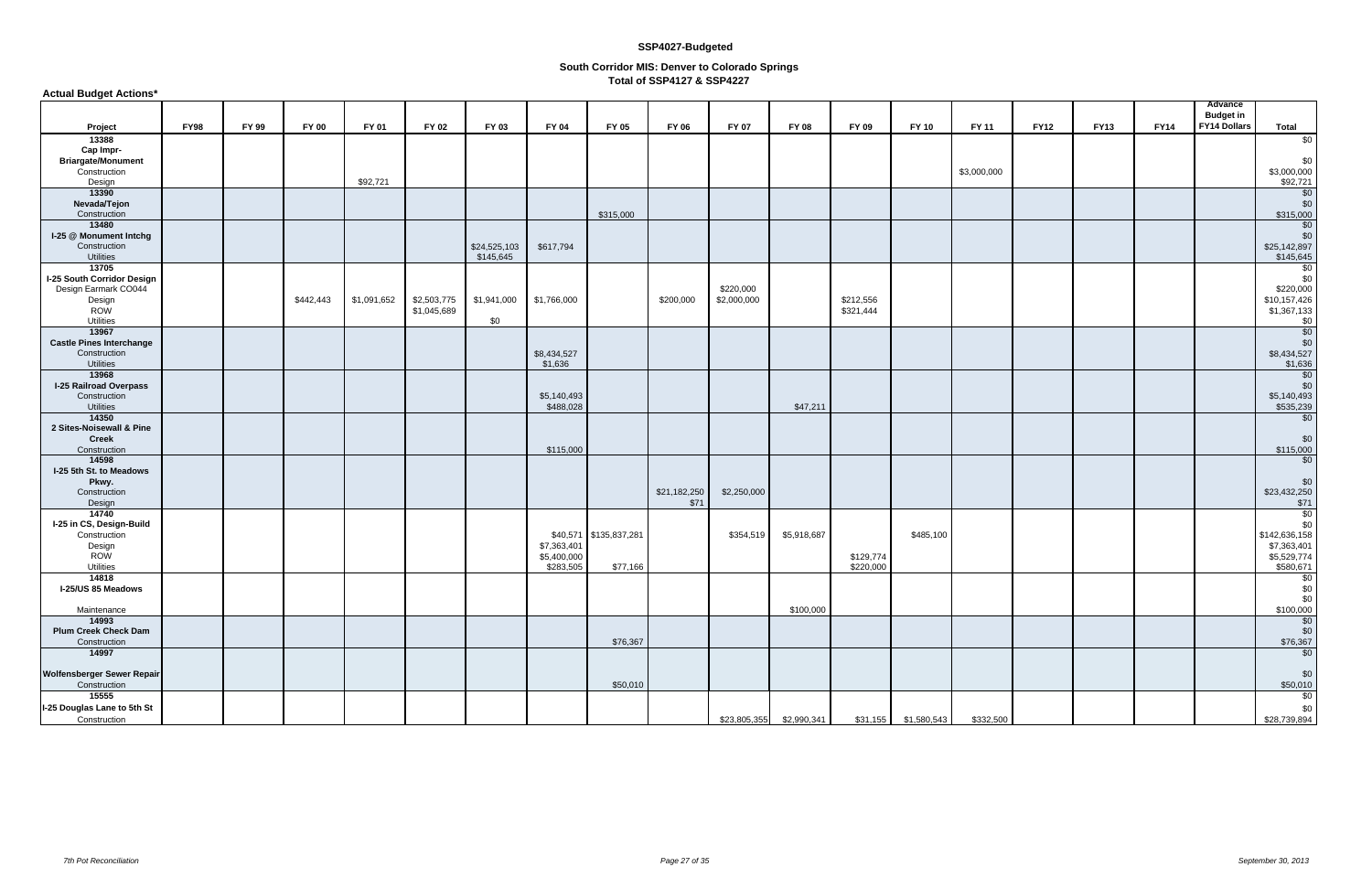| <b>Actual Budget Actions*</b>                                    |             |       |              |       |       |       |       |       |              |              |              |                                       |              |                          |                                       |                                              |              |                                                    |                                              |
|------------------------------------------------------------------|-------------|-------|--------------|-------|-------|-------|-------|-------|--------------|--------------|--------------|---------------------------------------|--------------|--------------------------|---------------------------------------|----------------------------------------------|--------------|----------------------------------------------------|----------------------------------------------|
| Project                                                          | <b>FY98</b> | FY 99 | <b>FY 00</b> | FY 01 | FY 02 | FY 03 | FY 04 | FY 05 | <b>FY 06</b> | <b>FY 07</b> | <b>FY 08</b> | FY 09                                 | <b>FY 10</b> | <b>FY 11</b>             | <b>FY12</b>                           | <b>FY13</b>                                  | <b>FY14</b>  | Advance<br><b>Budget in</b><br><b>FY14 Dollars</b> | <b>Total</b>                                 |
| 16025                                                            |             |       |              |       |       |       |       |       |              |              |              |                                       |              |                          |                                       |                                              |              |                                                    | $\frac{1}{20}$                               |
| I-25, Castle Pines to<br>Schweiger Fr. Rd.                       |             |       |              |       |       |       |       |       |              |              |              |                                       |              |                          |                                       |                                              |              |                                                    | \$0                                          |
| Construction                                                     |             |       |              |       |       |       |       |       |              |              | \$14,577,038 |                                       |              |                          |                                       |                                              |              |                                                    | \$14,577,038<br>\$0<br>$\overline{50}$       |
| 16027<br>Ridgegate Interchange<br>EIS Earmark CO044              |             |       |              |       |       |       |       |       |              | \$162,539    | \$5,300      |                                       |              | \$42,090                 |                                       |                                              |              |                                                    | \$0<br>\$209,929                             |
| Construction Earmark CO044,<br>CO073                             |             |       |              |       |       |       |       |       |              | \$6,099,796  | \$1,571,946  | \$331,740                             |              |                          |                                       |                                              |              |                                                    | \$8,003,482                                  |
| 16407<br>I-25 Meadows to Lincoln 8-<br>Laning                    |             |       |              |       |       |       |       |       |              |              |              |                                       |              |                          |                                       |                                              |              |                                                    | \$0<br>\$0                                   |
| Construction                                                     |             |       |              |       |       |       |       |       |              |              |              |                                       |              |                          |                                       |                                              |              |                                                    | $$0$<br>\$0<br>\$0                           |
| 16602                                                            |             |       |              |       |       |       |       |       |              |              |              |                                       |              |                          |                                       |                                              |              |                                                    | $\overline{30}$                              |
| I-25 Lincoln to County Line<br>Design<br><b>ROW</b><br>Utilities |             |       |              |       |       |       |       |       |              |              | \$1,500,000  | \$1,525,000<br>\$500,000<br>\$700,000 |              |                          |                                       |                                              | \$500,000    |                                                    | \$0<br>\$3,525,000<br>\$500,000<br>\$700,000 |
| 16965<br>I-25 Happy Canyon<br>Interchange                        |             |       |              |       |       |       |       |       |              |              |              |                                       |              |                          |                                       |                                              |              |                                                    | \$0<br>\$0                                   |
| Construction<br>Design                                           |             |       |              |       |       |       |       |       |              |              |              | \$215,983                             |              |                          |                                       |                                              |              |                                                    | \$0<br>\$215,983<br>\$0                      |
| 17354<br>I-25 North: Design-Build<br>Procurement                 |             |       |              |       |       |       |       |       |              |              |              |                                       |              |                          |                                       |                                              |              |                                                    | \$0<br>\$0                                   |
| Construction<br>Design<br><b>ROW</b>                             |             |       |              |       |       |       |       |       |              |              |              | \$650,000<br>\$50,000                 |              |                          | \$850,000                             | \$950,000                                    |              |                                                    | \$0<br>\$650,000<br>\$1,850,000              |
| 18331<br>I-25/Cimarron SB off-Ramp<br><b>ROW Acquisition</b>     |             |       |              |       |       |       |       |       |              |              |              |                                       |              |                          |                                       |                                              |              |                                                    | \$0<br>\$0                                   |
| Design<br><b>ROW</b>                                             |             |       |              |       |       |       |       |       |              |              |              |                                       |              | \$248,370<br>\$2,789,306 | \$1,241,850                           |                                              |              |                                                    | \$248,370<br>\$4,031,156<br>\$0              |
| 18367<br><b>ROW Acquisition I-</b><br>25/Filmore                 |             |       |              |       |       |       |       |       |              |              |              |                                       |              |                          |                                       |                                              |              |                                                    | \$0<br>\$0                                   |
| Design<br><b>ROW</b>                                             |             |       |              |       |       |       |       |       |              |              |              |                                       |              | \$1,694,260              |                                       | \$200,000 \$150,000 \$1,100,000<br>\$200,000 |              |                                                    | \$1,450,000<br>1894260<br>\$0                |
| 18842<br>I-25 Widening North of<br><b>Colorado Springs</b>       |             |       |              |       |       |       |       |       |              |              |              |                                       |              |                          |                                       |                                              |              |                                                    | \$0<br>\$0                                   |
| Construction<br>Design<br>Utilities                              |             |       |              |       |       |       |       |       |              |              |              |                                       |              |                          | \$35,510,000<br>\$390,000<br>\$25,000 | \$15,984,298<br>\$25,000                     | \$12,500,000 | \$2,427,184                                        | \$66,421,482<br>\$415,000<br>\$25,000        |
| 19039<br>Design I-25/Cimarron                                    |             |       |              |       |       |       |       |       |              |              |              |                                       |              |                          |                                       |                                              |              |                                                    | \$0                                          |
| Expressway                                                       |             |       |              |       |       |       |       |       |              |              |              |                                       |              |                          |                                       |                                              |              |                                                    | \$0<br>\$0                                   |
| Design<br>ROW                                                    |             |       |              |       |       |       |       |       |              |              |              |                                       |              |                          |                                       | \$5,137,600<br>\$1,000,000                   |              |                                                    | \$5,137,600<br>1000000                       |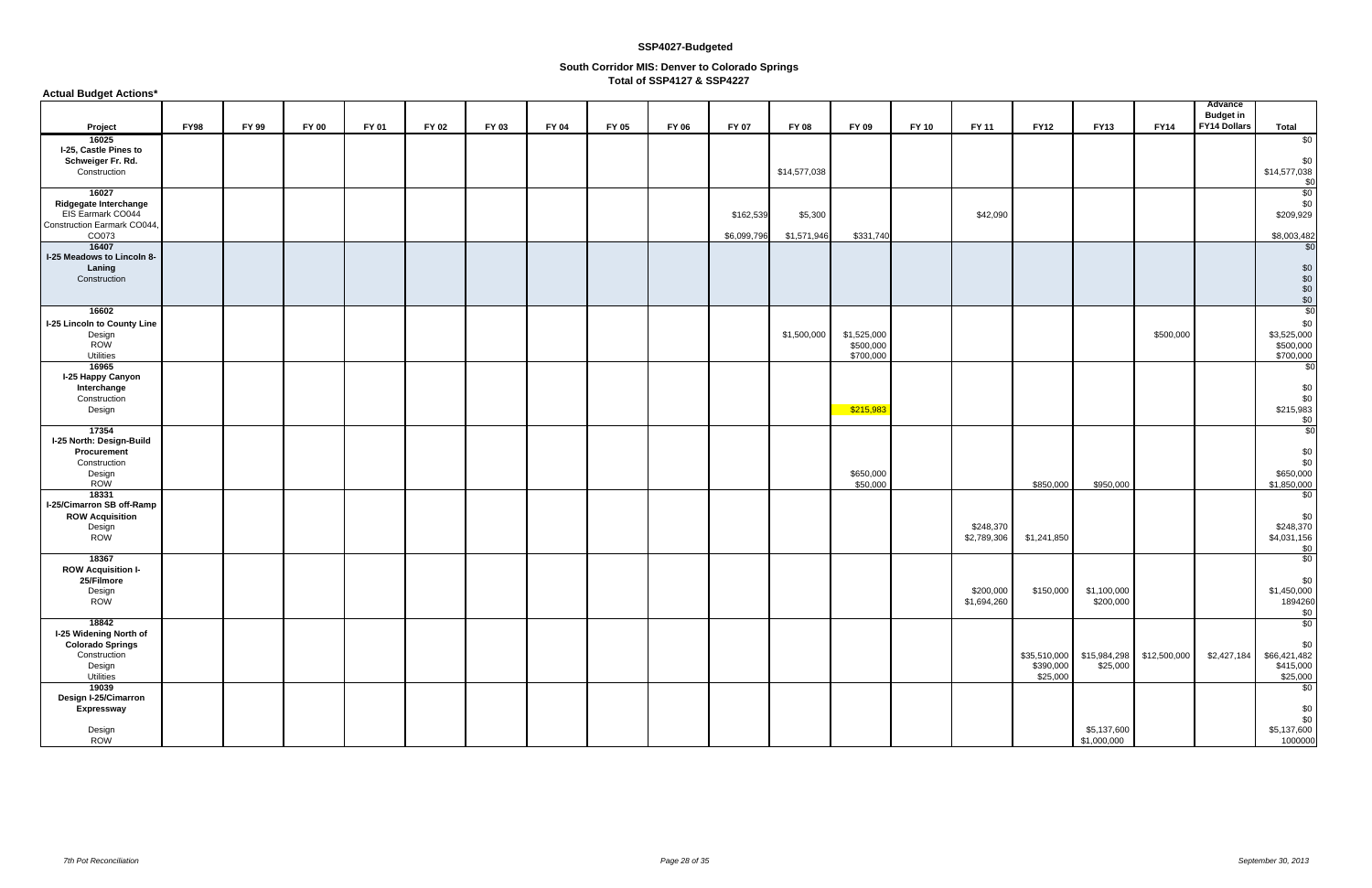**Actual Budget Actions\***

| Project                 | <b>FY98</b> | <b>FY 99</b> | <b>FY 00</b> | FY 01        | FY 02        | FY 03        | FY 04 | FY 05                      | FY 06 | <b>FY 07</b>                | <b>FY 08</b> | FY 09       | <b>FY 10</b> | <b>FY 11</b> | <b>FY12</b>  | <b>FY13</b>  | <b>FY14</b>  | Advance<br><b>Budget in</b><br><b>FY14 Dollars</b> | Total                     |
|-------------------------|-------------|--------------|--------------|--------------|--------------|--------------|-------|----------------------------|-------|-----------------------------|--------------|-------------|--------------|--------------|--------------|--------------|--------------|----------------------------------------------------|---------------------------|
| 88175<br>JCT SH 83 West |             |              |              |              |              |              |       |                            |       |                             |              |             |              |              |              |              |              |                                                    |                           |
| Design                  |             | \$800,000    | (\$163,560   | \$784,771    |              |              |       |                            |       |                             |              |             |              |              | \$45,000     |              |              |                                                    | \$1,466,211               |
| <b>ROW</b>              |             | \$1,200,000  |              | \$5,490,050  |              |              |       |                            |       |                             |              |             |              |              |              |              |              |                                                    | \$6,690,050               |
| Utilities               |             |              | \$100,000    | \$158,700    | \$425,000    |              |       |                            |       |                             |              |             |              |              |              |              |              |                                                    | \$683,700                 |
| Total                   | \$4,157,732 | \$26,559,550 | \$6,630,509  | \$50,472,881 | \$12,936,634 | \$27,152,413 |       | \$29,650,955 \$136,355,824 |       | $$21,382,321$ $$34,892,209$ | \$26,797,746 | \$4,966,499 | \$2,065,643  | \$8,306,526  | \$38,211,850 | \$24,396,898 | \$13,000,000 |                                                    | \$2,427,184 \$470,363,374 |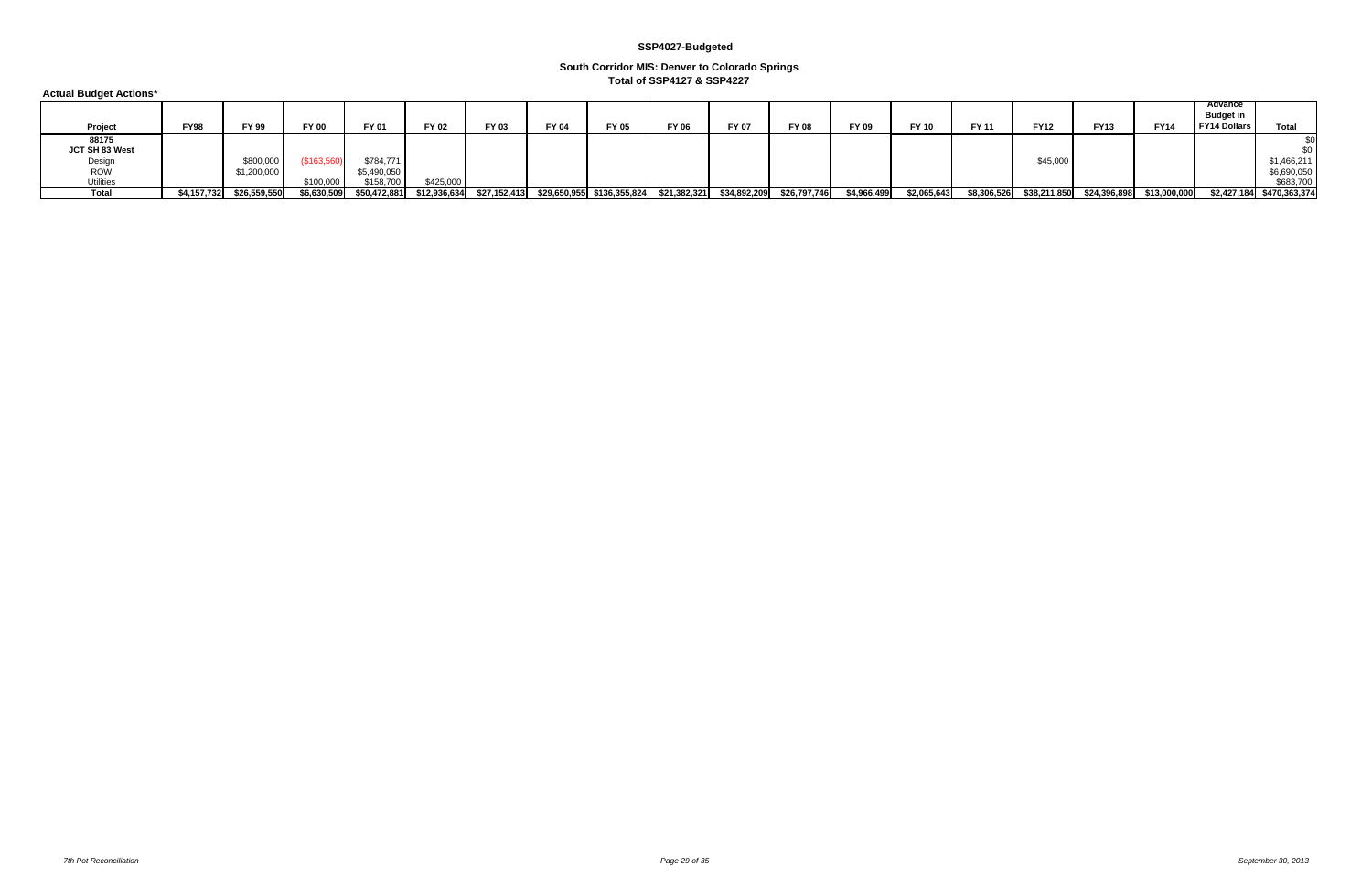#### **SSP4027-Reconciliation**

#### **Reconciliation**

| FY 14 FY 15 FY 16 |  |  |  |  |
|-------------------|--|--|--|--|
|-------------------|--|--|--|--|

| 1.044 | 1.030 | 1.030 | 1.030 | 1.030 |
|-------|-------|-------|-------|-------|
| 2.097 | 2.160 | 2.225 | 2.292 | 2.36' |

|                                      | Inflation (CCI)<br>Infl. Factor | 1.103<br>1.103 | 1.094<br>1.207 | 1.081<br>1.304 | 1.07<br>1.396 | 1.05<br>1.466 | 1.071<br>1.570 | 1.054<br>1.654 | 1.052<br>1.740                                                                                                                                            | 1.053<br>1.833 | .05<br>1.924                                                                                                                                                                 | 1.044<br>2.009 | 1.044<br>2.097 | 1.030<br>2.160 | 1.030<br>2.225                                                                            | 1.030<br>2.292 | 1.030<br>2.36' |
|--------------------------------------|---------------------------------|----------------|----------------|----------------|---------------|---------------|----------------|----------------|-----------------------------------------------------------------------------------------------------------------------------------------------------------|----------------|------------------------------------------------------------------------------------------------------------------------------------------------------------------------------|----------------|----------------|----------------|-------------------------------------------------------------------------------------------|----------------|----------------|
|                                      | FY 00                           | FY 01          | TY 02.         | FY 03          | FY 04         | FY 05         | FY 06          |                | Y 08                                                                                                                                                      | FY 09          | FY 10                                                                                                                                                                        | 'Y 11          |                | FY 13          | FY 14                                                                                     |                |                |
| Amount<br><b>Remainder to Budget</b> |                                 |                |                |                |               |               |                |                | \$485,174,209 \$535,147,153 \$530,233,653 \$559,198,078 \$569,288,861 \$566,619,801 \$460,812,720 \$463,159,640 \$450,537,338 \$446,197,790 \$468,197,790 |                | \$463,292,856 ┃<br>\$484,674,272 \$517,297,019 \$532,045,665 \$539,637,906 \$430,263,977 \$439,430,399 \$428,267,431 \$423,739,592 \$441,231,291 \$461,227,213 \$473,214,684 | \$481,521,210  |                |                | \$494,036,130 \$469,499,009 \$458,455,174<br>$$455,824,280$ $$445,102,111$ $$445,455,174$ |                |                |

\$443,027,989

\$199,113,460.87

**Final Remainder to Budget in FY14 Dollars (Including Advanced Budgeted Amounts)**

| <b>Advance Budgeted</b> | <b>FY15</b>  | <b>Total in FY14</b><br><b>Dollars</b> | <b>Difference</b> | <b>Total Inflated</b> |
|-------------------------|--------------|----------------------------------------|-------------------|-----------------------|
| 18842 (SSP4227)         | \$2,500,000  |                                        | \$72,816          | \$2,500,000           |
| In FY14 Dollars         | \$2,427,184  | \$2,427,184                            |                   |                       |
|                         |              |                                        |                   |                       |
|                         | \$54,409,298 |                                        |                   |                       |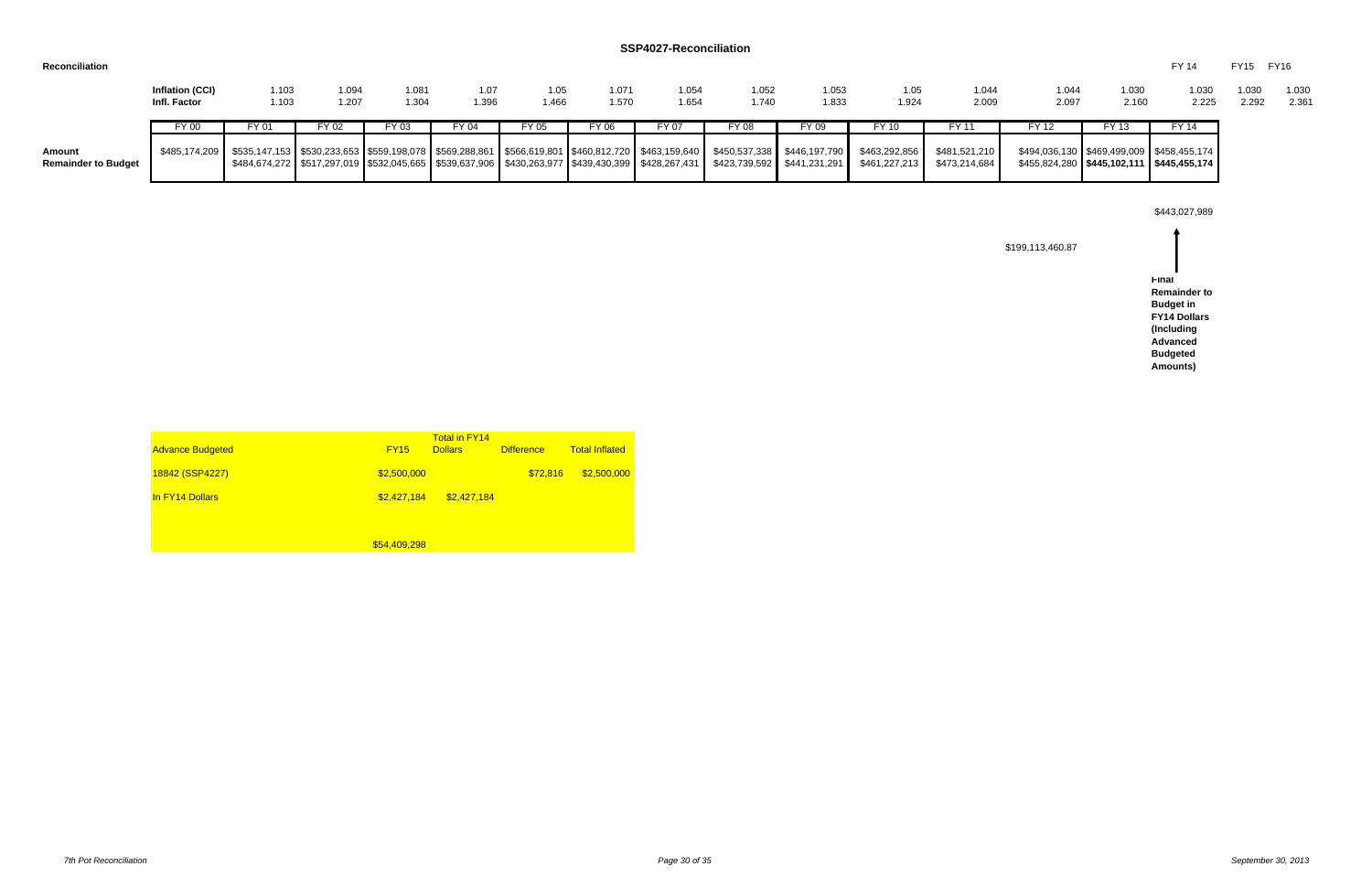| <b>Earmarks</b>                                                                                |                 |                  |                            |                                                              |                                                  |                                                                                       |
|------------------------------------------------------------------------------------------------|-----------------|------------------|----------------------------|--------------------------------------------------------------|--------------------------------------------------|---------------------------------------------------------------------------------------|
| Earmark/Demo ID                                                                                | <b>Other ID</b> |                  | <b>Amounts</b>             | <b>Total Earmarks</b><br><b>Budgeted</b>                     | Remainder<br><b>Earmarks to</b><br><b>Budget</b> | <b>Corridor</b><br><b>Remainder</b><br>(Minus<br>Earmarks) to<br><b>Budget (FY13)</b> |
| <b>CO 044</b><br>I-25 Improvements-<br>Douglas/Arapahoe<br><b>County Line to El Paso</b>       |                 |                  |                            | "Budgeted" sheets list all budget actions approved by 4/4/11 |                                                  |                                                                                       |
| <b>County Line</b>                                                                             |                 | $\mathsf F$      | \$4,319,520                | \$4,319,520                                                  |                                                  |                                                                                       |
|                                                                                                |                 | $\mathsf S$      | \$1,079,880                | \$1,079,880                                                  |                                                  |                                                                                       |
|                                                                                                |                 |                  | \$5,399,400                | \$5,399,400                                                  | \$0                                              |                                                                                       |
| CO 073                                                                                         | 3815            |                  |                            |                                                              |                                                  |                                                                                       |
| Transportation<br>Improvements to I-25<br>South,<br>Douglas/Arapahoe Co<br>Line to El Paso Co. |                 | F<br>$\mathbb S$ | \$4,533,249<br>\$1,133,312 | \$4,533,249<br>\$1,133,312                                   |                                                  |                                                                                       |
|                                                                                                |                 |                  | \$5,666,561                | \$5,666,561                                                  | \$0                                              |                                                                                       |
|                                                                                                |                 |                  |                            |                                                              |                                                  |                                                                                       |
|                                                                                                |                 |                  |                            | <b>Total</b>                                                 |                                                  |                                                                                       |
|                                                                                                |                 |                  |                            | Remainder                                                    | \$0                                              | \$445,102,110                                                                         |

*Page 31 of 35 September 30, 2013*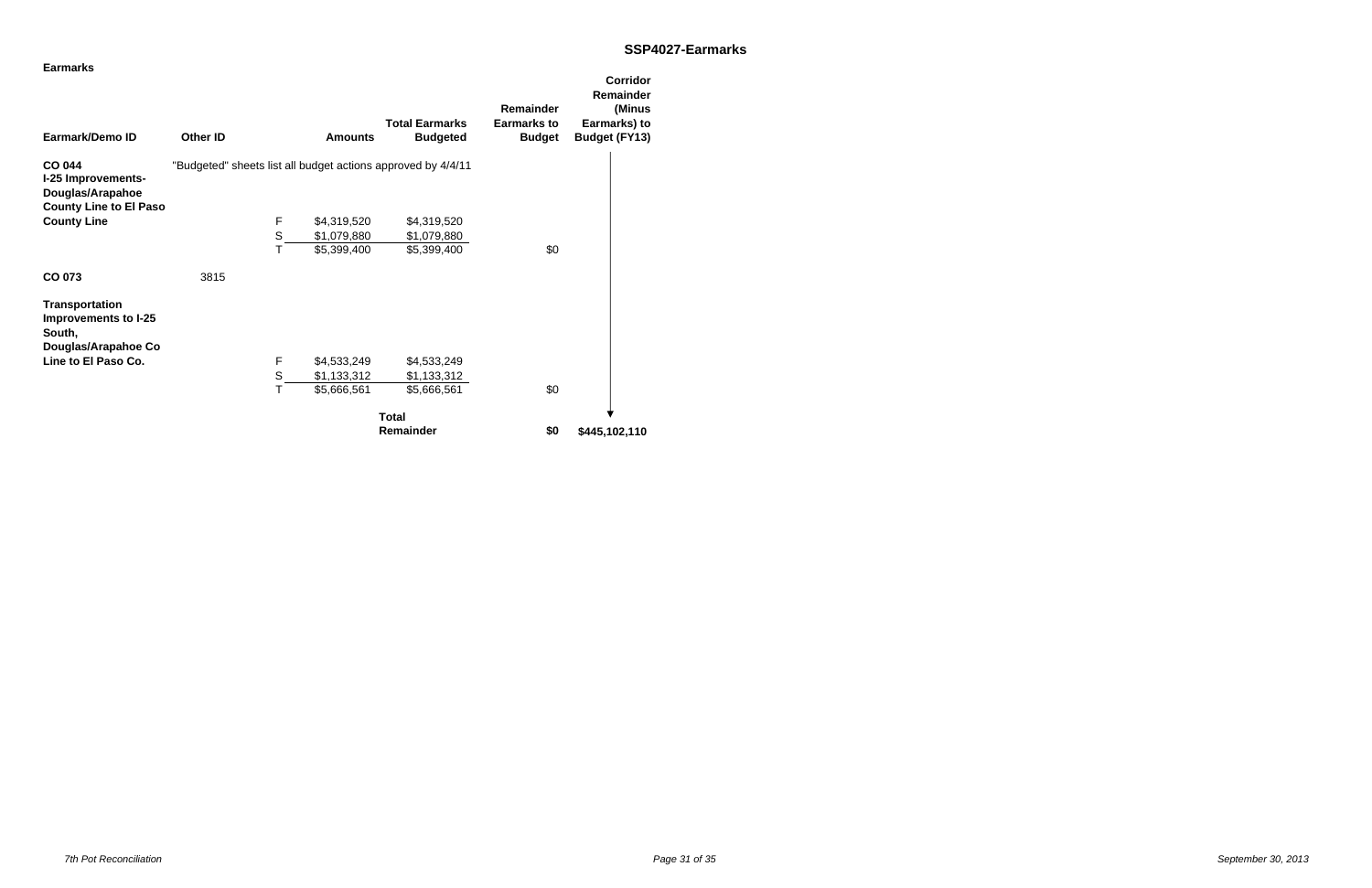**Actual Budget Actions\***

| Project                             | FY98        | $FY$ 99 | $FY$ 00      | $FY$ 01   | $FY$ 02 | $FY$ 03                   | $FY$ 04   | $FY$ 05                  | $FY$ 06      | <b>FY 07</b> | $FY$ 08     | $FY$ 09     | <b>FY 10</b> | <b>FY 11</b>           | <b>FY12</b> | FY13      | FY14 | <b>Total</b> |
|-------------------------------------|-------------|---------|--------------|-----------|---------|---------------------------|-----------|--------------------------|--------------|--------------|-------------|-------------|--------------|------------------------|-------------|-----------|------|--------------|
| 11925                               |             |         |              |           |         |                           |           |                          |              |              |             |             |              |                        |             |           |      |              |
| SH 7 to WCR 16                      |             |         |              |           |         |                           |           |                          |              |              |             |             |              |                        |             |           |      |              |
| Construction                        |             |         |              |           |         | \$42,126,000 \$10,285,396 | \$700,000 |                          |              | 2,300,000    |             |             |              |                        |             |           |      | \$55,411,396 |
| 12150                               |             |         |              |           |         |                           |           |                          |              |              |             |             |              |                        |             |           |      |              |
|                                     |             |         |              |           |         |                           |           |                          |              |              |             |             |              |                        |             |           |      |              |
| <b>NFR Corridor Invest Study II</b> |             |         |              |           |         |                           |           |                          |              |              |             |             |              |                        |             |           |      |              |
| Misc                                | \$1,249,818 |         |              |           |         |                           |           |                          |              |              |             |             |              |                        |             |           |      | \$1,249,818  |
| 12623                               |             |         |              |           |         |                           |           |                          |              |              |             |             |              |                        |             |           |      |              |
| S/O WCR 16-N/O SH 119               |             |         |              |           |         |                           |           |                          |              |              |             |             |              |                        |             |           |      |              |
| Const. Earmark CO054,               |             |         |              |           |         |                           |           |                          |              |              |             |             |              |                        |             |           |      |              |
| CO078, CO095                        |             |         |              |           |         |                           |           |                          | \$44,587,205 |              | \$1,040,597 |             |              |                        |             |           |      | \$45,627,802 |
| Construction                        |             |         |              |           |         |                           |           |                          |              |              |             |             |              |                        |             |           |      | \$0          |
| 13192                               |             |         |              |           |         |                           |           |                          |              |              |             |             |              |                        |             |           |      |              |
| N/O SH 119-N/O SH 66                |             |         |              |           |         |                           |           |                          |              |              |             |             |              |                        |             |           |      |              |
| Construction                        |             |         |              |           |         |                           |           |                          |              | \$58,631,492 |             | \$323,254   |              |                        |             |           |      | \$58,954,746 |
| 13250                               |             |         |              |           |         |                           |           |                          |              |              |             |             |              |                        |             |           |      |              |
|                                     |             |         |              |           |         |                           |           |                          |              |              |             |             |              |                        |             |           |      |              |
| JCT SH 14 & I-25-Ft. Collins        |             |         |              |           |         |                           |           |                          |              |              |             |             |              |                        |             |           |      |              |
| Construction                        |             |         | \$34,069     | \$702,067 |         |                           |           |                          |              |              |             |             |              |                        |             |           |      | \$736,136    |
| Design                              |             |         | ( \$19, 104) | \$237,648 |         |                           |           |                          |              |              | \$2         |             |              |                        |             |           |      | \$218,546    |
| ROW                                 |             |         |              | \$207,378 |         |                           |           |                          |              |              |             |             |              |                        |             |           |      | \$207,378    |
| Utilities                           |             |         | (\$14,913)   | \$21,111  |         |                           |           |                          |              |              |             |             |              |                        |             |           |      | \$6,198      |
| 13396                               |             |         |              |           |         |                           |           |                          |              |              |             |             |              |                        |             |           |      |              |
| <b>NFRTAFS Funding ALTs</b>         |             |         |              |           |         |                           |           |                          |              |              |             |             |              |                        |             |           |      |              |
| Misc                                | \$20,000    |         |              |           |         |                           |           |                          |              |              |             |             |              |                        |             |           |      | \$20,000     |
| 14276                               |             |         |              |           |         |                           |           |                          |              |              |             |             |              |                        |             |           |      |              |
| North I-25 Front Range EIS          |             |         |              |           |         |                           |           |                          |              |              |             |             |              |                        |             |           |      |              |
| Design                              |             |         |              |           |         | \$61,566                  |           |                          |              |              |             |             |              |                        |             |           |      | \$61,566     |
| Misc                                |             |         |              |           |         | \$438,434                 |           | \$1,500,000 \$13,210,000 |              | \$5,000,000  |             |             |              |                        | \$500,000   | \$150,000 |      | \$20,798,434 |
| 15762                               |             |         |              |           |         |                           |           |                          |              |              |             |             |              |                        |             |           |      |              |
| I-25-Frontage Rd                    |             |         |              |           |         |                           |           |                          |              |              |             |             |              |                        |             |           |      |              |
| Abandonment                         |             |         |              |           |         |                           |           |                          |              |              |             |             |              |                        |             |           |      |              |
| <b>ROW</b>                          |             |         |              |           |         |                           |           |                          | \$3,700,000  |              |             |             |              |                        |             |           |      | \$3,700,000  |
| 16390                               |             |         |              |           |         |                           |           |                          |              |              |             |             |              |                        |             |           |      |              |
| Preble Creek Drainage (I-25         |             |         |              |           |         |                           |           |                          |              |              |             |             |              |                        |             |           |      |              |
| & SH 7)                             |             |         |              |           |         |                           |           |                          |              |              |             |             |              |                        |             |           |      |              |
| Construction                        |             |         |              |           |         |                           |           |                          |              |              | \$898,827   | \$2,659,118 |              |                        |             |           |      | \$3,557,945  |
| Design                              |             |         |              |           |         |                           |           |                          |              |              | \$487,463   |             |              |                        |             |           |      | \$487,463    |
| <b>ROW</b>                          |             |         |              |           |         |                           |           |                          |              |              | \$43,837    |             |              |                        |             |           |      | \$43,837     |
| Utilities                           |             |         |              |           |         |                           |           |                          |              |              | \$11,052    |             |              |                        |             |           |      | \$11,052     |
| 16639                               |             |         |              |           |         |                           |           |                          |              |              |             |             |              |                        |             |           |      |              |
| SH 392 & I-25 Interchange           |             |         |              |           |         |                           |           |                          |              |              |             |             |              |                        |             |           |      |              |
| <b>Reconstruction CO106</b>         |             |         |              |           |         |                           |           |                          |              |              |             |             |              |                        |             |           |      |              |
| Construction                        |             |         |              |           |         |                           |           |                          |              |              | \$2,366     |             |              | \$136,079 \$22,783,453 |             |           |      | \$22,921,898 |
| Design                              |             |         |              |           |         |                           |           |                          |              |              | \$1,889,466 |             | \$235,584    |                        |             |           |      | \$2,125,050  |
| ROW*                                |             |         |              |           |         |                           |           |                          |              |              | \$46,046    |             | \$2,737      | \$1,665,560            | \$137,563   |           |      | \$1,851,906  |
| 16875                               |             |         |              |           |         |                           |           |                          |              |              |             |             |              |                        |             |           |      |              |
| I-25 & US 34 Post EIS               |             |         |              |           |         |                           |           |                          |              |              |             |             |              |                        |             |           |      |              |
| Design CO103                        |             |         |              |           |         |                           |           |                          |              |              |             |             |              |                        |             |           |      |              |
| Design                              |             |         |              |           |         |                           |           |                          |              |              |             | \$0         |              |                        |             |           |      |              |
|                                     |             |         |              |           |         |                           |           |                          |              |              |             |             |              |                        |             |           |      | $$0$<br>$$0$ |
|                                     |             |         |              |           |         |                           |           |                          |              |              |             |             |              |                        |             |           |      | \$0          |
| 18319                               |             |         |              |           |         |                           |           |                          |              |              |             |             |              |                        |             |           |      |              |
| I-25 SH 66 to N/O SH 56             |             |         |              |           |         |                           |           |                          |              |              |             |             |              |                        |             |           |      |              |
| Design                              |             |         |              |           |         |                           |           |                          |              |              |             | \$0         |              |                        | \$5,000,000 | \$510,000 |      | \$5,510,000  |
|                                     |             |         |              |           |         |                           |           |                          |              |              |             |             |              |                        |             |           |      | \$0          |
|                                     |             |         |              |           |         |                           |           |                          |              |              |             |             |              |                        |             |           |      | \$0          |
|                                     |             |         |              |           |         |                           |           |                          |              |              |             |             |              |                        |             |           |      |              |

### **North Corridor MIS: Denver to Fort Collins**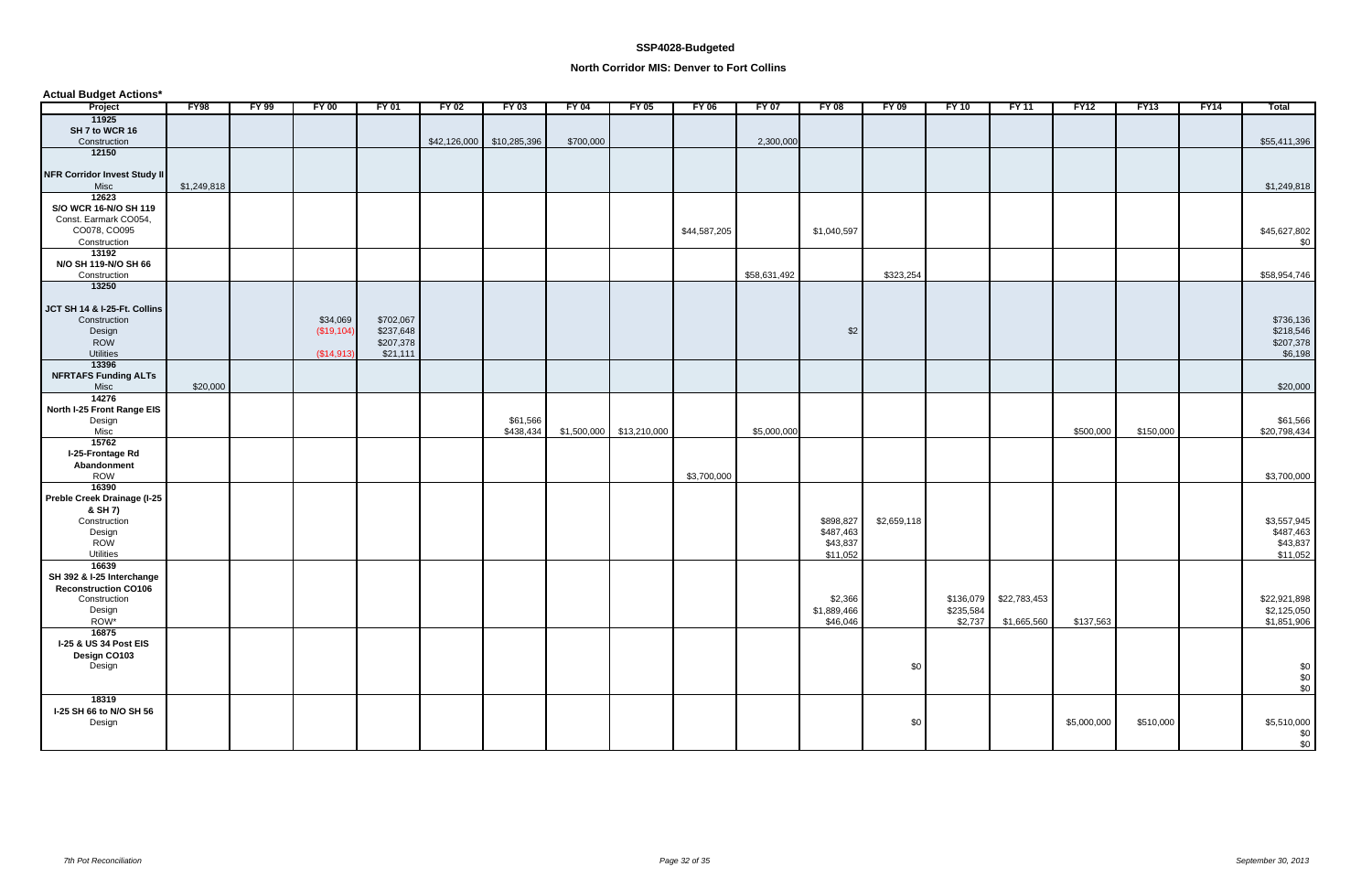| <b>Actual Budget Actions*</b> |              |             |         |              |         |                                                                                                  |              |         |              |              |              |                           |              |              |                                                       |           |             |                            |
|-------------------------------|--------------|-------------|---------|--------------|---------|--------------------------------------------------------------------------------------------------|--------------|---------|--------------|--------------|--------------|---------------------------|--------------|--------------|-------------------------------------------------------|-----------|-------------|----------------------------|
| Project                       | FY98         | FY 99       | $FY$ 00 | <b>FY 01</b> | $FY$ 02 | FY 03                                                                                            | <b>FY 04</b> | $FY$ 05 | <b>FY 06</b> | <b>FY 07</b> | <b>FY 08</b> | $FY$ 09                   | <b>FY 10</b> | <b>FY 11</b> | FY12                                                  | FY13      | <b>FY14</b> | <b>Total</b>               |
| 18357                         |              |             |         |              |         |                                                                                                  |              |         |              |              |              |                           |              |              |                                                       |           |             |                            |
| I-25: SH 392 to SH 14         |              |             |         |              |         |                                                                                                  |              |         |              |              |              |                           |              |              |                                                       |           |             |                            |
| Design                        |              |             |         |              |         |                                                                                                  |              |         |              |              |              | \$0                       |              |              | \$4,986,190                                           | \$510,000 |             | \$5,496,190                |
| Misc.                         |              |             |         |              |         |                                                                                                  |              |         |              |              |              |                           |              |              | \$13,810                                              |           |             | \$13,810                   |
|                               |              |             |         |              |         |                                                                                                  |              |         |              |              |              |                           |              |              |                                                       |           |             | \$0                        |
| 18844                         |              |             |         |              |         |                                                                                                  |              |         |              |              |              |                           |              |              |                                                       |           |             |                            |
| 125 & US34 Interchange        |              |             |         |              |         |                                                                                                  |              |         |              |              |              |                           |              |              |                                                       |           |             |                            |
| Design                        |              |             |         |              |         |                                                                                                  |              |         |              |              |              |                           |              |              |                                                       |           |             | \$0                        |
|                               |              |             |         |              |         |                                                                                                  |              |         |              |              |              |                           |              |              | \$5,000,000                                           | \$510,000 |             | \$5,510,000<br>\$0         |
| 91032                         |              |             |         |              |         |                                                                                                  |              |         |              |              |              |                           |              |              |                                                       |           |             |                            |
| SH 7 to SH 66                 |              |             |         |              |         |                                                                                                  |              |         |              |              |              |                           |              |              |                                                       |           |             |                            |
| Design                        |              |             |         |              |         |                                                                                                  | \$1,600,000  |         |              |              |              |                           |              |              |                                                       |           |             | \$1,600,000                |
| <b>ROW</b>                    |              |             |         |              |         |                                                                                                  | \$6,200,000  |         | \$4,300,000  |              | \$266,670    | \$392,844                 | \$1,151,063  |              |                                                       |           |             | \$12,310,577               |
| <b>Utilities</b>              |              |             |         |              |         |                                                                                                  | \$2,000,000  |         |              |              | \$733,330    |                           |              |              |                                                       |           |             | \$2,733,330                |
| 91034                         |              |             |         |              |         |                                                                                                  |              |         |              |              |              |                           |              |              |                                                       |           |             |                            |
| SH 68 Interchange-Harmony     |              |             |         |              |         |                                                                                                  |              |         |              |              |              |                           |              |              |                                                       |           |             |                            |
| Rd                            |              |             |         |              |         |                                                                                                  |              |         |              |              |              |                           |              |              |                                                       |           |             |                            |
| Construction                  | \$9,930,000  | \$3,138,068 |         | \$1,335,538  |         |                                                                                                  |              |         |              |              |              |                           |              |              |                                                       |           |             | \$14,403,606               |
| Design                        |              | \$273,362   |         | (\$203,559)  |         |                                                                                                  |              |         |              |              |              |                           |              |              |                                                       |           |             | \$69,803                   |
| <b>ROW</b>                    | \$73,660     |             |         | \$1,212      |         |                                                                                                  |              |         |              |              |              |                           |              |              |                                                       |           |             | \$74,872                   |
| <b>Utilities</b>              | \$426,340    | \$63,940    |         | (\$40,706)   |         |                                                                                                  |              |         |              |              |              |                           |              |              |                                                       |           |             | \$449,574                  |
| <b>Total</b>                  | \$11,699,818 | \$3,475,370 | \$52    |              |         | $$2,260,689$ $$42,126,000$ $$10,785,396$ $$12,000,000$ $$13,210,000$ $$52,587,205$ $$65,931,492$ |              |         |              |              |              | $$5,419,656$ $$3,375,216$ |              |              | $$1,525,463$ $$24,449,013$ $$15,637,563$ $$1,680,000$ |           |             | \$0<br>$$0$ $$266,162,933$ |
|                               |              |             |         |              |         |                                                                                                  |              |         |              |              |              |                           |              |              |                                                       |           |             |                            |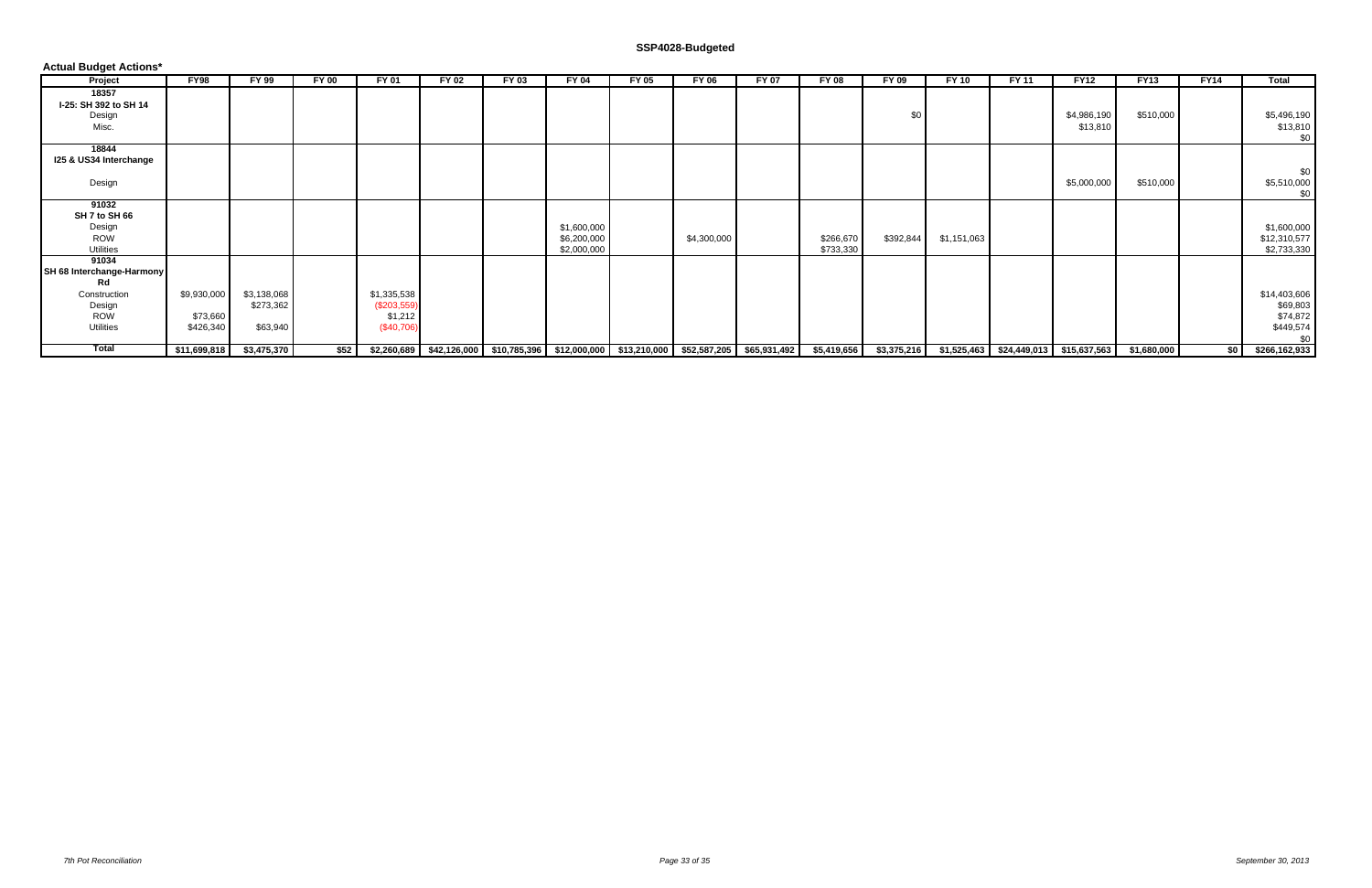## **SSP4028-Reconciliation**

#### **Reconciliation**

|                                      | Inflation (CCI)<br><b>Infl. Factor</b> | 1.103<br>1.103 | 1.094<br>1.207 | 1.081<br>1.304 | 1.07<br>1.396 | 1.05<br>1.466 | 1.071<br>1.570 | 1.054<br>1.654 | 1.052<br>1.740 | 1.053<br>1.833                                                                                                                                                                                                                                                                        | 1.05<br>1.924 | 1.044<br>2.009 | 1.044<br>2.097                                                                               | 1.030<br>2.160                 | 1.030<br>2.225                 |
|--------------------------------------|----------------------------------------|----------------|----------------|----------------|---------------|---------------|----------------|----------------|----------------|---------------------------------------------------------------------------------------------------------------------------------------------------------------------------------------------------------------------------------------------------------------------------------------|---------------|----------------|----------------------------------------------------------------------------------------------|--------------------------------|--------------------------------|
|                                      | FY 00                                  | FY 01          | FY 02          | FY 03          | FY 04         | FY 05         | FY 06          | FY 07          | FY 08          | FY 09                                                                                                                                                                                                                                                                                 | FY 10         | FY 11          | FY 12                                                                                        | FY 13                          | FY 14                          |
| Amount<br><b>Remainder to Budget</b> |                                        |                |                |                |               |               |                |                |                | \$293,812,760 \$324,075,474 \$352,065,375 \$335,044,464 \$346,957,203 \$351,705,063 \$362,528,213 \$326,677,822 \$274,305,140 \$283,136,414<br> \$321,814,785  \$309,939,375  \$324,259,068  \$334,957,203  \$338,495,063  \$309,941,008  \$260,746,330  \$268,885,484  \$279,761,198 |               |                | $$293,749,258$ $$305,081,642$ $$292,980,465$<br>$$292,223,795$ $$280,632,629$ $$277,342,902$ | \$285,663,189<br>\$283,983,189 | \$292,502,684<br>\$292,502,684 |
|                                      |                                        |                |                |                |               |               |                |                |                |                                                                                                                                                                                                                                                                                       |               |                |                                                                                              |                                |                                |

**Final Remainder to Budget in FY14 Dollars**

\$131,461,720.72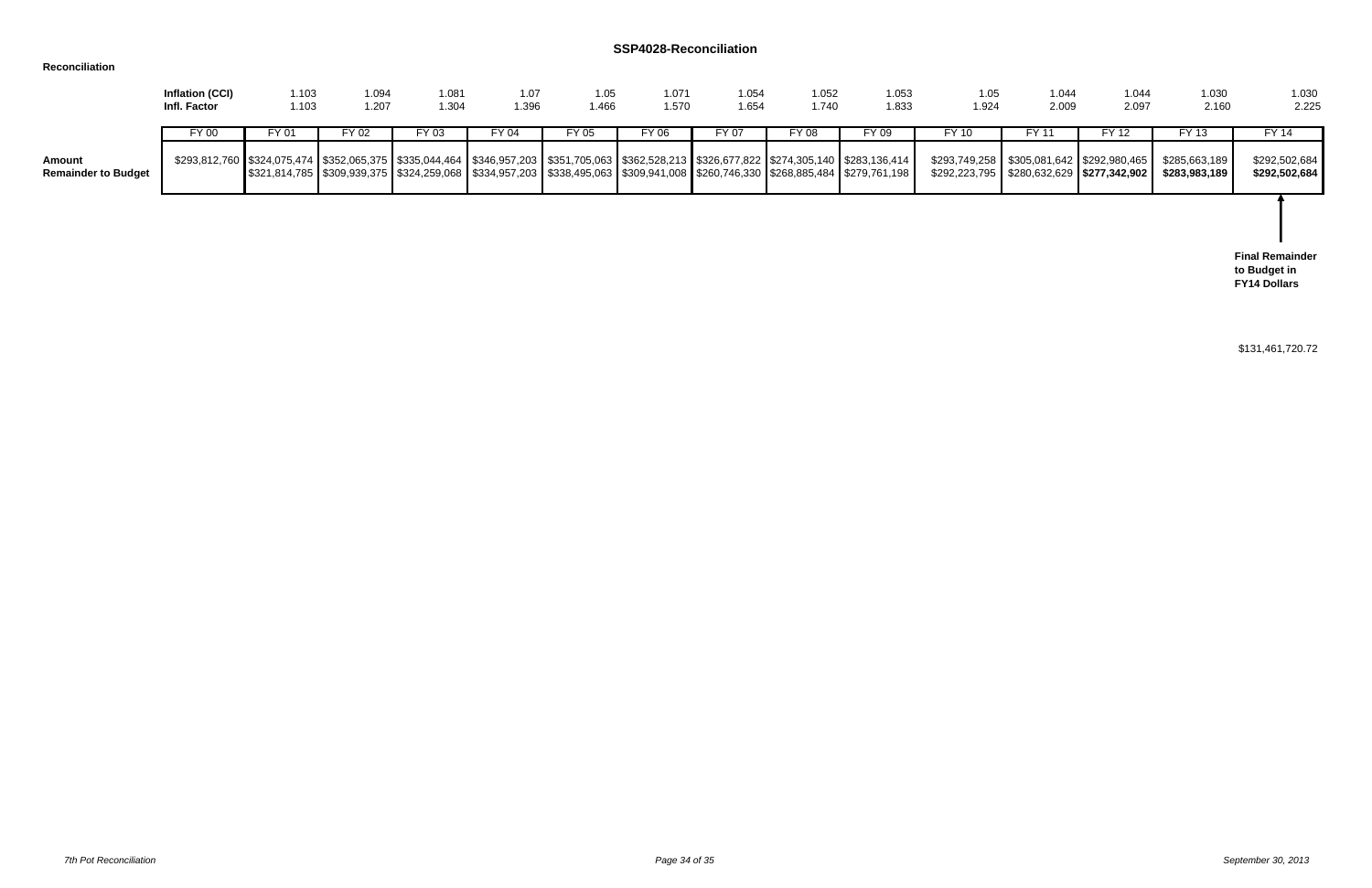| <b>Earmarks</b>                                                                         |                 |                  |                            |                                                              |                                 |                                                        |
|-----------------------------------------------------------------------------------------|-----------------|------------------|----------------------------|--------------------------------------------------------------|---------------------------------|--------------------------------------------------------|
|                                                                                         |                 |                  |                            | <b>Total Earmarks</b>                                        | Remainder<br><b>Earmarks to</b> | <b>Corridor</b><br>Remainder<br>(Minus<br>Earmarks) to |
| Earmark/Demo ID                                                                         | <b>Other ID</b> |                  | <b>Amounts</b>             | <b>Budgeted</b>                                              | <b>Budget</b>                   | <b>Budget (FY13)</b>                                   |
| <b>CO 054</b>                                                                           |                 |                  |                            | "Budgeted" sheets list all budget actions approved by 4/4/11 |                                 |                                                        |
| North I-25: Denver to                                                                   |                 |                  |                            |                                                              |                                 |                                                        |
| <b>Ft. Collins</b>                                                                      |                 | $\mathsf F$<br>S | \$6,959,229<br>\$1,739,807 | \$6,748,082<br>\$1,687,020                                   |                                 |                                                        |
|                                                                                         |                 | Τ                | \$8,699,036                | \$8,435,102                                                  | \$263,934                       |                                                        |
| <b>CO 078</b><br><b>Transportation</b>                                                  | 3820            |                  |                            |                                                              |                                 |                                                        |
| Improvements to I-25<br>North, Denver to Ft                                             |                 |                  |                            |                                                              |                                 |                                                        |
| <b>Collins</b>                                                                          |                 | F                | \$3,626,598                | \$3,490,384                                                  |                                 |                                                        |
|                                                                                         |                 | $\mathsf S$      | \$906,649                  | \$872,598                                                    |                                 |                                                        |
|                                                                                         |                 | T                | \$4,533,247                | \$4,362,982                                                  | \$170,265                       |                                                        |
| CO 095<br>I-25 North Denver to<br><b>Fort Collins/Improved</b><br>interchanges and road | 3837            |                  |                            |                                                              |                                 |                                                        |
| construction                                                                            |                 | F                | \$4,533,249                | \$4,133,928                                                  |                                 |                                                        |
|                                                                                         |                 | S                | \$1,133,312                | \$1,033,482                                                  |                                 |                                                        |
|                                                                                         |                 | T                | \$5,666,561                | \$5,167,410                                                  | \$499,151                       |                                                        |
| CO 103                                                                                  | 26              |                  |                            |                                                              |                                 |                                                        |
| <b>Improvements to Hwy</b>                                                              |                 |                  |                            |                                                              |                                 |                                                        |
| 34 and I-25 Interchange                                                                 |                 | F                | \$1,812,278                | \$1,437,878                                                  |                                 |                                                        |
|                                                                                         |                 | $\mathsf{S}$     | \$174,651                  | \$138,570                                                    |                                 |                                                        |
|                                                                                         |                 | Τ                | \$1,986,929                | \$1,576,448                                                  | \$410,481                       |                                                        |
| <b>CO 106</b><br><b>Improvements to Hwy</b><br>395 and I-25 (at                         | 29              |                  |                            |                                                              |                                 |                                                        |
| <b>Windsor Ext.)</b>                                                                    |                 | F                | \$1,812,278                | \$1,812,278                                                  |                                 |                                                        |
|                                                                                         |                 | $\mathsf S$      | \$174,651                  | \$174,651                                                    |                                 |                                                        |
|                                                                                         |                 | т                | \$1,986,929                | \$1,986,929                                                  | \$0                             |                                                        |
|                                                                                         |                 |                  |                            | <b>Total</b>                                                 |                                 |                                                        |
|                                                                                         |                 |                  |                            | Remainder                                                    | \$1,343,832                     | \$282,639,356                                          |

*Page 35 of 35 September 30, 2013*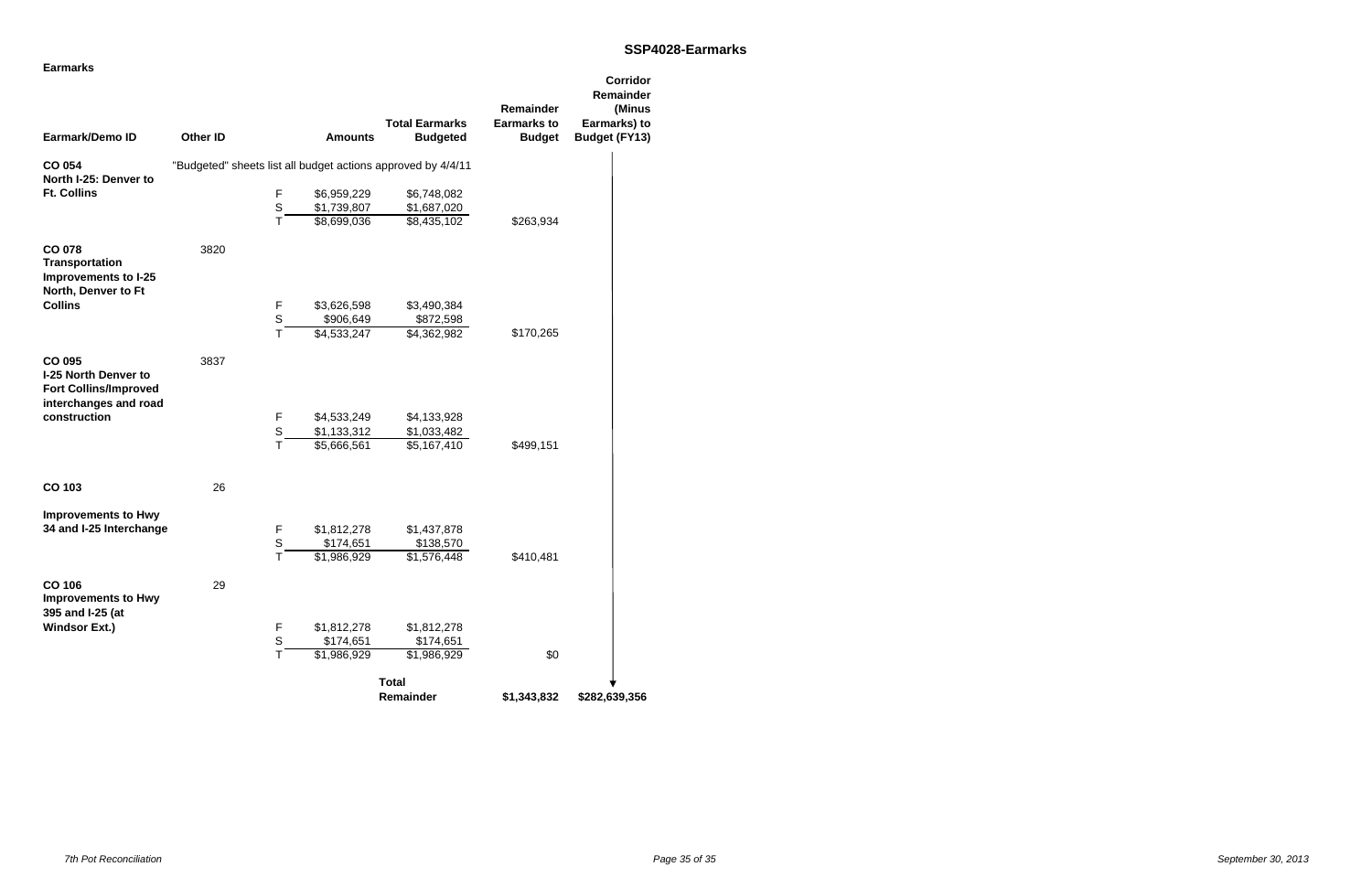| <b>Actual Budget Actions*</b>           |             |             |                        |             |             |                        |              |             |                       |           |              |             |             |             |             |             |             |                             |                          |
|-----------------------------------------|-------------|-------------|------------------------|-------------|-------------|------------------------|--------------|-------------|-----------------------|-----------|--------------|-------------|-------------|-------------|-------------|-------------|-------------|-----------------------------|--------------------------|
|                                         |             |             |                        |             |             |                        |              |             |                       |           |              |             |             |             |             |             |             | Advance<br><b>Budget in</b> |                          |
| Project                                 | <b>FY98</b> | <b>FY99</b> | <b>FY 00</b>           | FY 01       | FY 02       | FY 03                  | FY 04        | FY 05       | FY 06                 | FY 07     | <b>FY 08</b> | <b>FY09</b> | <b>FY10</b> | <b>FY11</b> | <b>FY12</b> | <b>FY13</b> | <b>FY14</b> | <b>FY14 Dollars</b>         | <b>Total</b>             |
| 11385                                   |             |             |                        |             |             |                        |              |             |                       |           |              |             |             |             |             |             |             |                             |                          |
| I-70 West M.I.S.<br>Misc                | \$465,000   | \$125,000   | \$355,544              |             |             |                        |              |             |                       |           |              |             |             |             |             |             |             |                             | \$945,544                |
| 12117                                   |             |             |                        |             |             |                        |              |             |                       |           |              |             |             |             |             |             |             |                             | \$0                      |
| <b>EJMT Electrical Evaluation</b>       |             |             |                        |             |             |                        |              |             |                       |           |              |             |             |             |             |             |             |                             | \$0                      |
| Design                                  | \$125,000   |             | \$2,000,000            | \$784,596   |             |                        |              |             |                       |           |              |             |             |             |             |             |             |                             | \$2,909,596              |
| 12256<br>I-70 E.I.S.                    |             |             |                        |             |             |                        |              |             |                       |           |              |             |             |             |             |             |             |                             | \$0<br>\$0               |
| Design                                  |             |             |                        |             |             |                        |              |             |                       |           | \$800,000    |             |             | \$200,629   |             |             |             |                             | \$1,000,629              |
| Miscellaneous                           |             | \$2,700,000 | \$2,380,682            | \$3,462,000 | \$3,361,000 | \$3,525,000            | \$6,230,000  | \$4,495,466 |                       | \$322,934 | \$2,461,148  | \$1,000,000 | \$900,000   |             |             |             |             |                             | \$30,838,230             |
| <b>ROW</b><br>12320                     |             |             |                        | \$0         |             |                        |              | \$4,534     |                       |           |              |             |             |             |             |             |             |                             | \$4,534<br>\$0           |
| I-70 Glare Screen/EJMT-                 |             |             |                        |             |             |                        |              |             |                       |           |              |             |             |             |             |             |             |                             |                          |
| Floyd HI                                |             |             |                        |             |             |                        |              |             |                       |           |              |             |             |             |             |             |             |                             | \$0                      |
| Construction                            |             |             | \$868,069              |             |             |                        |              |             |                       |           |              |             |             |             |             |             |             |                             | \$868,069                |
| Design<br>12354                         |             | \$100,000   | $($ \$83,559           |             |             |                        |              |             |                       |           |              |             |             |             |             |             |             |                             | \$16,441<br>\$0          |
| I-70 Inlaid Thermo/Svrthrn-             |             |             |                        |             |             |                        |              |             |                       |           |              |             |             |             |             |             |             |                             |                          |
| <b>EJMT</b>                             |             |             |                        |             |             |                        |              |             |                       |           |              |             |             |             |             |             |             |                             | \$0                      |
| Construction<br>Design                  |             | \$50,000    | \$140,982<br>(\$43,565 |             |             |                        |              |             |                       |           |              |             |             |             |             |             |             |                             | \$140,982<br>\$6,435     |
| 12420                                   |             |             |                        |             |             |                        |              |             |                       |           |              |             |             |             |             |             |             |                             | $\sqrt{50}$              |
| Ski Express Program                     |             |             |                        |             |             |                        |              |             |                       |           |              |             |             |             |             |             |             |                             | \$0                      |
| <b>Misc</b>                             |             | \$150,000   |                        |             |             |                        |              |             |                       |           |              |             |             |             |             |             |             |                             | \$150,000                |
| 12679<br><b>Frisco Ramp Improvement</b> |             |             |                        |             |             |                        |              |             |                       |           |              |             |             |             |             |             |             |                             | \$0<br>\$0               |
| Construction                            |             |             | \$370,350              |             |             |                        |              |             |                       |           |              |             |             |             |             |             |             |                             | \$370,350                |
| 12691                                   |             |             |                        |             |             |                        |              |             |                       |           |              |             |             |             |             |             |             |                             | \$0                      |
| <b>I-70 West PE Pool</b><br>Design      |             | \$300,000   | \$600,000              | \$330,000   | \$277,000   | \$129,949              |              |             |                       |           |              |             |             |             |             |             |             |                             | \$0<br>\$1,636,949       |
| 12917                                   |             |             |                        |             |             |                        |              |             |                       |           |              |             |             |             |             |             |             |                             | \$0                      |
| <b>Hogback Park &amp; Ride</b>          |             |             |                        |             |             |                        |              |             |                       |           |              |             |             |             |             |             |             |                             | \$0                      |
| Construction                            |             |             | \$486,459              |             |             |                        |              |             |                       |           |              |             |             |             |             |             |             |                             | \$486,459                |
| 12982                                   |             |             |                        |             |             |                        |              |             |                       |           |              |             |             |             |             |             |             |                             | \$0                      |
| <b>South Bore Tunnel Lighting</b>       |             |             |                        |             |             |                        |              |             |                       |           |              |             |             |             |             |             |             |                             | \$0                      |
| Construction                            |             |             | \$10,708,582           | \$250,000   |             | \$838,000              |              | \$29,765    |                       |           |              |             |             |             |             |             |             |                             | \$11,826,347             |
| 13166<br><b>North Bore Tunnel</b>       |             |             |                        |             |             |                        |              |             |                       |           |              |             |             |             |             |             |             |                             | $\sqrt{60}$              |
| <b>Lighting/VMS</b>                     |             |             |                        |             |             |                        |              |             |                       |           |              |             |             |             |             |             |             |                             | \$0                      |
| Construction                            |             |             |                        |             |             |                        | \$11,323,580 |             |                       |           |              |             |             |             |             |             |             |                             | \$11,323,580             |
| Design<br>13385                         |             |             |                        |             |             |                        | \$156,151    |             |                       |           |              |             |             |             |             |             |             |                             | \$156,151                |
| Hogback Park N Ride Phase               |             |             |                        |             |             |                        |              |             |                       |           |              |             |             |             |             |             |             |                             | \$0                      |
| $\mathbf{u}$                            |             |             |                        |             |             |                        |              |             |                       |           |              |             |             |             |             |             |             |                             | \$0                      |
| Construction                            |             |             |                        |             |             | \$110,000              |              |             | \$10,212,906          |           |              |             |             | \$629       |             |             |             |                             | \$10,323,535             |
| Design<br>ROW                           |             |             | \$253,847              | \$574,439   |             | \$109,355<br>\$801,153 | \$270,000    |             | \$99,049<br>\$243,553 |           |              | \$25,804    |             |             |             |             | \$24,196    |                             | \$782,843<br>\$1,618,553 |
| 15052                                   |             |             |                        |             |             |                        |              |             |                       |           |              |             |             |             |             |             |             |                             | \$0                      |
| <b>I-70 SED CONTROL PH III</b>          |             |             |                        |             |             |                        |              |             |                       |           |              |             |             |             |             |             |             |                             | \$0                      |
| Construction                            |             |             |                        |             |             |                        |              |             |                       |           | \$398,314    | \$277,590   |             |             |             |             |             |                             | \$675,904<br>\$0         |
|                                         |             |             |                        |             |             |                        |              |             |                       |           |              |             |             |             |             |             |             |                             |                          |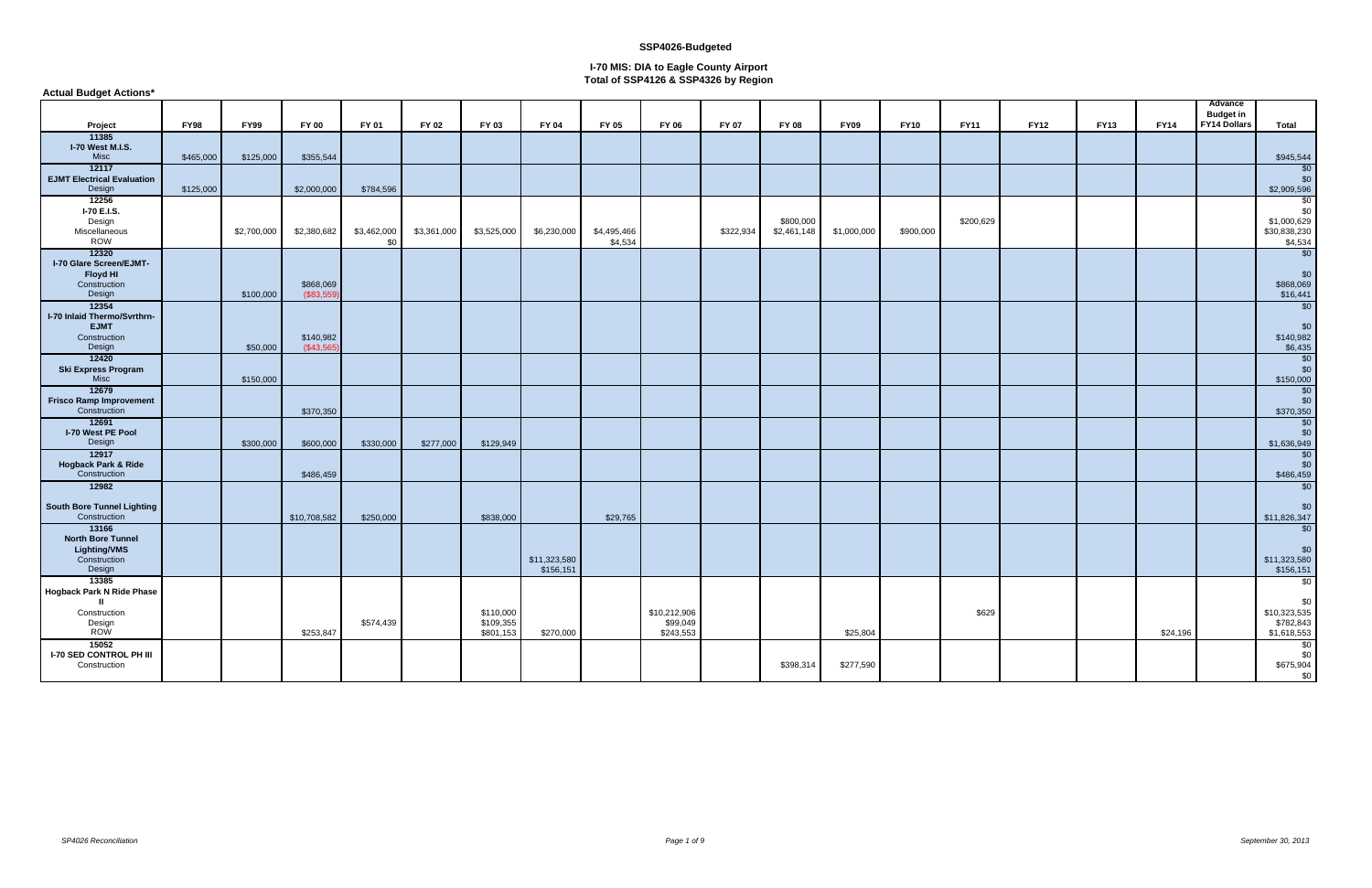| <b>Actual Budget Actions*</b>                       |             |             |              |       |       |       |              |              |             |             |                        |             |             |             |             |             |             |                                                    |                          |
|-----------------------------------------------------|-------------|-------------|--------------|-------|-------|-------|--------------|--------------|-------------|-------------|------------------------|-------------|-------------|-------------|-------------|-------------|-------------|----------------------------------------------------|--------------------------|
| Project                                             | <b>FY98</b> | <b>FY99</b> | <b>FY 00</b> | FY 01 | FY 02 | FY 03 | <b>FY 04</b> | <b>FY 05</b> | FY 06       | FY 07       | <b>FY 08</b>           | <b>FY09</b> | <b>FY10</b> | <b>FY11</b> | <b>FY12</b> | <b>FY13</b> | <b>FY14</b> | Advance<br><b>Budget in</b><br><b>FY14 Dollars</b> | <b>Total</b>             |
| 15338                                               |             |             |              |       |       |       |              |              |             |             |                        |             |             |             |             |             |             |                                                    | \$0                      |
| I-70 Twin Tunnels Cngst Mit.<br>Construction        |             |             |              |       |       |       |              | \$99,670     | \$1,168,965 | \$77,066    |                        |             |             |             |             |             |             |                                                    | \$0<br>\$1,345,701       |
| Design                                              |             |             |              |       |       |       |              | \$128,128    | \$227,872   |             |                        |             |             |             |             |             |             |                                                    | \$356,000                |
| 15613                                               |             |             |              |       |       |       |              |              |             |             |                        |             |             |             |             |             |             |                                                    | \$0                      |
| I-70 Aux Lane-Empire Jct. E<br>Design CO064 & CO082 |             |             |              |       |       |       |              |              | \$25,000    |             | \$8,501                |             | \$83,705    |             |             |             |             |                                                    | \$0<br>\$117,206         |
| Miscellaneous CO064                                 |             |             |              |       |       |       |              |              |             |             | \$531,284              | \$17,765    | \$173,169   |             |             |             |             |                                                    | \$722,218                |
| ROW                                                 |             |             |              |       |       |       |              |              | \$25,000    |             |                        |             |             |             |             |             |             |                                                    | \$25,000                 |
| 15954<br>I-70 Mtn Corridor CSS                      |             |             |              |       |       |       |              |              |             |             |                        |             |             |             |             |             |             |                                                    | \$0<br>\$0               |
| <b>Construction CO064</b>                           |             |             |              |       |       |       |              |              |             |             |                        |             |             |             |             |             |             |                                                    | \$0                      |
| Miscellaneous CO064                                 |             |             |              |       |       |       |              |              |             | \$2,251,189 | \$600,000              | \$1,000,000 | \$375,000   | \$438,811   | \$310,000   | \$205,000   |             |                                                    | \$5,180,000              |
| 16096<br>EJMT 480V SWITCHGEAR                       |             |             |              |       |       |       |              |              |             |             |                        |             |             |             |             |             |             |                                                    | \$0<br>\$0               |
| Construction                                        |             |             |              |       |       |       |              |              |             |             | \$3,512,000            |             |             |             |             |             |             |                                                    | \$3,512,000              |
| Design<br>ROW                                       |             |             |              |       |       |       |              |              |             |             |                        |             |             |             |             |             |             |                                                    | \$0<br>$\$0$             |
| 16102<br><b>EJMT - South Tunnel Panel</b>           |             |             |              |       |       |       |              |              |             |             |                        |             |             |             |             |             |             |                                                    | \$0                      |
| Replacement                                         |             |             |              |       |       |       |              |              |             |             |                        |             |             |             |             |             |             |                                                    | \$0                      |
| Design<br>Construction                              |             |             |              |       |       |       |              |              |             | \$411,942   | \$8,802,813            | \$0         |             |             |             |             |             |                                                    | \$411,942<br>\$8,802,813 |
| 16221                                               |             |             |              |       |       |       |              |              |             |             |                        |             |             |             |             |             |             |                                                    | \$0                      |
| I-70 Chain Station Project<br>Construction          |             |             |              |       |       |       |              |              |             | \$2,350,562 |                        |             |             |             |             |             |             |                                                    | \$0<br>\$2,350,562       |
|                                                     |             |             |              |       |       |       |              |              |             |             |                        |             |             |             |             |             |             |                                                    | $\$0$                    |
|                                                     |             |             |              |       |       |       |              |              |             |             |                        |             |             |             |             |             |             |                                                    | \$0                      |
| 16272<br>Install Fiber Backbone & ITS               |             |             |              |       |       |       |              |              |             |             |                        |             |             |             |             |             |             |                                                    | \$0                      |
| <b>Devices</b>                                      |             |             |              |       |       |       |              |              |             |             |                        |             |             |             |             |             |             |                                                    | \$0                      |
| Construction                                        |             |             |              |       |       |       |              |              |             | \$398,027   | \$5,344,412<br>\$1,103 | \$40,574    |             |             |             |             |             |                                                    | \$5,384,986<br>\$399,130 |
| Design<br>ROW                                       |             |             |              |       |       |       |              |              |             |             | \$1,079                |             |             |             |             |             |             |                                                    | \$1,079                  |
| 16410<br><b>I-70 TWIN TUNNELS</b>                   |             |             |              |       |       |       |              |              |             |             |                        |             |             |             |             |             |             |                                                    | \$0                      |
| <b>WESTBOUND</b>                                    |             |             |              |       |       |       |              |              |             |             |                        |             |             |             |             |             |             |                                                    | \$0                      |
| Construction                                        |             |             |              |       |       |       |              |              |             |             | \$1,632,087            |             |             |             |             |             |             |                                                    | \$1,632,087              |
| Design<br>ROW                                       |             |             |              |       |       |       |              |              |             |             | \$118,719              |             |             |             |             |             |             |                                                    | \$118,719<br>$\$0$       |
| 16701                                               |             |             |              |       |       |       |              |              |             |             |                        |             |             |             |             |             |             |                                                    | \$0                      |
| <b>I-70 WEST CHAIN STATIONS,</b>                    |             |             |              |       |       |       |              |              |             |             |                        |             |             |             |             |             |             |                                                    |                          |
| <b>PHASE II CO064 &amp; CO082</b>                   |             |             |              |       |       |       |              |              |             |             |                        |             |             |             |             |             |             |                                                    | \$0                      |
| Construction                                        |             |             |              |       |       |       |              |              |             |             | \$3,304,823            |             |             |             |             |             |             |                                                    | \$3,304,823              |
| Design<br><b>ROW</b>                                |             |             |              |       |       |       |              |              |             |             |                        |             |             |             |             |             |             |                                                    | \$0<br>\$0               |
| 16755                                               |             |             |              |       |       |       |              |              |             |             |                        |             |             |             |             |             |             |                                                    | \$0                      |
| Silverthorne Interchange                            |             |             |              |       |       |       |              |              |             |             |                        |             |             |             |             |             |             |                                                    |                          |
| Improvements                                        |             |             |              |       |       |       |              |              |             |             |                        |             |             |             |             |             |             |                                                    | \$0<br>\$0               |
| Misc                                                |             |             |              |       |       |       |              |              |             |             | \$1,639,863            | \$0         |             |             |             |             |             |                                                    | \$1,639,863              |
|                                                     |             |             |              |       |       |       |              |              |             |             |                        |             |             |             |             |             |             |                                                    | \$0                      |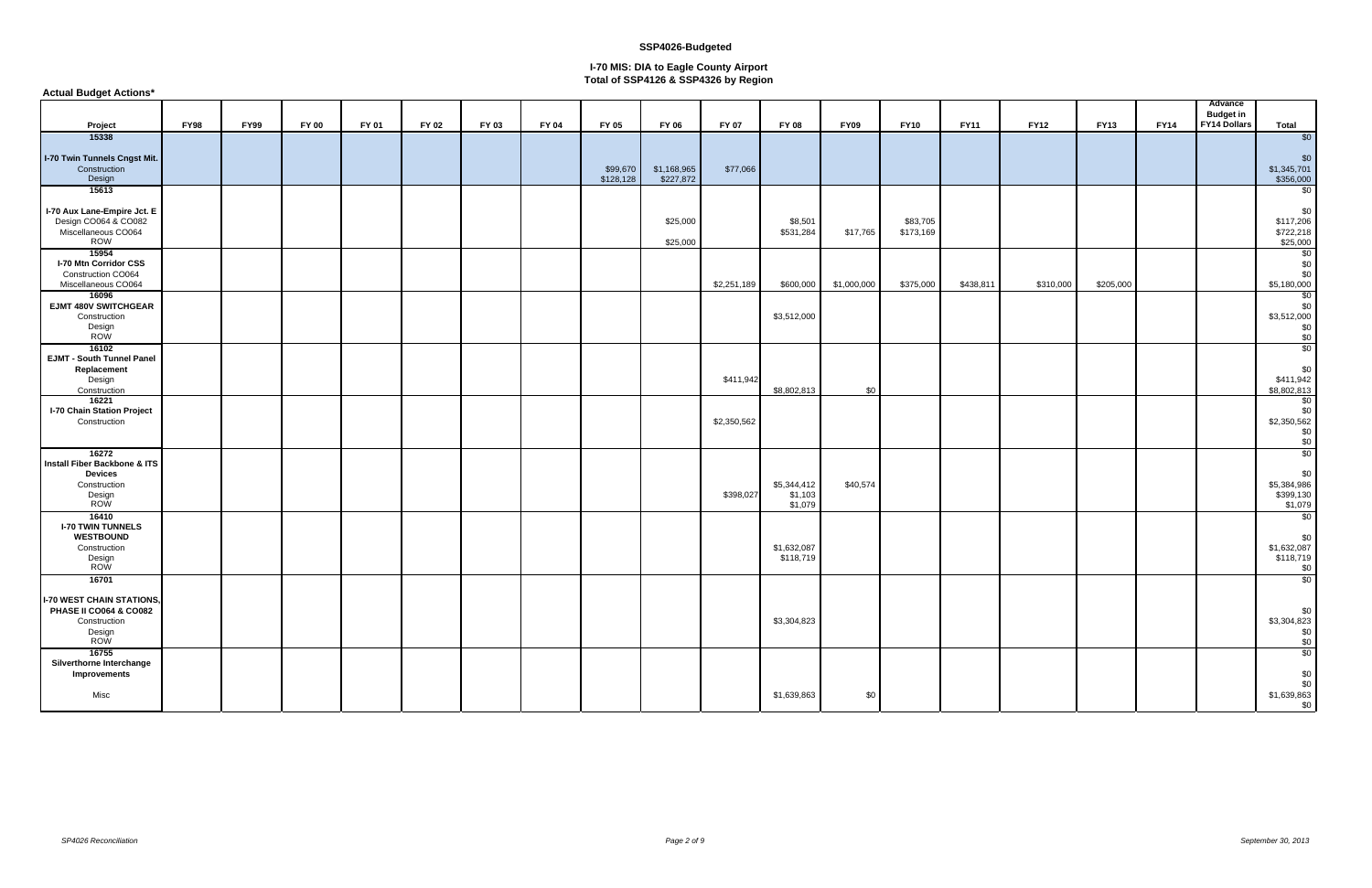| <b>Actual Budget Actions*</b>                                                       |             |             |              |       |              |       |       |       |       | -     |              |                          |                        |             |             |             |             |                                             |                                                      |
|-------------------------------------------------------------------------------------|-------------|-------------|--------------|-------|--------------|-------|-------|-------|-------|-------|--------------|--------------------------|------------------------|-------------|-------------|-------------|-------------|---------------------------------------------|------------------------------------------------------|
| Project                                                                             | <b>FY98</b> | <b>FY99</b> | <b>FY 00</b> | FY 01 | <b>FY 02</b> | FY 03 | FY 04 | FY 05 | FY 06 | FY 07 | <b>FY 08</b> | <b>FY09</b>              | <b>FY10</b>            | <b>FY11</b> | <b>FY12</b> | <b>FY13</b> | <b>FY14</b> | Advance<br><b>Budget in</b><br>FY14 Dollars | <b>Total</b>                                         |
| 16760<br>I-70 SCAP                                                                  |             |             |              |       |              |       |       |       |       |       |              |                          |                        |             |             |             |             |                                             | \$0<br>\$0<br>\$0                                    |
| Misc                                                                                |             |             |              |       |              |       |       |       |       |       | \$500,000    |                          |                        |             |             |             |             |                                             | \$500,000<br>\$0                                     |
| 16765<br>I-70 Ecological Project                                                    |             |             |              |       |              |       |       |       |       |       |              |                          |                        |             |             |             |             |                                             | \$0<br>\$0<br>\$0                                    |
| Miscellaneous                                                                       |             |             |              |       |              |       |       |       |       |       |              | \$252,500                |                        |             |             |             |             |                                             | \$252,500<br>$\frac{$0}{$0}$                         |
| 16871<br><b>I-70 TRUCK PARKING</b><br>Construction                                  |             |             |              |       |              |       |       |       |       |       | \$1,000,000  | \$1,035,538              |                        |             |             |             |             |                                             | \$0<br>\$2,035,538<br>$$^{6}_{\$0}$$                 |
| 16880<br>I-70 TDM<br>Miscellaneous                                                  |             |             |              |       |              |       |       |       |       |       | \$250,000    |                          |                        |             |             | \$100,000   |             |                                             | $\overline{50}$<br>\$0<br>\$0<br>\$350,000           |
| 17070<br>I-70 Mountain Corridor ITS -<br>West<br>Construction<br>Design             |             |             |              |       |              |       |       |       |       |       |              | \$1,081,438<br>\$118,562 |                        | \$25,000    |             |             |             |                                             | \$0<br>\$0<br>\$0<br>\$1,106,438<br>\$118,562<br>\$0 |
| 17148<br>EJMT 2400CC Medium<br><b>Voltage Switch Gear</b><br>Construction<br>Design |             |             |              |       |              |       |       |       |       |       |              | \$190,000<br>\$210,000   | \$177,857              | \$400,000   | \$350,000   |             |             |                                             | \$0<br>\$0<br>\$940,000<br>\$387,857<br>$\$0$        |
| 17197<br><b>I-70 West Truck Parking</b><br>Management<br>Construction               |             |             |              |       |              |       |       |       |       |       |              | \$0                      |                        |             |             |             |             |                                             | \$0<br>\$0<br>$$0$<br>$$0$<br>\$0                    |
| 17344<br><b>I-70 West Truck Parking</b><br>Management<br>Construction               |             |             |              |       |              |       |       |       |       |       |              | \$2,048,192              | \$184,063              | \$19,375    |             |             |             |                                             | \$0<br>\$0<br>\$2,251,630<br>\$0<br>\$0              |
| 17502<br>I 70 Floyd Hill Design Speed<br><b>Study</b><br>Design<br>Misc             |             |             |              |       |              |       |       |       |       |       |              |                          | \$365,256<br>\$100,499 |             |             | \$6,942     |             |                                             | \$0<br>\$0<br>\$0<br>\$372,198<br>\$100,499          |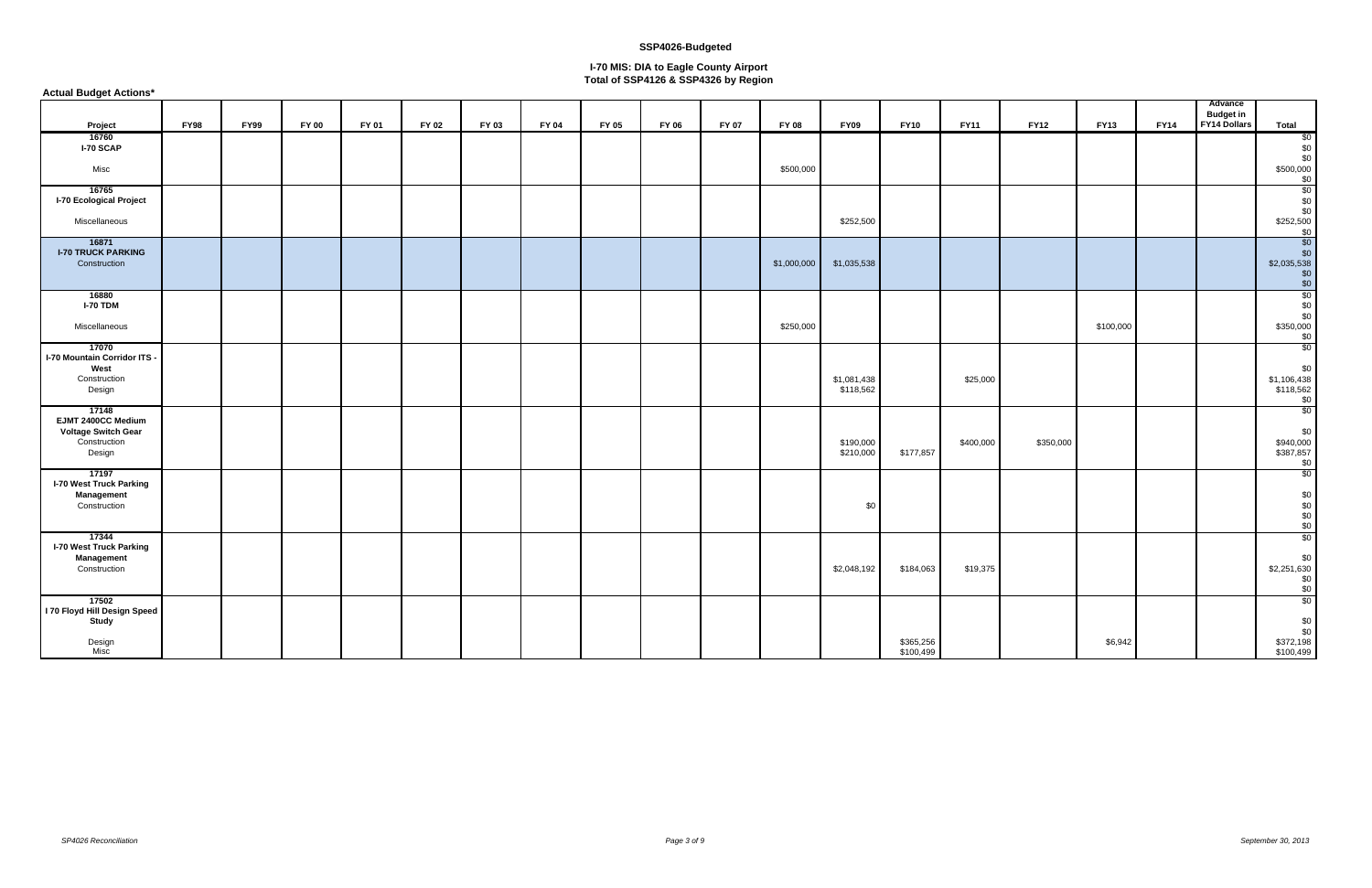| <b>Actual Budget Actions*</b>                                                     |             |             |              |       |       |       |              |       |       |       |              |             |             |             |                                   |              |                           |                                                    |                                                 |
|-----------------------------------------------------------------------------------|-------------|-------------|--------------|-------|-------|-------|--------------|-------|-------|-------|--------------|-------------|-------------|-------------|-----------------------------------|--------------|---------------------------|----------------------------------------------------|-------------------------------------------------|
| Project                                                                           | <b>FY98</b> | <b>FY99</b> | <b>FY 00</b> | FY 01 | FY 02 | FY 03 | <b>FY 04</b> | FY 05 | FY 06 | FY 07 | <b>FY 08</b> | <b>FY09</b> | <b>FY10</b> | <b>FY11</b> | <b>FY12</b>                       | <b>FY13</b>  | <b>FY14</b>               | Advance<br><b>Budget in</b><br><b>FY14 Dollars</b> | <b>Total</b>                                    |
| 18020                                                                             |             |             |              |       |       |       |              |       |       |       |              |             |             |             |                                   |              |                           |                                                    | \$0                                             |
| <b>Tunnel General Engineering</b><br>Construction<br>Design<br>Misc               |             |             |              |       |       |       |              |       |       |       |              |             |             | \$50,000    |                                   |              |                           |                                                    | $$^{\rm 90}_{\rm 50}$<br>\$50,000<br>\$0        |
| 18648<br>I-70 Frontage Road<br>Improvement<br>Construction<br>Design<br>Utilities |             |             |              |       |       |       |              |       |       |       |              |             |             |             | \$3,693,086<br>\$1,730,000<br>\$0 | \$93,168     |                           |                                                    | \$0<br>\$0<br>\$3,693,086<br>\$1,823,168<br>\$0 |
| 18649<br>I-70 Twin Tunnels EA<br>Design<br>EIS<br>Misc<br>18832                   |             |             |              |       |       |       |              |       |       |       |              |             |             |             | \$7,250,000                       |              |                           |                                                    | \$0<br>\$0<br>\$0<br>\$7,250,000<br>\$0<br>\$0  |
| I-70 Twin Tunnels Widening<br>Project<br>Design<br>EIS<br><b>ROW</b>              |             |             |              |       |       |       |              |       |       |       |              |             |             |             | \$15,775,164<br>\$195,102         | \$50,000     | \$50,000                  |                                                    | \$0<br>\$15,775,164<br>\$0<br>\$295,102         |
| 18958<br>I-70 Mtn Corridor Co-<br>Development<br>Misc                             |             |             |              |       |       |       |              |       |       |       |              |             |             |             | \$200,000                         | \$250,000    |                           |                                                    | \$0<br>\$0<br>\$0<br>\$450,000<br>\$0           |
| 18975<br>I-70:EB PPSL-Empire Jct. to<br><b>Idaho Springs</b><br>Design<br>Misc    |             |             |              |       |       |       |              |       |       |       |              |             |             |             | \$500,000                         |              |                           |                                                    | \$0<br>\$0<br>\$500,000<br>$$^{0}_{\text{SO}}$$ |
| 19023<br>I-70 Mtn Corridor<br><b>Commitments</b><br>Misc                          |             |             |              |       |       |       |              |       |       |       |              |             |             |             | \$150,000                         |              |                           |                                                    | \$0<br>\$0<br>$$0$$<br>$$150,000$<br>$$0$       |
| 19034<br>Twin Tunnel Widening Const-<br>PKG 1A<br>Construction                    |             |             |              |       |       |       |              |       |       |       |              |             |             |             |                                   | \$3,896,264  |                           |                                                    | \$0<br>\$0<br>\$3,896,264<br>\$0<br>\$0         |
| 19035<br><b>Twin Tunnels Widening</b><br>Const-PKG 1B<br>Construction             |             |             |              |       |       |       |              |       |       |       |              |             |             |             |                                   | \$11,308,110 |                           |                                                    | \$0<br>\$0<br>\$11,308,110<br>\$0<br>\$0        |
| 19036<br><b>Twin Tunnels Widening</b><br><b>Const-PKG 2</b><br>Construction       |             |             |              |       |       |       |              |       |       |       |              |             |             |             |                                   |              | \$44,780,055 \$16,847,212 |                                                    | \$0<br>\$0<br>\$61,627,267<br>\$0<br>\$0        |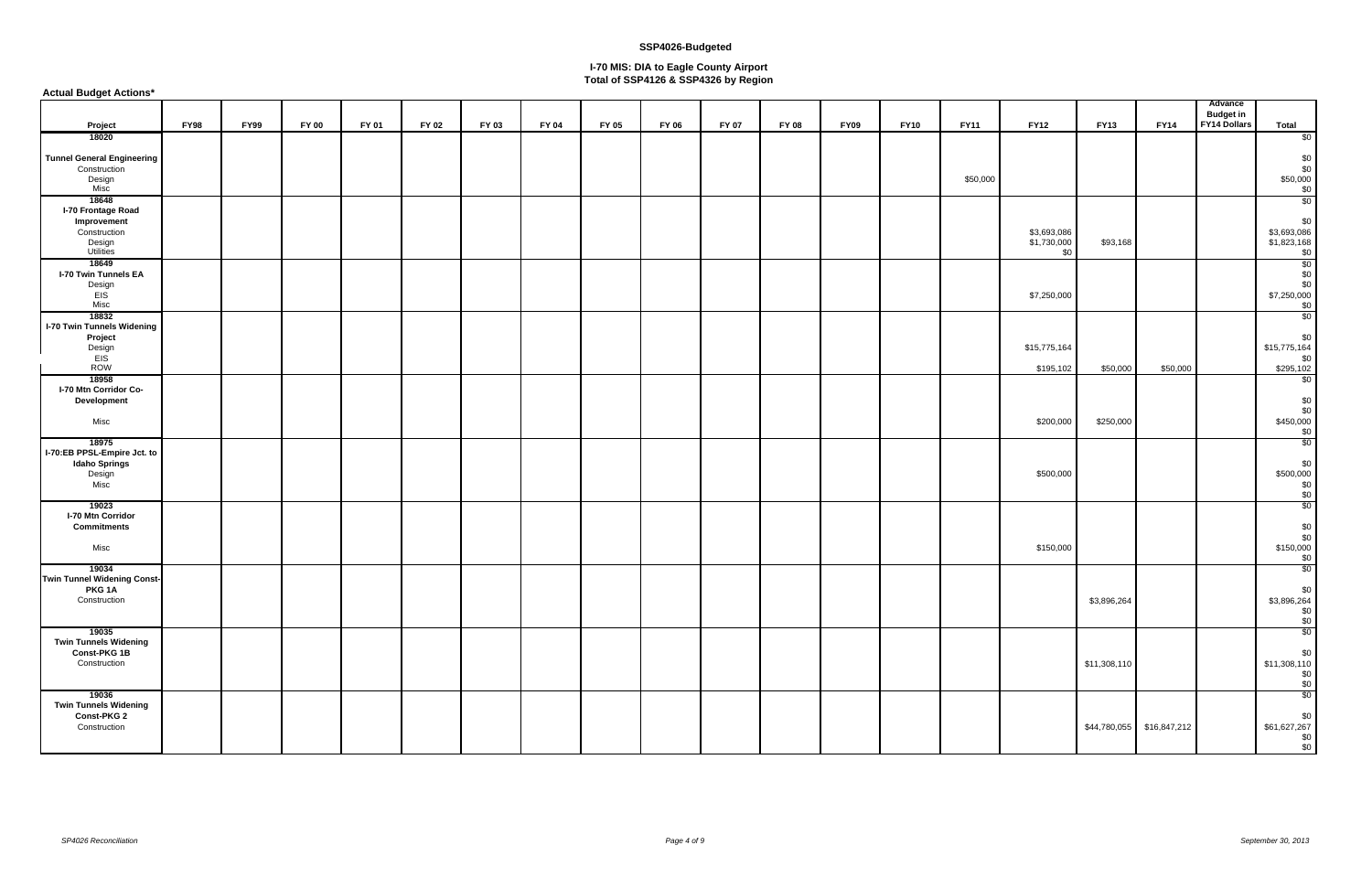## **I-70 MIS: DIA to Eagle County Airport Total of SSP4126 & SSP4326 by Region**

| <b>Actual Budget Actions*</b>                                        |             |                                         |                                        |       |       |       |                                                                                                                |              |       |       |              |             |             |                           |             |             |                                           |                                                    |                                                                         |
|----------------------------------------------------------------------|-------------|-----------------------------------------|----------------------------------------|-------|-------|-------|----------------------------------------------------------------------------------------------------------------|--------------|-------|-------|--------------|-------------|-------------|---------------------------|-------------|-------------|-------------------------------------------|----------------------------------------------------|-------------------------------------------------------------------------|
| Project                                                              | <b>FY98</b> | <b>FY99</b>                             | <b>FY 00</b>                           | FY 01 | FY 02 | FY 03 | FY 04                                                                                                          | <b>FY 05</b> | FY 06 | FY 07 | <b>FY 08</b> | <b>FY09</b> | <b>FY10</b> | <b>FY11</b>               | <b>FY12</b> | <b>FY13</b> | <b>FY14</b>                               | Advance<br><b>Budget in</b><br><b>FY14 Dollars</b> | <b>Total</b>                                                            |
| 19037<br><b>Twin Tunnels Widening</b><br>Const-PKG 2<br>Construction |             |                                         |                                        |       |       |       |                                                                                                                |              |       |       |              |             |             |                           |             | \$260,137   | \$8,686,391                               |                                                    | \$0<br>\$0<br>\$8,946,528<br>\$0                                        |
| 19453<br><b>I-70W T&amp;R Financial Analysis</b><br>Misc             |             |                                         |                                        |       |       |       |                                                                                                                |              |       |       |              |             |             |                           |             | \$750,000   |                                           |                                                    | $\frac{$0}{$0}$<br>$$^{6}_{\color{red}30}$<br>\$750,000<br>\$0          |
| 19454<br>I-70W T&R Study<br>Misc                                     |             |                                         |                                        |       |       |       |                                                                                                                |              |       |       |              |             |             |                           |             | \$800,000   |                                           |                                                    | \$0<br>$$0$<br>$$0$<br>$$800,000$<br>$$0$                               |
| 19455<br>I-70W T&R Engineering<br>Design                             |             |                                         |                                        |       |       |       |                                                                                                                |              |       |       |              |             |             |                           |             | \$3,700,000 |                                           |                                                    | \$0<br>$\begin{array}{c} 0 \\ 0 \\ 0 \end{array}$<br>\$3,700,000<br>\$0 |
| 19474<br>I-70 EB Peak Period Shoulder<br>Lane<br>Design              |             |                                         |                                        |       |       |       |                                                                                                                |              |       |       |              |             |             |                           |             | \$1,500,000 | \$4,050,000                               |                                                    | $\overline{30}$<br>$$0$<br>\$0<br>\$5,550,000                           |
| 19750<br>I-70 Sediment & Metal<br>Removal<br>Design                  |             |                                         |                                        |       |       |       |                                                                                                                |              |       |       |              |             |             |                           |             |             | \$30,000                                  |                                                    |                                                                         |
| 86019<br><b>Floyd Hill West</b><br>Construction<br>Design<br>ROW     | \$200,000   | \$8,179,403<br>( \$31, 613)<br>\$17,322 | \$2,566,498<br>(\$10,306)<br>(\$2,572) |       |       |       |                                                                                                                |              |       |       |              |             |             |                           |             |             |                                           |                                                    | $\frac{$0}{$0}$<br>\$0<br>\$10,745,901<br>\$158,081<br>\$14,750<br>\$0  |
| <b>Region 1 Total</b>                                                |             |                                         | $$790,000$ \$11,590,112 \$20,591,011   |       |       |       | \$5,401,035 \$3,638,000 \$5,513,457 \$17,979,731 \$4,757,563 \$12,002,345 \$5,811,720 \$30,906,146 \$7,297,963 |              |       |       |              |             |             | $$2,359,549$ $$1,134,444$ |             |             | $$30,153,352$ $$67,699,676$ $$29,687,799$ |                                                    | $$0$ \$257,313,903                                                      |

\$0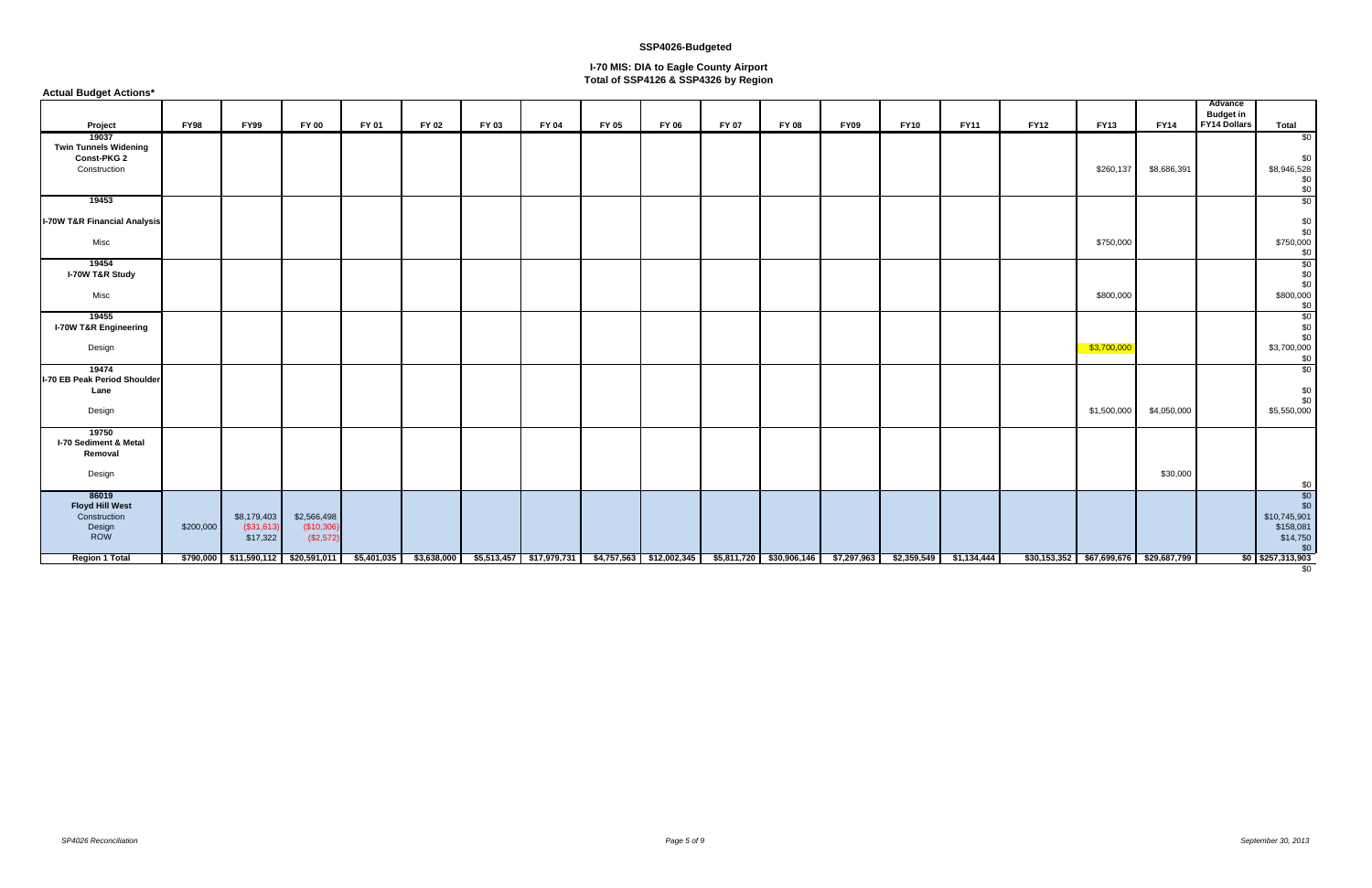| <b>Actual Budget Actions*</b>                                               |             |             |              |                                    |             |             |                          |              |             |              |                      |                        |             |             |             |             |             |                                                    |                                                      |
|-----------------------------------------------------------------------------|-------------|-------------|--------------|------------------------------------|-------------|-------------|--------------------------|--------------|-------------|--------------|----------------------|------------------------|-------------|-------------|-------------|-------------|-------------|----------------------------------------------------|------------------------------------------------------|
| Project                                                                     | <b>FY98</b> | <b>FY99</b> | <b>FY 00</b> | FY 01                              | FY 02       | FY 03       | <b>FY 04</b>             | <b>FY 05</b> | FY 06       | <b>FY 07</b> | <b>FY 08</b>         | <b>FY09</b>            | <b>FY10</b> | <b>FY11</b> | <b>FY12</b> | <b>FY13</b> | <b>FY14</b> | Advance<br><b>Budget in</b><br><b>FY14 Dollars</b> | <b>Total</b>                                         |
| 12540<br><b>Tenn Pass Trans ALTS</b><br>Misc                                |             |             | \$87,774     |                                    |             |             |                          |              |             |              |                      |                        |             |             |             |             |             |                                                    | \$0<br>\$0<br>\$87,774                               |
| 13230<br>Eagle Airport Interchange<br>Design<br><b>ROW</b><br>Utilities     |             |             | \$890,000    | \$529,000<br>\$100,000<br>\$25,000 | \$1,500,000 | \$1,000,000 | \$1,400,085<br>\$900,000 |              |             |              | \$6,867<br>\$993,133 | \$200,635<br>\$350,000 | \$499,915   |             |             |             |             |                                                    | \$0<br>\$0<br>\$6,026,502<br>\$2,343,133<br>\$25,000 |
| 13252<br><b>Hanging Lake Tunnels</b><br>(SCADA)<br>Misc<br>14852            |             |             | \$536,000    | \$218,000                          | \$646,139   |             |                          |              |             |              |                      |                        |             |             |             |             |             |                                                    | \$0<br>\$0<br>\$1,400,139<br>$\sqrt{6}$              |
| No Name Tunnel Lighting<br>Construction                                     |             |             |              |                                    |             |             | \$1,968,660              |              |             |              |                      |                        |             |             |             |             |             |                                                    | \$0<br>\$1,968,660                                   |
| 15637<br>I-70 Dowd Junction<br>Design                                       |             |             |              |                                    |             |             |                          |              | \$1,825,000 |              |                      |                        |             |             | \$220,000   |             |             |                                                    | \$0<br>\$0<br>\$2,045,000                            |
| 15638<br>I-70 West Vail Pass PE<br>Design                                   |             |             |              |                                    |             |             |                          |              | \$933,949   |              |                      |                        |             |             |             |             |             |                                                    | \$0<br>\$0<br>\$933,949<br>\$0                       |
| 15903<br>I-70 W of Vail Wildlife Fence<br>Construction                      |             |             |              |                                    |             |             |                          |              |             | \$0          |                      |                        |             |             |             |             |             |                                                    | \$0<br>$\$0$<br>\$0<br>\$0                           |
| 16240<br>I-70 No Name Tunnel Rehab<br>Construction                          |             |             |              |                                    |             |             |                          |              |             | \$3,704,528  |                      |                        |             |             |             |             |             |                                                    | \$0<br>\$0<br>\$3,704,528<br>\$0<br>\$0              |
| 16594<br>I-70 Eagle Interchange<br>Upgrade<br>Construction<br>Design<br>ROW |             |             |              |                                    |             |             |                          |              |             |              | \$1,000,000          |                        | \$350,000   | \$1,200,000 | \$300,000   | \$132,000   |             |                                                    | \$0<br>$\$0$<br>\$0<br>\$1,782,000<br>\$1,200,000    |
| 17058<br>I-70 Fiber Optic IT Phase I<br>Eagle<br>Design                     |             |             |              |                                    |             |             |                          |              |             |              |                      | \$150,306              |             |             |             |             |             |                                                    | \$0<br>\$0<br>\$0<br>\$150,306<br>\$0                |
| 17059<br>I-70 Fiber Optic IT Phase II<br>GWS<br>Design                      |             |             |              |                                    |             |             |                          |              |             |              |                      | \$200,000              |             | \$15,992    |             |             |             |                                                    | \$0<br>$$^{0}_{\$0}$$<br>\$215,992                   |
| 17066<br>I-70 Wildlife Fence in Eagle<br>County<br>Construction             |             |             |              |                                    |             |             |                          |              |             |              |                      | \$2,830,863            | \$335,000   |             |             |             |             |                                                    | \$0<br>\$0<br>\$0<br>\$3,165,863<br>\$0              |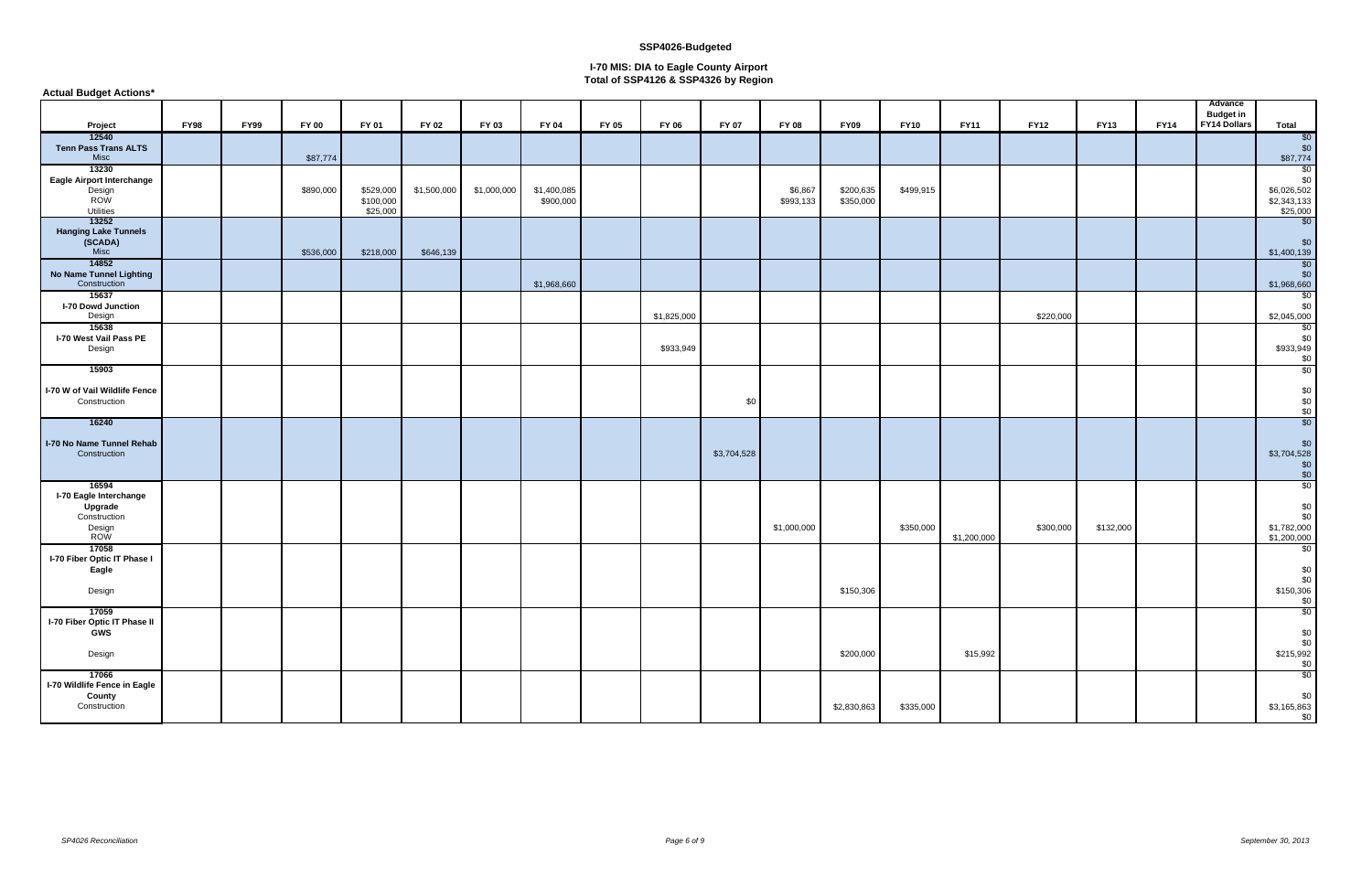**Actual Budget Actions\***

|                                                                           |             |             |                                                     |           |             |             |             |       |                                                                                                                                 |             |              |                            |             |             |             |                                                                          |                         | Advance<br><b>Budget in</b> |                                                    |
|---------------------------------------------------------------------------|-------------|-------------|-----------------------------------------------------|-----------|-------------|-------------|-------------|-------|---------------------------------------------------------------------------------------------------------------------------------|-------------|--------------|----------------------------|-------------|-------------|-------------|--------------------------------------------------------------------------|-------------------------|-----------------------------|----------------------------------------------------|
| Project                                                                   | <b>FY98</b> | <b>FY99</b> | <b>FY 00</b>                                        | FY 01     | FY 02       | FY 03       | FY 04       | FY 05 | <b>FY 06</b>                                                                                                                    | FY 07       | <b>FY 08</b> | <b>FY09</b>                | <b>FY10</b> | <b>FY11</b> | <b>FY12</b> | <b>FY13</b>                                                              | <b>FY14</b>             | <b>FY14 Dollars</b>         | <b>Total</b>                                       |
| 17067<br>I-70 Dotsero Truck Park<br><b>Implement Plan</b><br>Misc         |             |             |                                                     |           |             |             |             |       |                                                                                                                                 |             |              | \$300,000                  |             |             |             |                                                                          |                         |                             | $\sqrt{50}$<br>\$0<br>\$0<br>\$300,000<br>\$0      |
| 17303<br><b>I-70 Edwards Interchange</b><br>Upgrade<br>Construction       |             |             |                                                     |           |             |             |             |       |                                                                                                                                 |             |              | \$8,520,185                |             | \$154,060   | \$614,124   | \$213,595                                                                |                         |                             | \$0<br>\$0<br>\$9,501,964<br>\$0<br>\$0            |
| 19094<br>I-70 Vail Simba Run<br>Design                                    |             |             |                                                     |           |             |             |             |       |                                                                                                                                 |             |              |                            |             |             |             | \$200,000                                                                |                         |                             | \$0<br>\$0<br>\$200,000<br>\$0<br>\$0              |
| 19341<br>I-70 Fiber Phase 1 Vail to<br>Eagle<br>Construction<br>Design    |             |             |                                                     |           |             |             |             |       |                                                                                                                                 |             |              |                            |             |             |             | \$9,855,761<br>\$89,985                                                  | \$2,691,000<br>\$44,000 | \$6,179,612                 | \$0<br>\$0<br>\$18,726,373<br>\$133,985<br>\$0     |
| 19351<br>I-70 Eagle Interchange<br>Improvements<br>Construction<br>Design |             |             |                                                     |           |             |             |             |       |                                                                                                                                 |             |              |                            |             |             |             | \$1,761,240<br>\$80,075                                                  | \$7,002,801             | \$708,182                   | \$0<br>\$0<br>\$9,472,223<br>\$80,075<br>\$0       |
| 19459<br>I-70 Eagle Interchange Impr<br>Phase 2<br>Construction<br>Design |             |             |                                                     |           |             |             |             |       |                                                                                                                                 |             |              |                            |             |             |             | \$3,186,823                                                              |                         | \$3,023,566                 | $\frac{1}{20}$<br>\$0<br>\$6,210,389<br>\$0<br>\$0 |
| <b>Region 3 Total</b>                                                     | \$0         | —so l       | \$1,513,774                                         | \$872,000 | \$2,146,139 | \$1,000,000 | \$4,268,745 |       | $$0$ $$2,758,949$                                                                                                               | \$3,704,528 |              | $$2,000,000$ $$12,551,989$ | \$1,184,915 | \$1,370,052 |             | $$1,134,124$ $$15,519,479$                                               | \$9,737,801             | \$9,911,360                 | \$69,673,855<br>\$0                                |
| <b>Corridor Total</b>                                                     |             |             | $$790,000$ $$11,590,112$ $$22,104,785$ $$6,273,035$ |           |             |             |             |       | \$5,784,139   \$6,513,457   \$22,248,476   \$4,757,563   \$14,761,294   \$9,516,248   \$32,906,146   \$19,849,952   \$3,544,464 |             |              |                            |             | \$2,504,496 |             | \$31,287,476   \$83,219,155   \$39,425,600   \$9,911,360   \$326,987,758 |                         |                             |                                                    |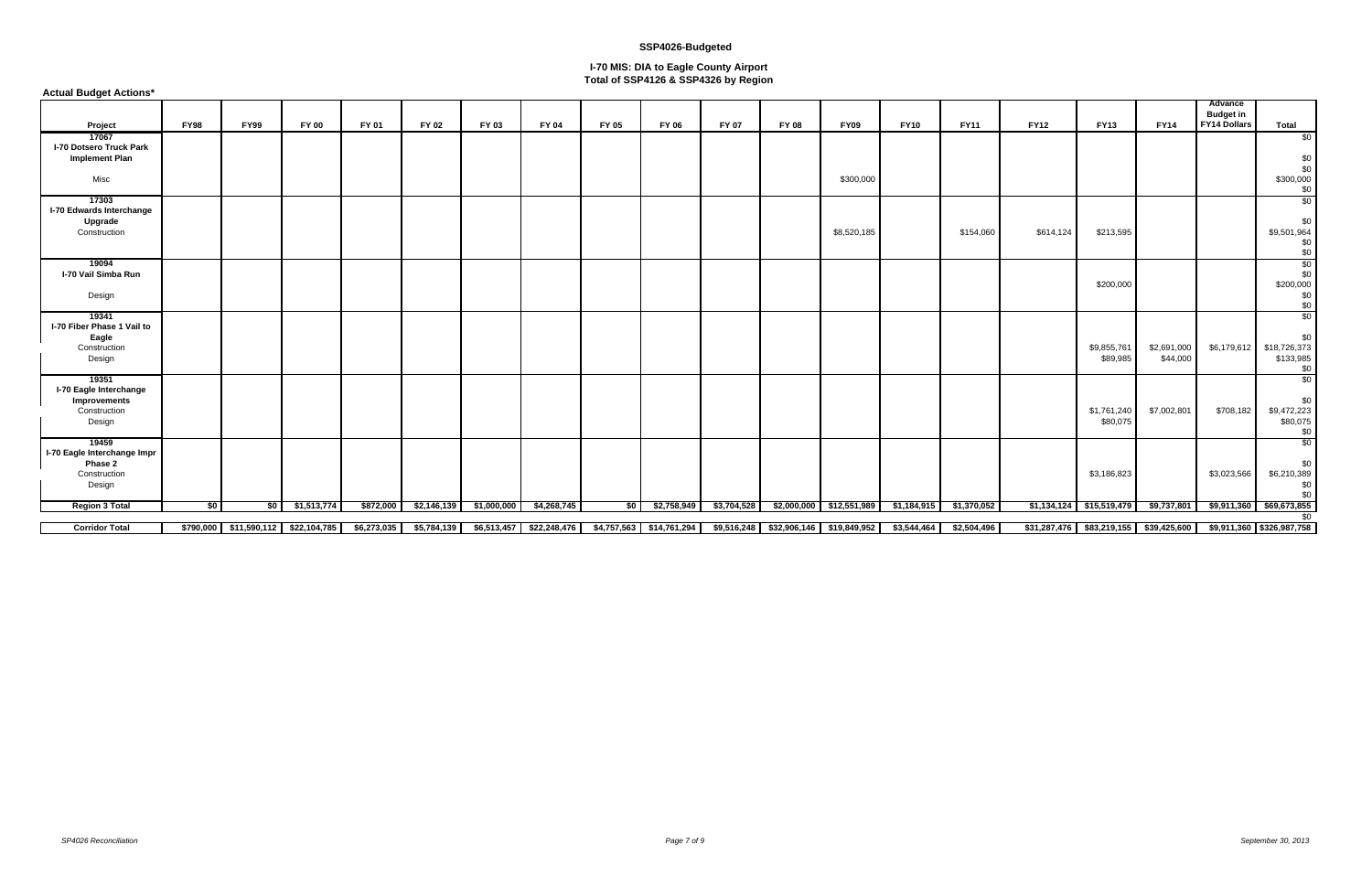### **SSP4026-Reconciliation**

#### **Reconciliation - Region 1**

|                                      | <b>Inflation</b><br>Infl. Factor | 1.103<br>1.103                 | 1.094<br>1.207                 | 1.081<br>1.304                 | 1.07<br>1.396 | 1.05<br>1.466 | 1.071<br>1.570 | 1.054<br>1.654 | 1.052<br>1.740 | 1.053<br>1.833 | 1.05<br>1.924 | 1.044<br>2.009 | 1.044<br>2.097 | 1.030<br>2.160                                                                                                                                                                                                                                                                                                                                             | 1.03<br>2.225 |
|--------------------------------------|----------------------------------|--------------------------------|--------------------------------|--------------------------------|---------------|---------------|----------------|----------------|----------------|----------------|---------------|----------------|----------------|------------------------------------------------------------------------------------------------------------------------------------------------------------------------------------------------------------------------------------------------------------------------------------------------------------------------------------------------------------|---------------|
|                                      | 5Y 00                            | FY 01                          | FY 02                          |                                | FY 04         | FY 05         | FY 06          |                | FY 08          | Y 09.          |               |                |                |                                                                                                                                                                                                                                                                                                                                                            | FY 14         |
| Amount<br><b>Remainder to Budget</b> | \$702,190,274                    | \$774.515.872<br>\$769,114,837 | \$841,411,632<br>\$837,773,632 | \$905,633,296<br>\$900,119,839 |               |               |                |                |                |                |               |                |                | \$963,128,228 \$992,405,922 \$1,057,771,392 \$1,102,240,576 \$1,153,443,156 \$1,182,031.472 \$1,233,470,184 \$1,285,279,503 \$1,340,647,442 \$1,349,808,912 \$1,320,572,514<br>\$945.148.497 \$987.648.359 \$1.045.769.047 \$1.096.428.856 \$1.122.537.010 \$1.174.733.509 \$1.231.110.635 \$1.284.145.059 \$1.310.494.090 \$1.282.109.236 \$1.290.884.715 |               |
|                                      | SSP4126 - 66.67%                 |                                |                                |                                |               |               |                |                |                |                |               |                |                |                                                                                                                                                                                                                                                                                                                                                            |               |

#### **Reconciliation - Region 3**



|                            | Inflation        | 1.103         | 1.094         | 1.081         | 1.07          | 1.05          | 1.071         | 1.054         | 1.052         | 1.053         | 1.05          | 1.044         | 1.044           | 1.030         | 1.03          |
|----------------------------|------------------|---------------|---------------|---------------|---------------|---------------|---------------|---------------|---------------|---------------|---------------|---------------|-----------------|---------------|---------------|
|                            | Infl. Factor     | 1.103         | 1.207         | 1.304         | 1.396         | 1.466         | 1.570         | 1.654         | 1.740         | 1.833         | 1.924         | 2.009         | 2.097           | 2.160         | 2.225         |
|                            | FY 00            | FY 01         | ′ 02          | FY 03         | FY 04         | FY 05         | FY 06         | FY 07         | FY 08         | FY 09         | FY 10         |               | FY 12           | FY 13         | FY 14         |
| Amount                     | \$365,515,829    | \$403,163,959 | \$440,107,404 | \$473,436,127 | \$505,506,656 | \$526,299,806 | \$563,667,093 | \$591,197,183 | \$618,042,274 | \$648,692,514 | \$667,947,551 | \$696,100,192 | \$725,298,266   | \$745,889,067 | \$752,280,675 |
| <b>Remainder to Budget</b> |                  | \$402,291,959 | \$437,961,265 | \$472,436,127 | \$501,237,911 | \$526,299,806 | \$560,908,144 | \$587,492,655 | \$616,042,274 | \$636,140,525 | \$666,762,636 | \$694,730,140 | \$724,164,142 ┃ | \$730,369,588 | \$742,542,874 |
|                            | SSP4326 - 33.33% |               |               |               |               |               |               |               |               |               |               |               |                 |               |               |

**Final Remainder Including Advance-Budgeted in** 

**FY14 Dollars**

**Final Remainder Including Advance-Budgeted in FY14 Dollars**

**Corridor Remainder Including Advance-Budgeted in FY14 Dollars**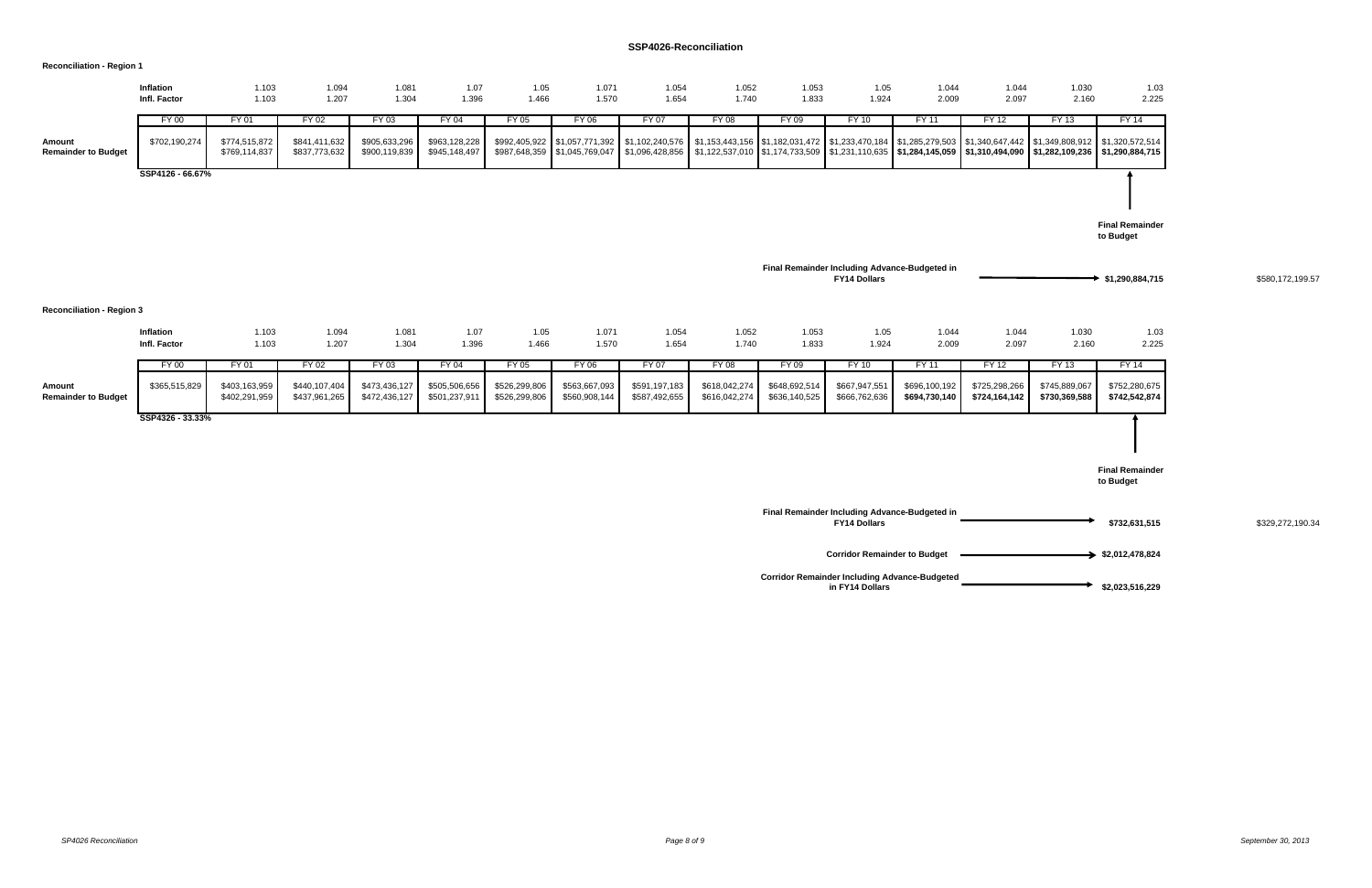| <b>Earmarks</b>                                                                                               |                 |             |                |                                          |                                                  | <b>Corridor</b><br>Remainder                 |
|---------------------------------------------------------------------------------------------------------------|-----------------|-------------|----------------|------------------------------------------|--------------------------------------------------|----------------------------------------------|
| Earmark/Demo ID                                                                                               | <b>Other ID</b> |             | <b>Amounts</b> | <b>Total Earmarks</b><br><b>Budgeted</b> | Remainder<br><b>Earmarks to</b><br><b>Budget</b> | (Minus<br>Earmarks) to<br><b>Budget FY13</b> |
| CO 064<br><b>I-70 West Mountain</b><br><b>Corridor, Denver to</b>                                             | 3119            |             |                |                                          |                                                  |                                              |
| <b>Garfield County</b>                                                                                        |                 | $\mathsf F$ | \$2,879,681    | \$2,879,681                              |                                                  |                                              |
|                                                                                                               |                 | S           | \$719,920      | \$719,921                                |                                                  |                                              |
|                                                                                                               |                 | Т           | \$3,599,601    | \$3,599,602                              | $($ \$1)                                         |                                              |
| CO 082<br><b>Transportation</b><br>Improvements to I-70<br><b>West Mountain</b><br><b>Corridor, Denver to</b> | 3824            |             |                |                                          |                                                  |                                              |
| <b>Garfield County</b>                                                                                        |                 | F           | \$2,719,948    | \$2,719,948                              |                                                  |                                              |
|                                                                                                               |                 | S           | \$679,987      | \$679,987                                |                                                  |                                              |
|                                                                                                               |                 | Т           | \$3,399,935    | \$3,399,935                              | \$0                                              |                                              |
|                                                                                                               |                 |             |                | <b>Total</b>                             |                                                  |                                              |
|                                                                                                               |                 |             |                | Remainder                                | (\$1)                                            | \$2,012,478,825                              |

*Page 9 of 9 September 30, 2013*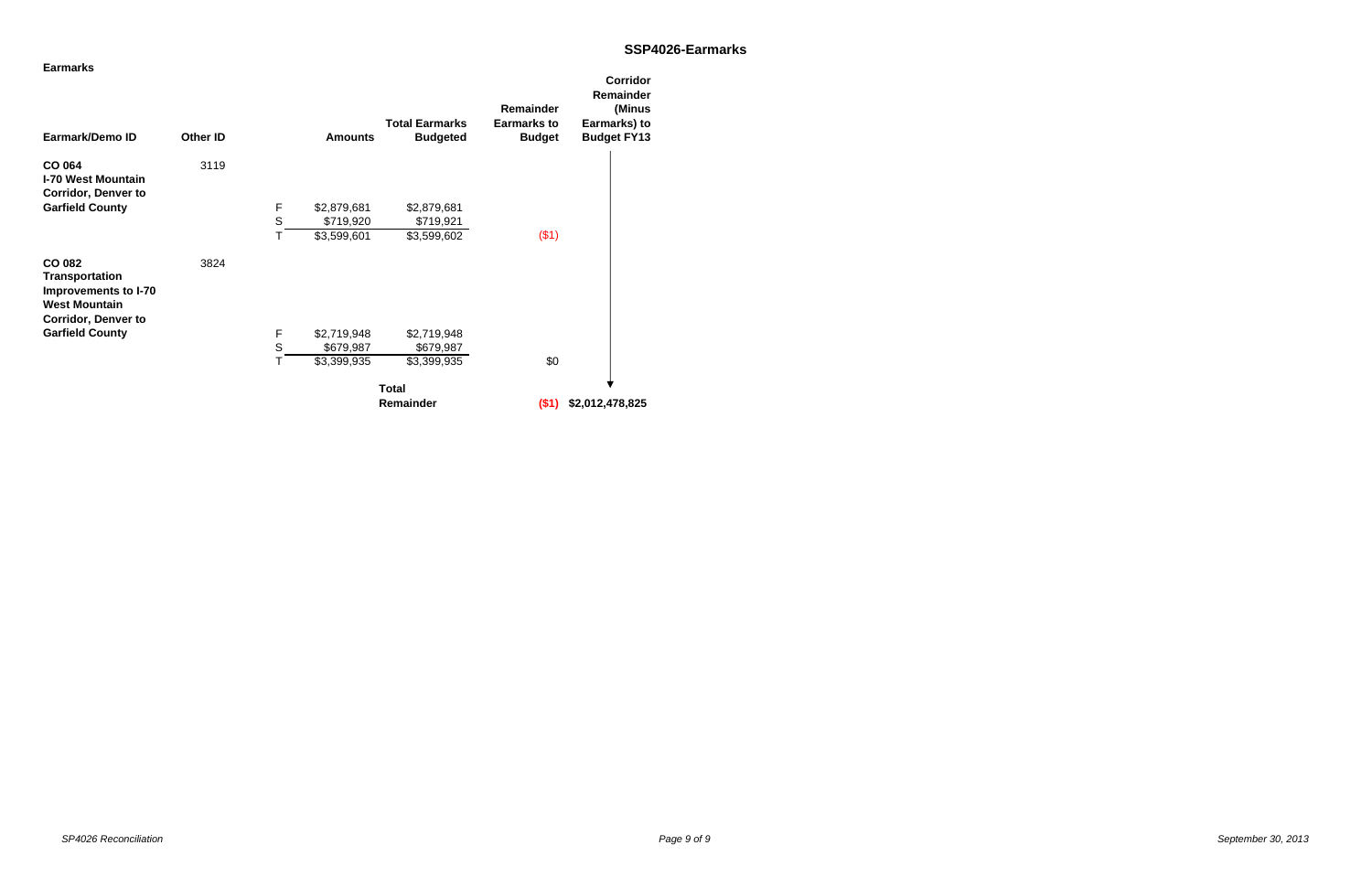**Actual Budget Actions\***

| Project                                  | <b>Region</b>           | <b>FY 98</b> | FY 99                       | <b>FY 00</b>                 | FY 01                    | <b>FY 02</b>                                        | FY 03 | <b>FY 04</b> | <b>FY 05</b> | <b>FY 06</b> | <b>FY 07</b> | <b>FY 08</b> | FY 09     | <b>FY 10</b> | <b>FY11</b> | <b>FY12</b> | <b>FY13</b> | <b>FY14</b> | Advance<br><b>Budget in</b><br><b>FY14 Dollars</b> | <b>Total</b> |
|------------------------------------------|-------------------------|--------------|-----------------------------|------------------------------|--------------------------|-----------------------------------------------------|-------|--------------|--------------|--------------|--------------|--------------|-----------|--------------|-------------|-------------|-------------|-------------|----------------------------------------------------|--------------|
| 11416                                    |                         |              |                             |                              |                          |                                                     |       |              |              |              |              |              |           |              |             |             |             |             |                                                    |              |
| <b>I-25 Meadows/Founders</b>             |                         |              |                             |                              |                          |                                                     |       |              |              |              |              |              |           |              |             |             |             |             |                                                    |              |
| Pkwy. INT                                | $\overline{1}$          |              |                             |                              |                          |                                                     |       |              |              |              |              |              |           |              |             |             |             |             |                                                    |              |
| Construction                             |                         | \$3,117,119  |                             |                              | \$3,411,902              |                                                     |       |              |              |              |              |              |           |              |             |             |             |             |                                                    | \$6,529,021  |
| Design                                   |                         | \$226,306    | (\$26,000)                  |                              | (\$247,324)              |                                                     |       |              |              |              |              |              |           |              |             |             |             |             |                                                    | (\$47,018)   |
| ROW<br>11793                             |                         |              | \$26,000                    |                              | \$39,232                 |                                                     |       |              |              |              |              |              |           |              |             |             |             |             |                                                    | \$65,232     |
| South Front Range C.I.S.                 |                         |              |                             |                              |                          |                                                     |       |              |              |              |              |              |           |              |             |             |             |             |                                                    |              |
| Misc                                     |                         | \$600,000    | $($ \$81,415)               |                              |                          |                                                     |       |              |              |              |              |              |           |              |             |             |             |             |                                                    | \$518,585    |
| 11942                                    |                         |              |                             |                              |                          |                                                     |       |              |              |              |              |              |           |              |             |             |             |             |                                                    |              |
| I-25 Climbing Lane (CO006                |                         |              |                             |                              |                          |                                                     |       |              |              |              |              |              |           |              |             |             |             |             |                                                    |              |
| Construction                             | -1                      |              | $$23,926,490$ (\$1,216,461) |                              |                          |                                                     |       |              |              |              |              |              |           |              |             |             |             |             |                                                    | \$22,710,029 |
| Design                                   |                         |              |                             | $(\$3,485,525)$ \\$3,604,779 | \$1,400,000              |                                                     |       |              |              |              |              |              |           |              |             |             |             |             |                                                    | \$1,519,254  |
| 12193                                    |                         |              |                             |                              |                          |                                                     |       |              |              |              |              |              |           |              |             |             |             |             |                                                    |              |
| <b>I-25 Climbing Lane</b>                | $\overline{1}$          |              |                             |                              |                          |                                                     |       |              |              |              |              |              |           |              |             |             |             |             |                                                    |              |
| <b>Structures</b>                        |                         |              |                             |                              |                          |                                                     |       |              |              |              |              |              |           |              |             |             |             |             |                                                    |              |
| Construction<br>12522                    |                         | \$214,307    | \$4,200,000                 | \$315,000                    |                          |                                                     |       |              |              |              |              |              |           |              |             |             |             |             |                                                    | \$4,729,307  |
| I-25 & 5th Street                        |                         |              |                             |                              |                          |                                                     |       |              |              |              |              |              |           |              |             |             |             |             |                                                    |              |
| Construction                             | $\overline{\mathbf{1}}$ |              |                             | (\$335,116)                  | \$4,281,527              |                                                     |       |              |              |              |              |              |           |              |             |             |             |             |                                                    | \$3,946,411  |
| Design                                   |                         |              |                             | \$469,858                    | \$327,460                |                                                     |       |              |              |              |              |              |           |              |             |             |             |             |                                                    | \$797,318    |
| ROW                                      |                         |              |                             | \$35,541                     | \$1,665                  |                                                     |       |              |              |              |              |              |           |              |             |             |             |             |                                                    | \$37,206     |
| 12524                                    |                         |              |                             |                              |                          |                                                     |       |              |              |              |              |              |           |              |             |             |             |             |                                                    |              |
| I-25/Relocation of SH 85                 |                         |              |                             |                              |                          |                                                     |       |              |              |              |              |              |           |              |             |             |             |             |                                                    |              |
| Intersection                             |                         |              |                             |                              |                          |                                                     |       |              |              |              |              |              |           |              |             |             |             |             |                                                    |              |
| Construction                             | $\overline{1}$          |              |                             |                              | \$807,516                | \$7,657,525                                         |       |              |              |              |              |              |           |              |             |             |             |             |                                                    | \$8,465,041  |
| Design                                   |                         |              |                             | \$1,285,532                  | \$183,974                | (\$7,605)                                           |       |              |              |              |              |              | \$74,468  |              |             |             |             |             |                                                    | \$1,536,369  |
| <b>ROW</b>                               |                         |              |                             | \$140,000                    | \$1,212                  | (\$14,479)                                          |       |              |              |              |              |              |           |              |             |             |             |             |                                                    | \$126,733    |
| <b>Utilities</b><br>12636                |                         |              |                             |                              |                          | \$156,589                                           |       |              |              |              |              |              |           |              |             |             |             |             |                                                    | \$156,589    |
| <b>I-25 Climb Lane Phase II</b>          |                         |              |                             |                              |                          |                                                     |       |              |              |              |              |              |           |              |             |             |             |             |                                                    |              |
| Construction                             | $\overline{1}$          |              |                             |                              | \$31,692,644 \$1,782,055 |                                                     |       |              |              |              |              |              |           |              |             |             |             |             |                                                    | \$33,474,699 |
| Design                                   |                         |              |                             | \$1,802,493                  |                          | (\$467,056)                                         |       |              |              |              |              |              |           |              |             |             |             |             |                                                    | \$1,335,437  |
| <b>ROW</b>                               |                         |              |                             | \$150,000                    |                          | (\$144,859)                                         |       |              |              |              |              |              |           |              |             |             |             |             |                                                    | \$5,141      |
| 13705                                    |                         |              |                             |                              |                          |                                                     |       |              |              |              |              |              |           |              |             |             |             |             |                                                    |              |
| I-25 South Corridor Design               |                         |              |                             |                              |                          |                                                     |       |              |              |              |              |              |           |              |             |             |             |             |                                                    |              |
| Design Earmark CO044                     | $\overline{1}$          |              |                             |                              |                          |                                                     |       |              |              |              | \$220,000    |              |           |              |             |             |             |             |                                                    | \$220,000    |
| Design                                   |                         |              |                             | \$442,443                    |                          | $$1,091,652$ $$2,503,775$ $$1,941,000$ $$1,766,000$ |       |              |              | \$200,000    | \$2,000,000  |              | \$212,556 |              |             |             |             |             |                                                    | \$10,157,426 |
| <b>ROW</b>                               |                         |              |                             |                              |                          | \$1,045,689                                         |       |              |              |              |              |              | \$321,444 |              |             |             |             |             |                                                    | \$1,367,133  |
| <b>Utilities</b>                         |                         |              |                             |                              |                          |                                                     | \$0   |              |              |              |              |              |           |              |             |             |             |             |                                                    | \$0          |
| 13967<br><b>Castle Pines Interchange</b> |                         |              |                             |                              |                          |                                                     |       |              |              |              |              |              |           |              |             |             |             |             |                                                    |              |
| Construction                             | $\mathbf{1}$            |              |                             |                              |                          |                                                     |       | \$8,434,527  |              |              |              |              |           |              |             |             |             |             |                                                    | \$8,434,527  |
| <b>Utilities</b>                         |                         |              |                             |                              |                          |                                                     |       | \$1,636      |              |              |              |              |           |              |             |             |             |             |                                                    | \$1,636      |
| 13968                                    |                         |              |                             |                              |                          |                                                     |       |              |              |              |              |              |           |              |             |             |             |             |                                                    |              |
| <b>I-25 Railroad Overpass</b>            |                         |              |                             |                              |                          |                                                     |       |              |              |              |              |              |           |              |             |             |             |             |                                                    |              |
| Construction                             | $\mathbf{1}$            |              |                             |                              |                          |                                                     |       | \$5,140,493  |              |              |              |              |           |              |             |             |             |             |                                                    | \$5,140,493  |
| <b>Utilities</b>                         |                         |              |                             |                              |                          |                                                     |       | \$488,028    |              |              |              | \$47,211     |           |              |             |             |             |             |                                                    | \$535,239    |
| 14598                                    |                         |              |                             |                              |                          |                                                     |       |              |              |              |              |              |           |              |             |             |             |             |                                                    |              |
| I-25 5th St. to Meadows                  | $\overline{1}$          |              |                             |                              |                          |                                                     |       |              |              |              |              |              |           |              |             |             |             |             |                                                    |              |
| Pkwy.                                    |                         |              |                             |                              |                          |                                                     |       |              |              |              |              |              |           |              |             |             |             |             |                                                    |              |
| Construction<br>14818                    |                         |              |                             |                              |                          |                                                     |       |              |              | \$21,182,321 | \$2,250,000  |              |           |              |             |             |             |             |                                                    | \$23,432,321 |
| I-25/US 85 Meadows                       | $\mathbf{1}$            |              |                             |                              |                          |                                                     |       |              |              |              |              |              |           |              |             |             |             |             |                                                    |              |
| Misc                                     |                         |              |                             |                              |                          |                                                     |       |              |              |              |              | \$100,000    |           |              |             |             |             |             |                                                    | \$100,000    |
| 14993                                    |                         |              |                             |                              |                          |                                                     |       |              |              |              |              |              |           |              |             |             |             |             |                                                    |              |
| <b>Plum Creek Check Dam</b>              | $\overline{1}$          |              |                             |                              |                          |                                                     |       |              |              |              |              |              |           |              |             |             |             |             |                                                    |              |
| Construction                             |                         |              |                             |                              |                          |                                                     |       |              | \$76,367     |              |              |              |           |              |             |             |             |             |                                                    | \$76,367     |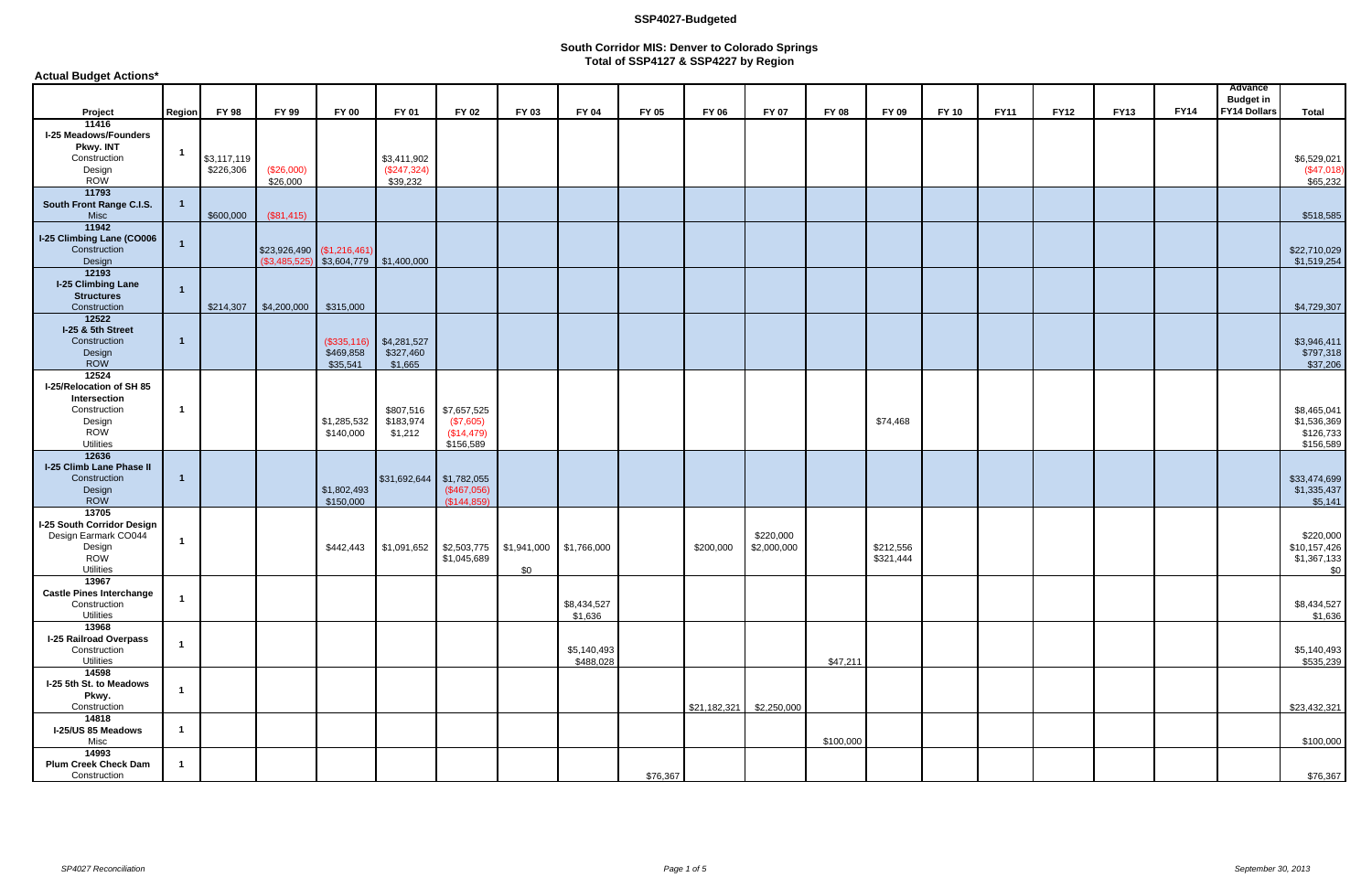**Actual Budget Actions\***

|                                                                                  |                |              |              |              |              |                                                                                                     |           |              |              |              |                          |                                                                                    |                                                    |                        |                     |             |             | <b>FY14</b> | Advance<br><b>Budget in</b><br><b>FY14 Dollars</b> |                                                                 |
|----------------------------------------------------------------------------------|----------------|--------------|--------------|--------------|--------------|-----------------------------------------------------------------------------------------------------|-----------|--------------|--------------|--------------|--------------------------|------------------------------------------------------------------------------------|----------------------------------------------------|------------------------|---------------------|-------------|-------------|-------------|----------------------------------------------------|-----------------------------------------------------------------|
| Project                                                                          | <b>Region</b>  | <b>FY 98</b> | <b>FY 99</b> | <b>FY 00</b> | <b>FY 01</b> | FY 02                                                                                               | FY 03     | <b>FY 04</b> | <b>FY 05</b> | <b>FY 06</b> | <b>FY 07</b>             | <b>FY 08</b>                                                                       | FY 09                                              | <b>FY 10</b>           | <b>FY11</b>         | <b>FY12</b> | <b>FY13</b> |             |                                                    | <b>Total</b>                                                    |
| 14997<br>Wolfensberger Sewer Repair<br>Construction                              | $\mathbf{1}$   |              |              |              |              |                                                                                                     |           |              | \$50,010     |              |                          |                                                                                    |                                                    |                        |                     |             |             |             |                                                    | \$50,010                                                        |
| 15555                                                                            |                |              |              |              |              |                                                                                                     |           |              |              |              |                          |                                                                                    |                                                    |                        |                     |             |             |             |                                                    |                                                                 |
| I-25 Douglas Lane to 5th St<br>Construction                                      |                |              |              |              |              |                                                                                                     |           |              |              |              | \$23,805,355             | \$2,990,341                                                                        |                                                    | $$31,155$ $$1,580,543$ | \$332,500           |             |             |             |                                                    | \$28,739,894                                                    |
| 16025<br>I-25, Castle Pines to<br>Schweiger Fr. Rd.                              | $\overline{1}$ |              |              |              |              |                                                                                                     |           |              |              |              |                          |                                                                                    |                                                    |                        |                     |             |             |             |                                                    |                                                                 |
| Construction<br>16027                                                            |                |              |              |              |              |                                                                                                     |           |              |              |              |                          | \$14,577,038                                                                       |                                                    |                        |                     |             |             |             |                                                    | $$14,577,038$<br>$$0$                                           |
| <b>Ridgegate Interchange</b><br>Design                                           | $\mathbf{1}$   |              |              |              |              |                                                                                                     |           |              |              |              |                          |                                                                                    |                                                    |                        |                     |             |             |             |                                                    | \$0                                                             |
| EIS Earmark CO044<br>Construction Earmark CO044,<br>CO073                        |                |              |              |              |              |                                                                                                     |           |              |              |              | \$162,539<br>\$6,099,796 | \$0<br>\$1,577,246                                                                 | \$331,740                                          |                        | \$40,636<br>\$1,454 |             |             |             |                                                    | \$203,175<br>\$8,010,236                                        |
| 16602                                                                            |                |              |              |              |              |                                                                                                     |           |              |              |              |                          |                                                                                    |                                                    |                        |                     |             |             |             |                                                    | $\frac{1}{30}$                                                  |
| <b>I-25, Lincoln to Country Line</b><br>Design<br><b>ROW</b><br><b>Utilities</b> | $\overline{1}$ |              |              |              |              |                                                                                                     |           |              |              |              |                          |                                                                                    | $$1,500,000$ \$1,525,000<br>\$500,000<br>\$700,000 |                        |                     |             |             | \$500,000   |                                                    | \$0<br>\$3,025,000<br>\$1,000,000<br>\$700,000                  |
| 16965<br>I-25, Happy Canyon<br>Interchange                                       | $\overline{1}$ |              |              |              |              |                                                                                                     |           |              |              |              |                          |                                                                                    |                                                    |                        |                     |             |             |             |                                                    | $\frac{1}{2}$<br>\$0                                            |
| Design                                                                           |                |              |              |              |              |                                                                                                     |           |              |              |              |                          |                                                                                    | \$215,983                                          |                        |                     |             |             |             |                                                    | \$215,983<br>$$^{6}_{80}$$                                      |
| <b>Region 1 Total</b>                                                            |                |              |              |              |              | \$4,157,732   \$24,559,550   \$6,694,069   \$42,991,460   \$12,511,634   \$1,941,000   \$15,830,684 |           |              |              |              |                          | \$126,377   \$21,382,321   \$34,537,690   \$20,791,836   \$3,912,346   \$1,580,543 |                                                    |                        | \$374,590           | \$0         | \$0         | \$500,000   |                                                    | \$0 \$191,891,832                                               |
| 11963<br>Nevada/Tejon Intchg.<br>Design                                          | $\mathbf{2}$   |              |              |              |              |                                                                                                     |           |              |              |              |                          | \$10,123                                                                           |                                                    |                        |                     |             |             |             |                                                    | \$0<br>$$0$ $$0$<br>\$10,123                                    |
| 12210<br>I-25 Corridor E.A.<br>Design                                            | $\overline{2}$ |              |              |              | \$955,179    |                                                                                                     | \$540,665 |              |              |              |                          |                                                                                    | \$4,379                                            |                        |                     |             |             |             |                                                    | $rac{$0}{$0}$<br>\$0<br>\$1,500,223                             |
| 12934<br>N. Nevada/Rockrimmon<br>Intersection<br>Design                          | $\overline{2}$ |              |              |              |              |                                                                                                     |           |              |              |              |                          | \$65,559                                                                           |                                                    |                        |                     |             |             |             |                                                    | \$0<br>\$0<br>\$65,559                                          |
| 13126                                                                            |                |              |              |              |              |                                                                                                     |           |              |              |              |                          | \$3,991                                                                            |                                                    |                        |                     |             |             |             |                                                    | \$3,991<br>$\frac{6}{3}$                                        |
| <b>Bijou/Cimmaron Intch</b><br>Design                                            | $\mathbf{2}$   |              |              |              |              |                                                                                                     |           |              |              |              |                          | \$7,550                                                                            |                                                    |                        |                     |             |             |             |                                                    | \$0<br>$$7,550$<br>$$0$                                         |
|                                                                                  |                |              |              |              |              |                                                                                                     |           |              |              |              |                          |                                                                                    |                                                    |                        |                     |             |             |             |                                                    |                                                                 |
| 13388<br>Cap Impr-                                                               |                |              |              |              |              |                                                                                                     |           |              |              |              |                          |                                                                                    |                                                    |                        |                     |             |             |             |                                                    |                                                                 |
| <b>Briargate/Monument</b><br>Construction<br>Design                              | $\overline{2}$ |              |              |              | \$92,721     |                                                                                                     |           |              |              |              |                          |                                                                                    |                                                    |                        | \$3,000,000         |             |             |             |                                                    | \$92,721                                                        |
| 13390<br>Nevada/Tejon<br>Construction                                            | $\mathbf{2}$   |              |              |              |              |                                                                                                     |           |              | \$315,000    |              |                          |                                                                                    |                                                    |                        |                     |             |             |             |                                                    | \$0<br>\$0<br>\$3,000,000<br>$\frac{1}{20}$<br>\$0<br>\$315,000 |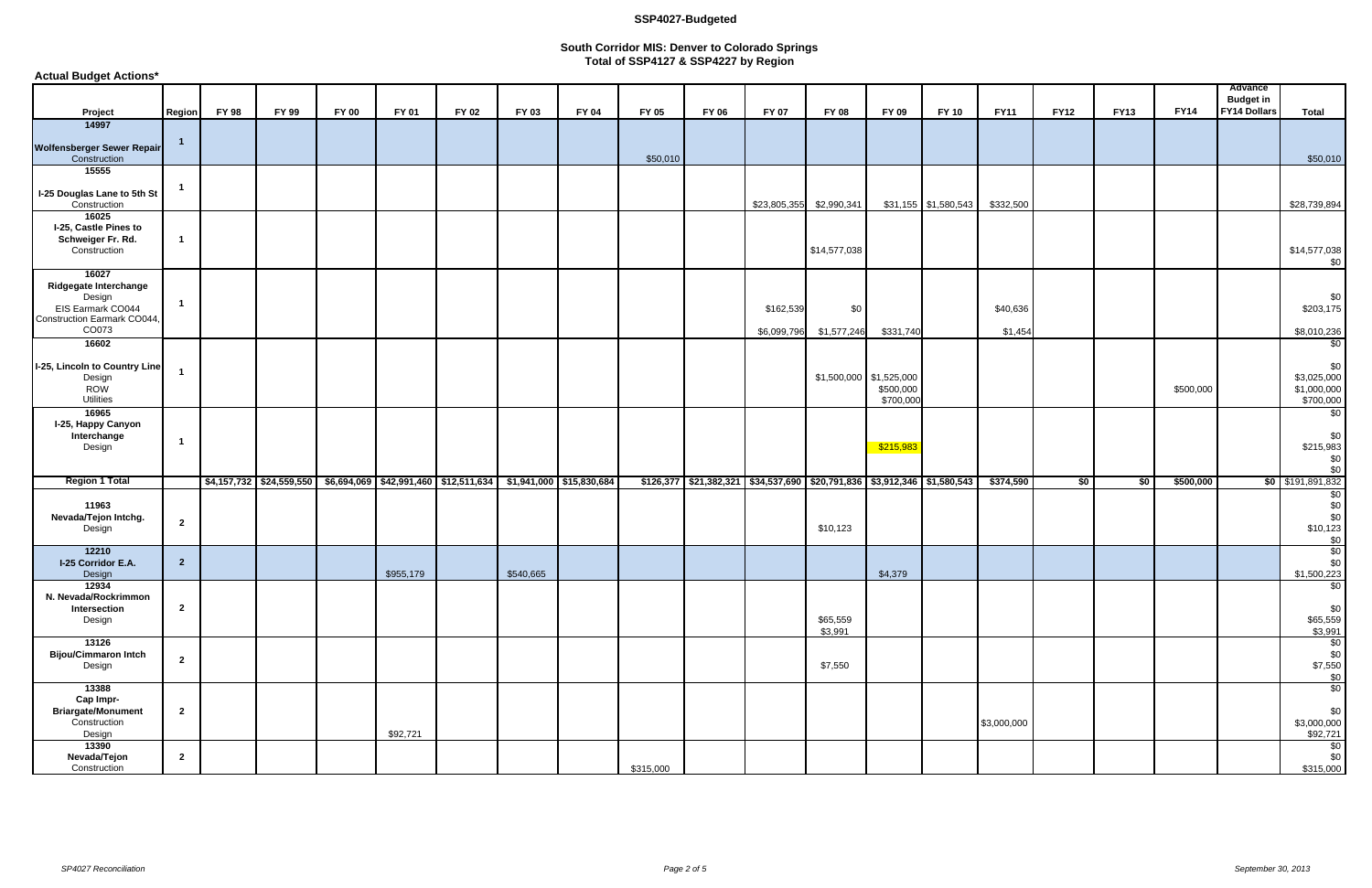**Actual Budget Actions\***

|                                          |                |              |                  |              |                          |              |              |                          |                                                                                                                                                                                                                                        |                  |              |              |                        |              |             |             |                           |                                                                                                              | Advance<br><b>Budget in</b> |                             |
|------------------------------------------|----------------|--------------|------------------|--------------|--------------------------|--------------|--------------|--------------------------|----------------------------------------------------------------------------------------------------------------------------------------------------------------------------------------------------------------------------------------|------------------|--------------|--------------|------------------------|--------------|-------------|-------------|---------------------------|--------------------------------------------------------------------------------------------------------------|-----------------------------|-----------------------------|
| Project                                  | Region         | <b>FY 98</b> | <b>FY 99</b>     | <b>FY 00</b> | <b>FY 01</b>             | <b>FY 02</b> | FY 03        | <b>FY 04</b>             | <b>FY 05</b>                                                                                                                                                                                                                           | <b>FY 06</b>     | <b>FY 07</b> | <b>FY 08</b> | FY 09                  | <b>FY 10</b> | <b>FY11</b> | <b>FY12</b> | <b>FY13</b>               | <b>FY14</b>                                                                                                  | <b>FY14 Dollars</b>         | <b>Total</b>                |
| 13480                                    |                |              |                  |              |                          |              |              |                          |                                                                                                                                                                                                                                        |                  |              |              |                        |              |             |             |                           |                                                                                                              |                             | $\frac{6}{3}$               |
| I-25 @ Monument Intchg                   | $\overline{2}$ |              |                  |              |                          |              |              |                          |                                                                                                                                                                                                                                        |                  |              |              |                        |              |             |             |                           |                                                                                                              |                             | \$0                         |
| Construction                             |                |              |                  |              |                          |              | \$24,525,103 | \$617,794                |                                                                                                                                                                                                                                        |                  |              |              |                        |              |             |             |                           |                                                                                                              |                             | \$25,142,897                |
| <b>Utilities</b>                         |                |              |                  |              |                          |              | \$145,645    |                          |                                                                                                                                                                                                                                        |                  |              |              |                        |              |             |             |                           |                                                                                                              |                             | \$145,645                   |
| 14350                                    |                |              |                  |              |                          |              |              |                          |                                                                                                                                                                                                                                        |                  |              |              |                        |              |             |             |                           |                                                                                                              |                             | \$0                         |
| 2 Sites-Noisewall & Pine                 | $\overline{2}$ |              |                  |              |                          |              |              |                          |                                                                                                                                                                                                                                        |                  |              |              |                        |              |             |             |                           |                                                                                                              |                             |                             |
| <b>Creek</b>                             |                |              |                  |              |                          |              |              |                          |                                                                                                                                                                                                                                        |                  |              |              |                        |              |             |             |                           |                                                                                                              |                             | \$0                         |
| Construction                             |                |              |                  |              |                          |              |              | \$115,000                |                                                                                                                                                                                                                                        |                  |              |              |                        |              |             |             |                           |                                                                                                              |                             | \$115,000                   |
| 14740                                    |                |              |                  |              |                          |              |              |                          |                                                                                                                                                                                                                                        |                  |              |              |                        |              |             |             |                           |                                                                                                              |                             | $\frac{1}{20}$              |
| I-25 in CS, Design-Build<br>Construction |                |              |                  |              |                          |              |              |                          |                                                                                                                                                                                                                                        |                  |              |              |                        |              |             |             |                           |                                                                                                              |                             | \$0                         |
|                                          | $\overline{2}$ |              |                  |              |                          |              |              |                          | \$40,571 \$135,837,281                                                                                                                                                                                                                 |                  | \$354,519    | \$5,918,687  |                        | \$485,100    |             |             |                           |                                                                                                              |                             | \$142,636,158               |
| Design<br><b>ROW</b>                     |                |              |                  |              |                          |              |              | \$7,363,401              |                                                                                                                                                                                                                                        |                  |              |              |                        |              |             |             |                           |                                                                                                              |                             | \$7,363,401                 |
| <b>Utilities</b>                         |                |              |                  |              |                          |              |              | \$5,400,000<br>\$283,505 | \$77,166                                                                                                                                                                                                                               |                  |              |              | \$129,774<br>\$220,000 |              |             |             |                           |                                                                                                              |                             | \$5,529,774<br>\$580,671    |
| 17354                                    |                |              |                  |              |                          |              |              |                          |                                                                                                                                                                                                                                        |                  |              |              |                        |              |             |             |                           |                                                                                                              |                             | $\frac{1}{3}$               |
| I 25 North - Design-Build                |                |              |                  |              |                          |              |              |                          |                                                                                                                                                                                                                                        |                  |              |              |                        |              |             |             |                           |                                                                                                              |                             |                             |
| Procurement                              |                |              |                  |              |                          |              |              |                          |                                                                                                                                                                                                                                        |                  |              |              |                        |              |             |             |                           |                                                                                                              |                             | \$0                         |
| Design                                   | $\overline{2}$ |              |                  |              |                          |              |              |                          |                                                                                                                                                                                                                                        |                  |              |              | \$650,000              |              |             |             |                           |                                                                                                              |                             | \$650,000                   |
| Construction                             |                |              |                  |              |                          |              |              |                          |                                                                                                                                                                                                                                        |                  |              |              |                        |              |             |             |                           |                                                                                                              |                             | \$0                         |
| <b>ROW</b>                               |                |              |                  |              |                          |              |              |                          |                                                                                                                                                                                                                                        |                  |              |              | \$50,000               |              |             | \$850,000   | \$950,000                 |                                                                                                              |                             | \$1,850,000                 |
| 18331                                    |                |              |                  |              |                          |              |              |                          |                                                                                                                                                                                                                                        |                  |              |              |                        |              |             |             |                           |                                                                                                              |                             | \$0                         |
| <b>I25/Cimarron SB Off Ramp</b>          |                |              |                  |              |                          |              |              |                          |                                                                                                                                                                                                                                        |                  |              |              |                        |              |             |             |                           |                                                                                                              |                             |                             |
| <b>ROW Acquisition</b>                   |                |              |                  |              |                          |              |              |                          |                                                                                                                                                                                                                                        |                  |              |              |                        |              |             |             |                           |                                                                                                              |                             | \$0                         |
|                                          | $\overline{2}$ |              |                  |              |                          |              |              |                          |                                                                                                                                                                                                                                        |                  |              |              |                        |              |             |             |                           |                                                                                                              |                             | \$0                         |
| Design                                   |                |              |                  |              |                          |              |              |                          |                                                                                                                                                                                                                                        |                  |              |              |                        |              | \$248,370   |             |                           |                                                                                                              |                             | \$248,370                   |
| ROW                                      |                |              |                  |              |                          |              |              |                          |                                                                                                                                                                                                                                        |                  |              |              |                        |              | \$2,789,306 | \$1,241,850 |                           |                                                                                                              |                             | \$4,031,156                 |
| 18367                                    |                |              |                  |              |                          |              |              |                          |                                                                                                                                                                                                                                        |                  |              |              |                        |              |             |             |                           |                                                                                                              |                             | $\frac{1}{20}$              |
| <b>ROW Acquisition I-</b>                |                |              |                  |              |                          |              |              |                          |                                                                                                                                                                                                                                        |                  |              |              |                        |              |             |             |                           |                                                                                                              |                             |                             |
| 25/Fillmore                              |                |              |                  |              |                          |              |              |                          |                                                                                                                                                                                                                                        |                  |              |              |                        |              |             |             |                           |                                                                                                              |                             | \$0                         |
|                                          | $\overline{2}$ |              |                  |              |                          |              |              |                          |                                                                                                                                                                                                                                        |                  |              |              |                        |              |             |             |                           |                                                                                                              |                             | \$0                         |
| Design                                   |                |              |                  |              |                          |              |              |                          |                                                                                                                                                                                                                                        |                  |              |              |                        |              | \$200,000   | \$150,000   | \$1,100,000               |                                                                                                              |                             | \$1,450,000                 |
| <b>ROW</b>                               |                |              |                  |              |                          |              |              |                          |                                                                                                                                                                                                                                        |                  |              |              |                        |              | \$1,694,260 |             | \$200,000                 |                                                                                                              |                             | \$1,894,260                 |
| 18842                                    |                |              |                  |              |                          |              |              |                          |                                                                                                                                                                                                                                        |                  |              |              |                        |              |             |             |                           |                                                                                                              |                             | \$0                         |
| I-25 Widening North of                   | $\overline{2}$ |              |                  |              |                          |              |              |                          |                                                                                                                                                                                                                                        |                  |              |              |                        |              |             |             |                           |                                                                                                              |                             |                             |
| <b>Colorado Springs</b>                  |                |              |                  |              |                          |              |              |                          |                                                                                                                                                                                                                                        |                  |              |              |                        |              |             |             |                           |                                                                                                              |                             | \$0                         |
| Construction                             |                |              |                  |              |                          |              |              |                          |                                                                                                                                                                                                                                        |                  |              |              |                        |              |             |             | \$35,510,000 \$15,984,298 | \$12,500,000                                                                                                 | \$2,427,184                 | \$66,421,482                |
| Design                                   |                |              |                  |              |                          |              |              |                          |                                                                                                                                                                                                                                        |                  |              |              |                        |              |             | \$390,000   | \$25,000                  |                                                                                                              |                             | \$415,000                   |
| <b>Utilities</b>                         |                |              |                  |              |                          |              |              |                          |                                                                                                                                                                                                                                        |                  |              |              |                        |              |             | \$25,000    |                           |                                                                                                              |                             | \$25,000                    |
| 19039                                    |                |              |                  |              |                          |              |              |                          |                                                                                                                                                                                                                                        |                  |              |              |                        |              |             |             |                           |                                                                                                              |                             | \$0                         |
| <b>DESIGN I-25/CIMARRON</b>              |                |              |                  |              |                          |              |              |                          |                                                                                                                                                                                                                                        |                  |              |              |                        |              |             |             |                           |                                                                                                              |                             |                             |
| <b>EXPRESSWAY</b>                        |                |              |                  |              |                          |              |              |                          |                                                                                                                                                                                                                                        |                  |              |              |                        |              |             |             |                           |                                                                                                              |                             | \$0                         |
|                                          | $\overline{2}$ |              |                  |              |                          |              |              |                          |                                                                                                                                                                                                                                        |                  |              |              |                        |              |             |             |                           |                                                                                                              |                             | \$0                         |
| Design                                   |                |              |                  |              |                          |              |              |                          |                                                                                                                                                                                                                                        |                  |              |              |                        |              |             |             | \$5,137,600               |                                                                                                              |                             | \$5,137,600                 |
| <b>ROW</b>                               |                |              |                  |              |                          |              |              |                          |                                                                                                                                                                                                                                        |                  |              |              |                        |              |             |             | \$1,000,000               |                                                                                                              |                             | \$1,000,000                 |
| 88175                                    |                |              |                  |              |                          |              |              |                          |                                                                                                                                                                                                                                        |                  |              |              |                        |              |             |             |                           |                                                                                                              |                             | \$0                         |
| JCT SH 83 West                           |                |              |                  |              |                          |              |              |                          |                                                                                                                                                                                                                                        |                  |              |              |                        |              |             |             |                           |                                                                                                              |                             | \$0                         |
| Design<br>ROW                            | $\overline{2}$ |              | \$800,000        | (\$163,560)  | \$784,771                |              |              |                          |                                                                                                                                                                                                                                        |                  |              |              |                        |              |             | \$45,000    |                           |                                                                                                              |                             | \$1,466,211<br>\$6,690,050  |
| Utilities                                |                |              | \$1,200,000      | \$100,000    | \$5,490,050<br>\$158,700 | \$425,000    |              |                          |                                                                                                                                                                                                                                        |                  |              |              |                        |              |             |             |                           |                                                                                                              |                             | \$683,700                   |
| <b>Region 2 Total</b>                    |                |              | $$0$ \$2,000,000 | (\$63,560    | \$7,481,421              |              |              |                          | \$425,000   \$25,211,413   \$13,820,271   \$136,229,447                                                                                                                                                                                | \$0 <sub>1</sub> |              |              |                        |              |             |             |                           | \$354,519   \$6,005,910   \$1,054,153   \$485,100   \$7,931,936   \$38,211,850   \$24,396,898   \$12,500,000 |                             | $$2,427,184$ $$278,471,542$ |
|                                          |                |              |                  |              |                          |              |              |                          |                                                                                                                                                                                                                                        |                  |              |              |                        |              |             |             |                           |                                                                                                              |                             | \$0                         |
| <b>Corridor Total</b>                    |                |              |                  |              |                          |              |              |                          | \$4,157,732 \$26,559,550  \$6,630,509 \$50,472,881  \$12,936,634  \$27,152,413  \$29,650,955  \$136,355,824  \$21,382,321  \$34,892,209  \$26,797,746  \$4,966,499  \$2,065,643  \$8,306,526  \$38,211,850  \$24,396,898  \$13,000,000 |                  |              |              |                        |              |             |             |                           |                                                                                                              |                             | \$2,427,184 \$470,363,374   |
|                                          |                |              |                  |              |                          |              |              |                          |                                                                                                                                                                                                                                        |                  |              |              |                        |              |             |             |                           |                                                                                                              |                             |                             |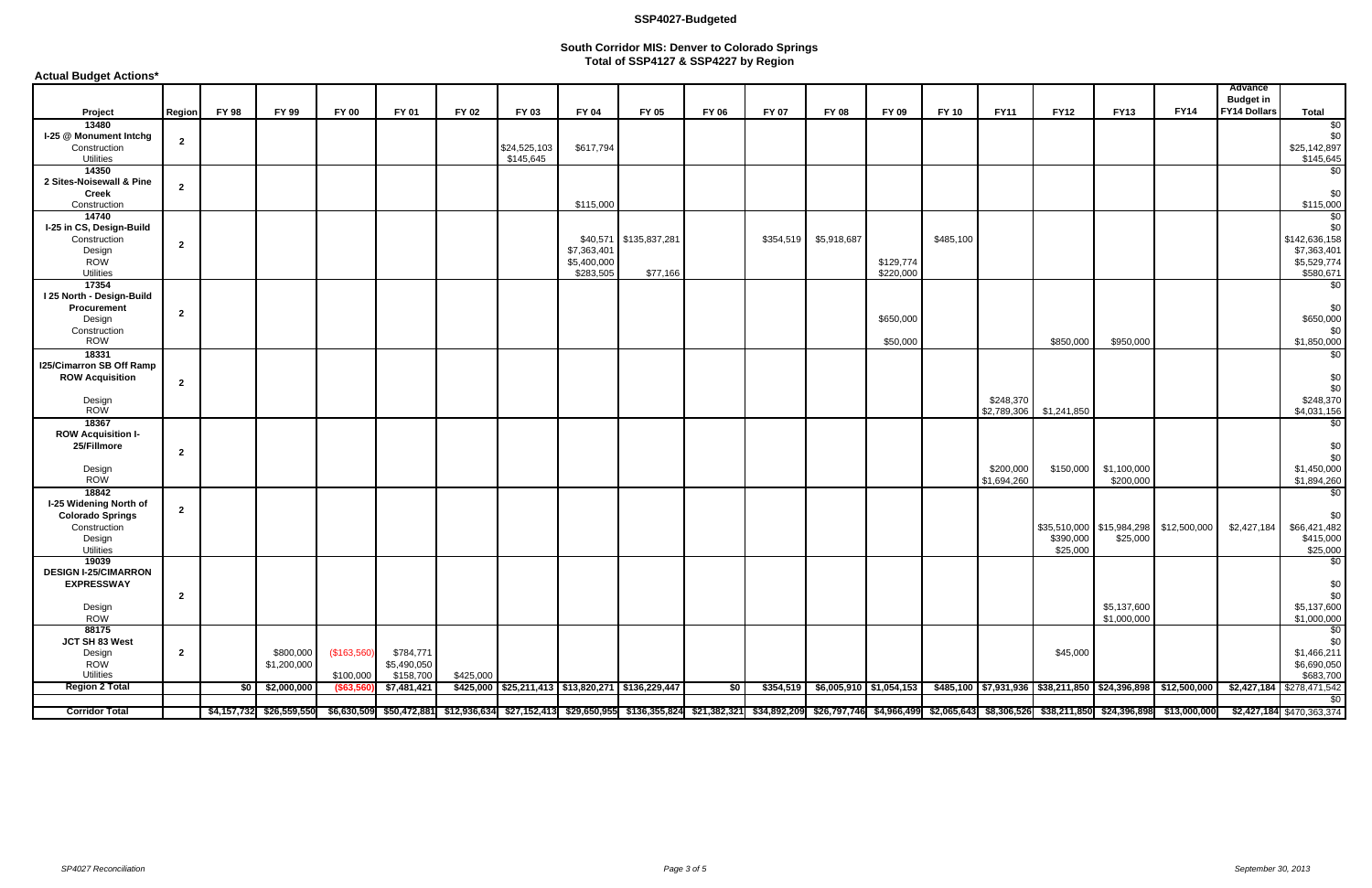#### **SSP4027-Reconciliation**

#### **Reconciliation - Region 1**

|                                      | <b>Inflation</b><br>Infl. Factor                          | 1.103<br>1.103    | 1.094<br>1.207 | 1.081<br>1.304            | 1.07<br>1.396 | 1.05<br>1.466                                                                                         | 1.071<br>1.570 | 1.054<br>1.654 | 1.052<br>1.740            | 1.053<br>1.833                                           | 1.05<br>1.924                | 1.044<br>2.009               | 1.044<br>2.097 | 1.030<br>2.160                              | 1.03<br>2.225                |
|--------------------------------------|-----------------------------------------------------------|-------------------|----------------|---------------------------|---------------|-------------------------------------------------------------------------------------------------------|----------------|----------------|---------------------------|----------------------------------------------------------|------------------------------|------------------------------|----------------|---------------------------------------------|------------------------------|
|                                      | FY 00                                                     | <sup>-</sup> Y 01 | FY 02          | FY 03                     | FY 04         | FY 05                                                                                                 | Y 06           | FY 07          | FY 08                     | FY 09                                                    | FY 10                        | EV 1                         | <b>FY 12</b>   | FY 13                                       | <b>FY 14</b>                 |
| Amount<br><b>Remainder to Budget</b> | $\blacksquare$ \$118,685,649 $\blacksquare$ \$130,910,271 | \$87,918,811      |                | \$83,671,545 \$88,507,940 |               | $$96,183,179$ $$90,448,940$ $$94,703,496$ $$82,816,453$<br>\$78,872,812   \$82,690,076   \$67,178,750 | \$88,561,071   |                | \$36,268,713 \$17,362,850 | \$70,806,403 \$38,154,686 \$18,283,081<br>\$14,370,735 ▌ | \$15,089,271<br>\$13,508,728 | \$14,103,112<br>\$13,728,522 | \$14,332,577   | $$14,332,577$ $$14,762,555$<br>\$14.762.555 | \$15,205,431<br>\$14,705,431 |
|                                      | SSP4127 - 29.5%                                           |                   |                |                           |               |                                                                                                       |                |                |                           |                                                          |                              |                              |                |                                             |                              |



\$6,609,174.57

#### **Reconciliation - Region 2** FY 14 FY15

|                                      | <b>Inflation</b><br>Infl. Factor | 1.103<br>1.103 | 1.094<br>1.207 | 1.081<br>1.304 | 1.07<br>1.396 | 1.05<br>1.466 | 1.071<br>1.570 | 1.054<br>1.654 | 1.052<br>1.740 | 1.053<br>1.833 | 1.05<br>1.924 | 1.044<br>2.009                                                                                                                                                                                                                                                                                                                                                                                               | 1.044<br>2.097 | 1.030<br>2.160 | 1.03<br>2.225                  | 1.03<br>2.292 | 1.03 |
|--------------------------------------|----------------------------------|----------------|----------------|----------------|---------------|---------------|----------------|----------------|----------------|----------------|---------------|--------------------------------------------------------------------------------------------------------------------------------------------------------------------------------------------------------------------------------------------------------------------------------------------------------------------------------------------------------------------------------------------------------------|----------------|----------------|--------------------------------|---------------|------|
|                                      | FY 00                            | $FY$ 0         | FY 02          | FY 03          | $-Y$ 04       | FY 05         | FY 06          | FY 07          | °Y 08          | FY 09          | FY 10         | FY 11                                                                                                                                                                                                                                                                                                                                                                                                        | EV 12          | FY 13          | FY 14                          |               |      |
| Amount<br><b>Remainder to Budget</b> |                                  |                |                |                |               |               |                |                |                |                |               | \$366,488,560 \$404,236,882 \$434,050,474 \$468,749,137 \$474,585,365 \$483,803,349 \$372,251,649 \$392,353,238 \$412,382,652 \$427,914,710 \$448,203,584 \$467,418,098 \$479,703,553 \$454,736,454<br> \$396,755,461  \$433,625,474  \$443,537,724  \$460,765,094  \$347,573,902  \$372,251,649  \$391,998,719  \$406,376,742  \$426,860,557   \$447,718,484   \$459,486,162   \$441,491,703  \$430,339,556 |                |                | \$443,249,743<br>\$430,749,743 |               |      |
|                                      | CCD4007 70 50/                   |                |                |                |               |               |                |                |                |                |               |                                                                                                                                                                                                                                                                                                                                                                                                              |                |                |                                |               |      |

**SSP4227 - 70.5%**

Totals \$485,174,209 \$484,674,272 \$517,297,019 \$532,045,665 \$539,637,906 \$430,263,977 \$439,430,399 \$428,267,431 \$423,739,592 \$441,231,291 \$461,227,213 \$473,214,684 \$455,824,280 \$445,102,111

**\$443,027,990 \$428,322,559** \$192,504,286.52



| Advance Budgeted |   | FY15        | Total in FY14<br><b>Dollars</b> |        |
|------------------|---|-------------|---------------------------------|--------|
| 18842 (SSP4227)  |   | 2,500,000   | 2,427,184                       | 72,816 |
| In FY 14 Dollars | 0 | \$2,427,184 |                                 |        |